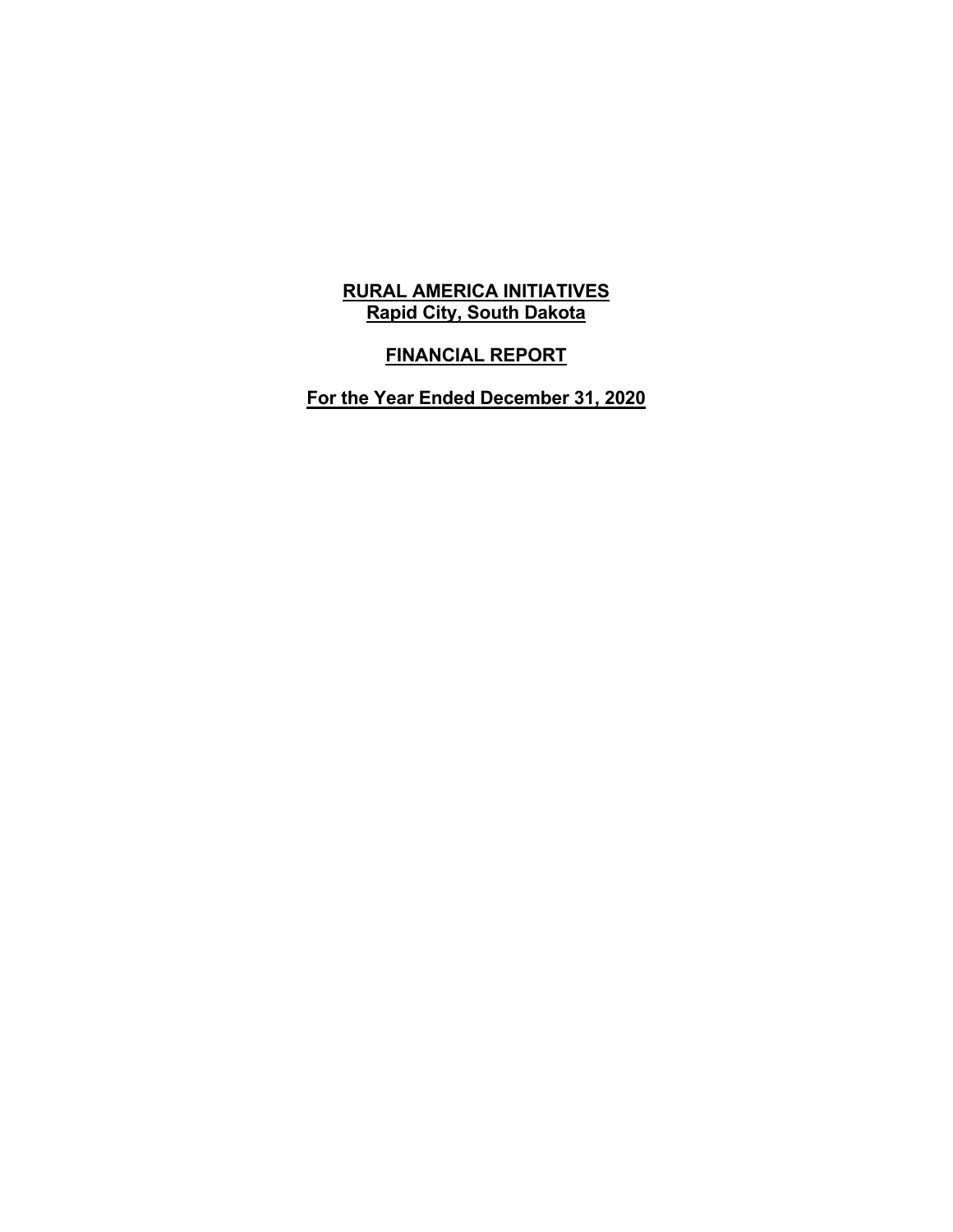# **TABLE OF CONTENTS**

#### \* \* \* \* \*

|                                                                                                                                                                                                                                    | Page Number          |
|------------------------------------------------------------------------------------------------------------------------------------------------------------------------------------------------------------------------------------|----------------------|
| Independent Auditors' Report                                                                                                                                                                                                       | $1 - 2$              |
| <b>Financial Statements</b>                                                                                                                                                                                                        |                      |
| <b>Statement of Financial Position</b>                                                                                                                                                                                             | $3 - 4$              |
| <b>Statement of Activities</b>                                                                                                                                                                                                     | 5                    |
| <b>Statement of Functional Expenses</b>                                                                                                                                                                                            | $6 - 7$              |
| <b>Statement of Cash Flows</b>                                                                                                                                                                                                     | 8                    |
| Notes to the Financial Statements                                                                                                                                                                                                  | $9 - 17$             |
| *****                                                                                                                                                                                                                              |                      |
| Supplementary Information                                                                                                                                                                                                          |                      |
| <b>Combining Statement of Financial Position</b><br><b>Combining Statement of Activities</b>                                                                                                                                       | 19 - 21<br>$22 - 33$ |
| *****                                                                                                                                                                                                                              |                      |
| Single Audit Reports and Schedules                                                                                                                                                                                                 |                      |
| Independent Auditors' Report on Internal Control over Financial<br>Reporting and on Compliance and Other Matters Based on an<br>Audit of Financial Statements Performed in Accordance with<br><b>Government Auditing Standards</b> | $35 - 36$            |
| Independent Auditors' Report on Compliance for Each Major Program<br>And on Internal Control Over Compliance required by the<br><b>Uniform Guidance</b>                                                                            | $37 - 38$            |
| Schedule of Expenditures of Federal Awards                                                                                                                                                                                         | 39                   |
| Schedule of Findings and Questioned Costs                                                                                                                                                                                          | 40-41                |
| Summary Schedule of Prior Year Audit Findings                                                                                                                                                                                      | 42                   |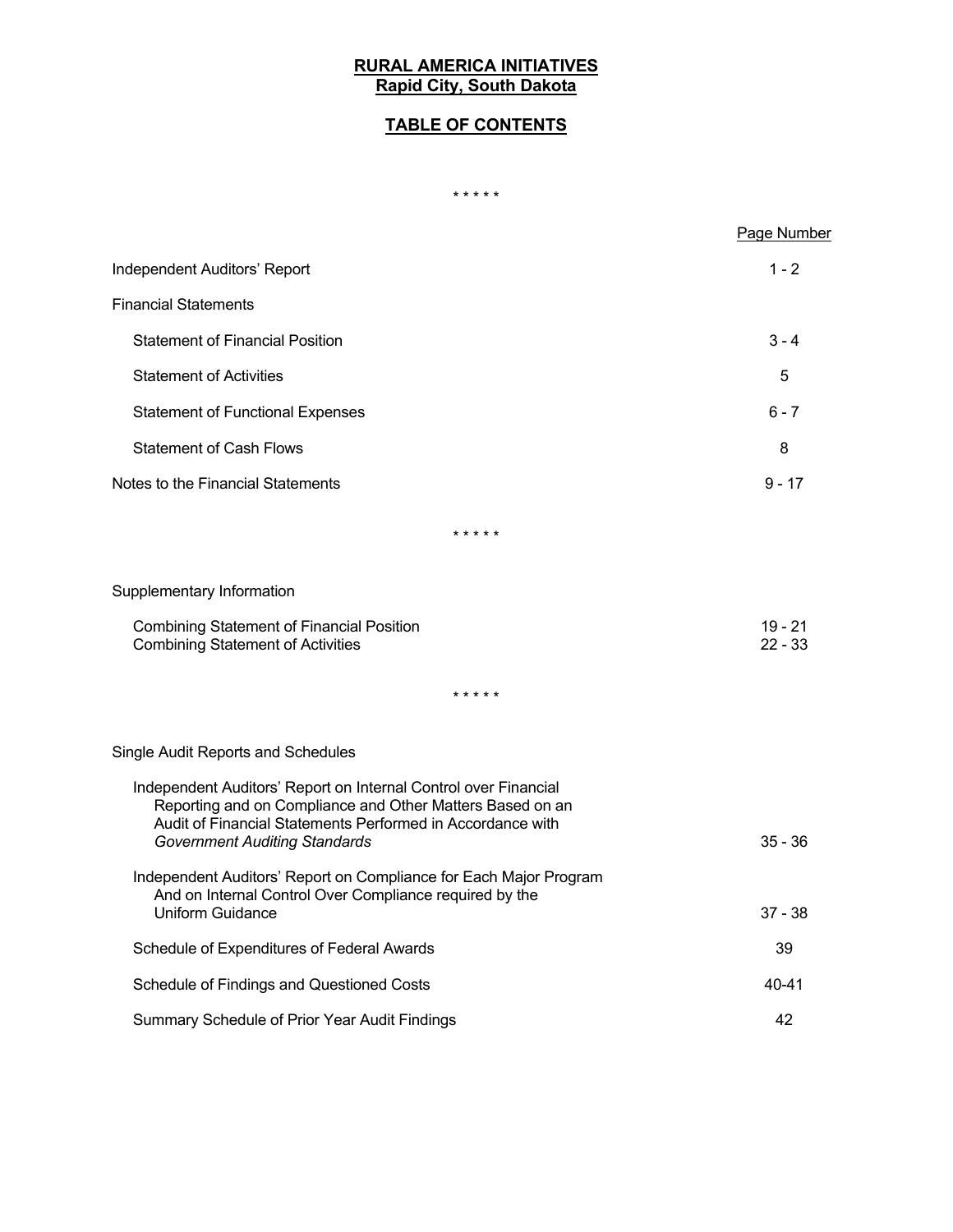

### **INDEPENDENT AUDITORS' REPORT**

To the Board of Directors of Rural America Initiatives

#### **Report on the Financial Statements**

We have audited the accompanying financial statements of Rural America Initiatives (a nonprofit organization) which comprise the statement of financial position as of December 31, 2020, and the related statements of activities, functional expenses and cash flows for the year then ended, and the related notes to the financial statements.

#### **Management's Responsibility for the Financial Statements**

Management is responsible for the preparation and fair presentation of these financial statements in accordance with accounting principles generally accepted in the United States of America; this includes the design, implementation, and maintenance of internal control relevant to the preparation and fair presentation of financial statements that are free from material misstatement, whether due to fraud or error.

#### **Auditors' Responsibility**

Our responsibility is to express an opinion on these financial statements based on our audit. We conducted our audit in accordance with auditing standards generally accepted in the United States of America and the standards applicable to financial audits contained in *Government Auditing Standards*, issued by the Comptroller General of the United States. Those standards require that we plan and perform the audit to obtain reasonable assurance about whether the financial statements are free from material misstatement.

An audit involves performing procedures to obtain audit evidence about the amounts and disclosures in the financial statements. The procedures selected depend on the auditors' judgment, including the assessment of the risks of material misstatement of the financial statements, whether due to fraud or error. In making those risk assessments, the auditor considers internal control relevant to the entity's preparation and fair presentation of the financial statements in order to design audit procedures that are appropriate in the circumstances, but not for the purpose of expressing an opinion on the effectiveness of the entity's internal control. Accordingly, we express no such opinion. An audit also includes evaluating the appropriateness of accounting policies used and the reasonableness of significant accounting estimates made by management, as well as evaluating the overall presentation of the financial statements.

We believe that the audit evidence we have obtained is sufficient and appropriate to provide a basis for our audit opinion.

#### **Opinion**

In our opinion, the financial statements referred to above present fairly, in all material respects, the financial position of Rural America Initiatives as of December 31, 2020, and the changes in its net assets and its cash flows for the year then ended in accordance with accounting principles generally accepted in the United States of America.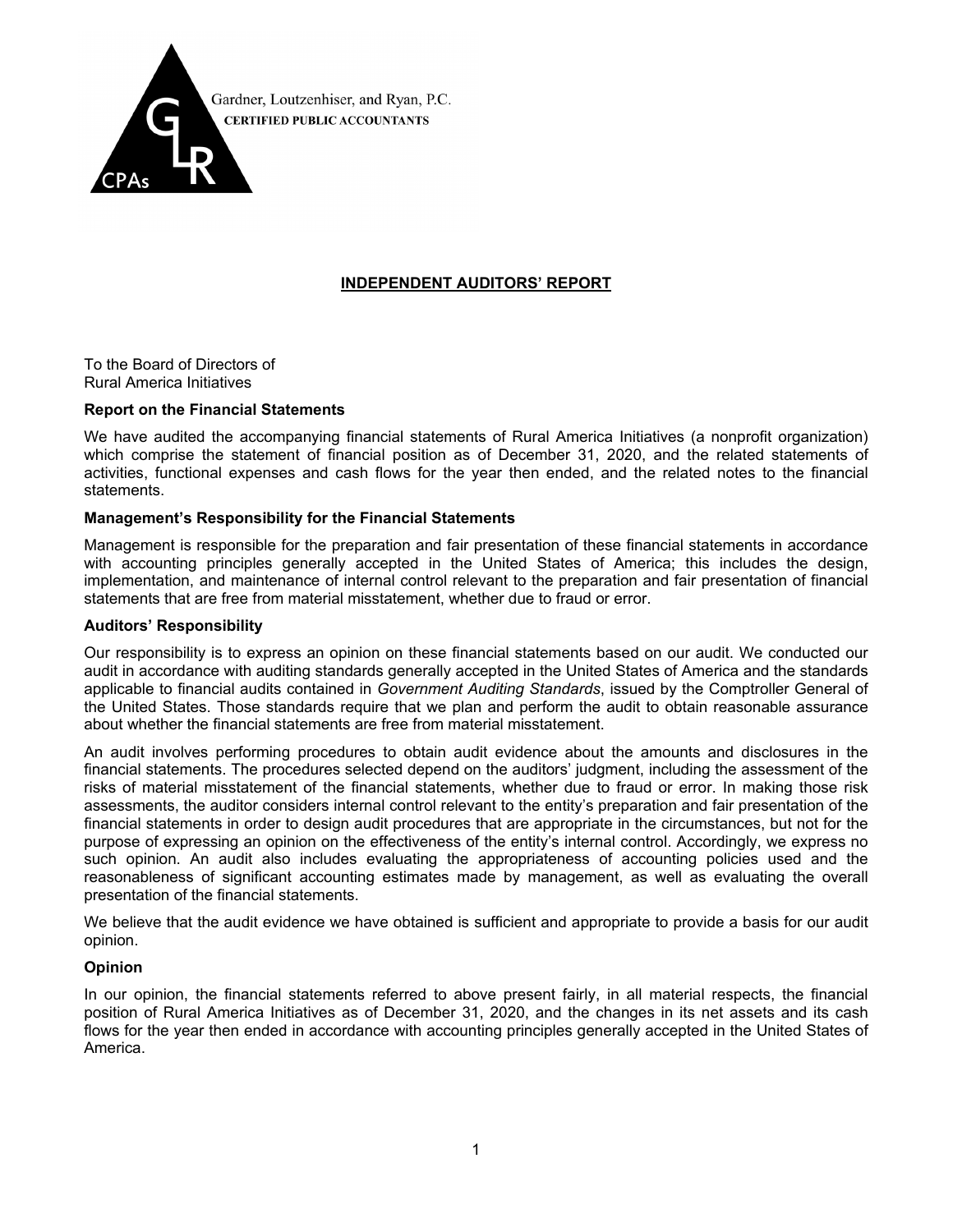To the Board of Directors of Rural America Initiatives Page 2

#### **Other Matters**

#### *Other Information*

Our audit was conducted for the purpose of forming an opinion on the financial statements as a whole. The Combining Statement of Financial Position on pages 19 - 21 and the Combining Statement of Activities on pages 22 - 33 are presented for purposes of additional analysis and are not a required part of the financial statements. The accompanying schedule of expenditures of federal awards on page 39, as required by Title 2 U.S. *Code of Federal Regulations* (CRF) Part 200*, Uniform Administrative Requirements, Cost Principles and Audit Requirements for Federal Awards*, is presented for purposes of additional analysis and is not a required part of the financial statements. Such information is the responsibility of management and was derived from and relates directly to the underlying accounting and other records used to prepare the financial statements. The information has been subjected to the auditing procedures applied in the audit of the financial statements and certain additional procedures, including comparing and reconciling such information directly to the underlying accounting and other records used to prepare the financial statements or to the financial statements themselves, and other additional procedures in accordance with auditing standards generally accepted in the United States of America. In our opinion, the information is fairly stated, in all material respects, in relation to the financial statements as a whole.

#### **Other Reporting Required by** *Government Auditing Standards*

In accordance with *Government Auditing Standards*, we have also issued our report dated August 23, 2021 on our consideration of Rural America Initiatives' internal control over financial reporting and on our tests of its compliance with certain provisions of laws, regulations, contracts, and grant agreements and other matters. The purpose of that report is to describe the scope of our testing of internal control over financial reporting and compliance and the results of that testing, and not to provide an opinion on internal control over financial reporting or on compliance. That report is an integral part of an audit performed in accordance with *Government Auditing Standards* in considering the Organization's internal control over financial reporting and compliance.

Gardner, Londsenhiser & fyan PC

Chadron, Nebraska August 23, 2021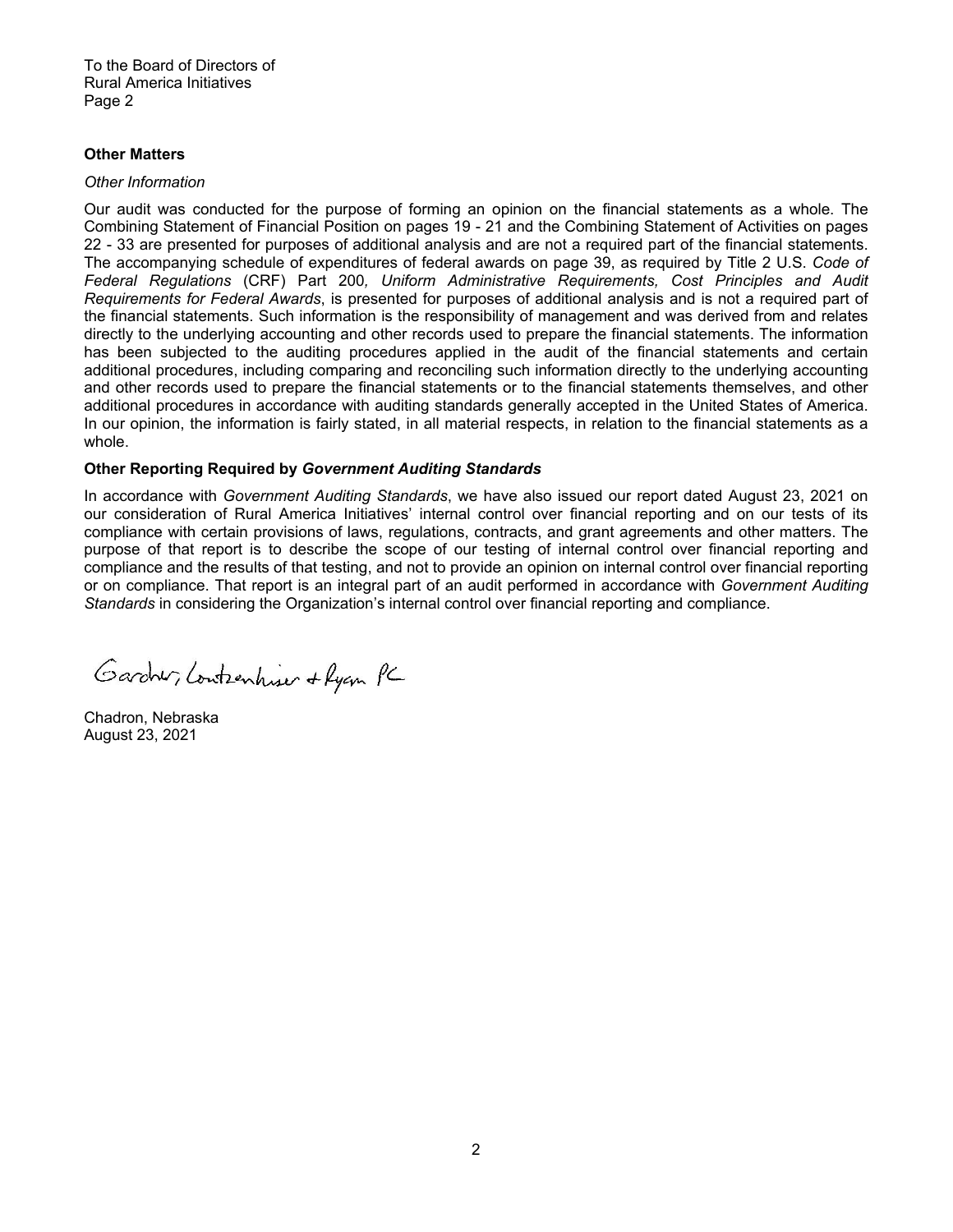# **Rural America Initiatives Statement of Financial Position December 31, 2020**

| <b>ASSETS</b>                                                                                                                                                                                                                             |                                                                                                                           |
|-------------------------------------------------------------------------------------------------------------------------------------------------------------------------------------------------------------------------------------------|---------------------------------------------------------------------------------------------------------------------------|
| <b>CURRENT ASSETS</b><br><b>Cash and Cash Equivalents</b><br>Accounts Receivable, Net of Allowance of \$140,963<br><b>Grants Receivable</b><br><b>Current Portion of Pledges Receivable</b><br>Note Receivable<br><b>Prepaid Expenses</b> | \$<br>1,144,558.94<br>16,846.00<br>79,075.02<br>53,315.00<br>295,000.00<br>109,603.17                                     |
| <b>Total Current Assets</b>                                                                                                                                                                                                               | 1,698,398.13                                                                                                              |
| <b>PROPERTY AND EQUIPMENT</b><br>Equipment<br>Leasehold Improvements<br>Vehicles<br><b>Buildings</b><br>Land<br><b>Less: Accumulated Depreciation</b><br>Net Property and Equipment                                                       | 154,637.75<br>137,099.28<br>991,021.47<br>8,439,185.67<br>495,751.31<br>10,217,695.48<br>(2, 145, 249.06)<br>8,072,446.42 |
| <b>Other Assets</b><br><b>Rental Deposits</b><br>Pledges Receivable<br><b>Capital Credits Receivable</b><br><b>Total Other Assets</b>                                                                                                     | 7,889.00<br>9,315.00<br>51,148.21<br>68,352.21                                                                            |
| <b>TOTAL ASSETS</b>                                                                                                                                                                                                                       | \$<br>9,839,196.76                                                                                                        |
|                                                                                                                                                                                                                                           |                                                                                                                           |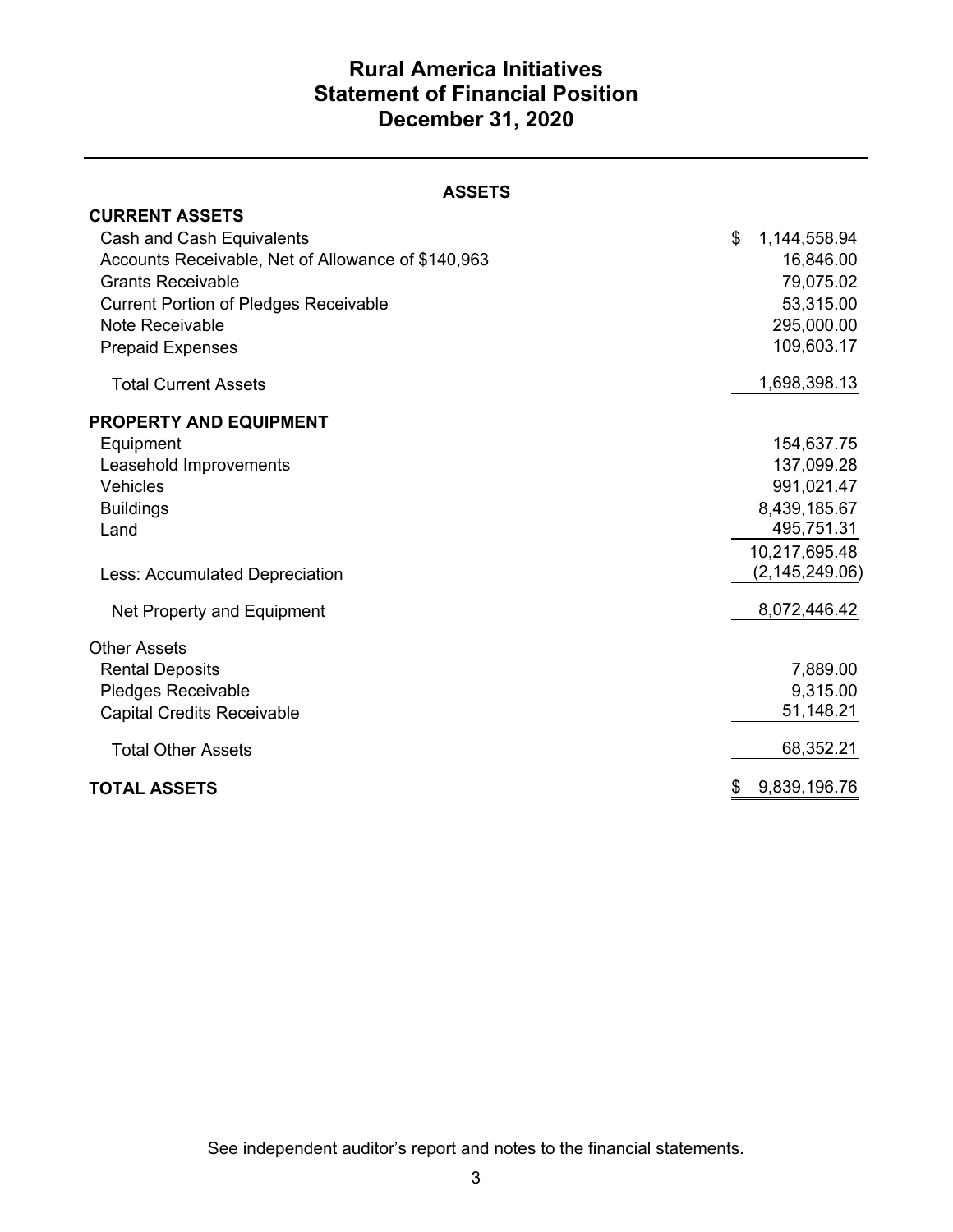# **Rural America Initiatives Statement of Financial Position (Continued) December 31, 2020**

### **LIABILITIES AND NET ASSETS**

| <b>CURRENT LIABILITIES</b>              |                    |
|-----------------------------------------|--------------------|
| <b>Accrued Payroll</b>                  | \$<br>88,426.77    |
| <b>Accounts Payable</b>                 | 55,799.70          |
| Payroll Taxes Payable                   | 5,435.25           |
| <b>Retirement Payable</b>               | 8,108.98           |
| <b>Accrued Interest</b>                 | 188.13             |
| <b>Deferred Revenue</b>                 | 23,041.55          |
| <b>Current Portion of Notes Payable</b> | 18,605.00          |
| <b>Total Current Liabilities</b>        | 199,605.38         |
| <b>LONG-TERM LIABILITIES</b>            |                    |
| Notes Payable                           | 439,772.98         |
| <b>Less: Current Portion</b>            | (18,605.00)        |
| <b>Total Long-term Liabilities</b>      | 421,167.98         |
| <b>Total Liabilities</b>                | 620,773.36         |
| <b>NET ASSETS</b>                       |                    |
| <b>Without Donor Restrictions</b>       | 8,614,484.34       |
| <b>With Donor Restrictions</b>          | 603,939.06         |
| <b>TOTAL LIABILITIES AND NET ASSETS</b> | 9,839,196.76<br>\$ |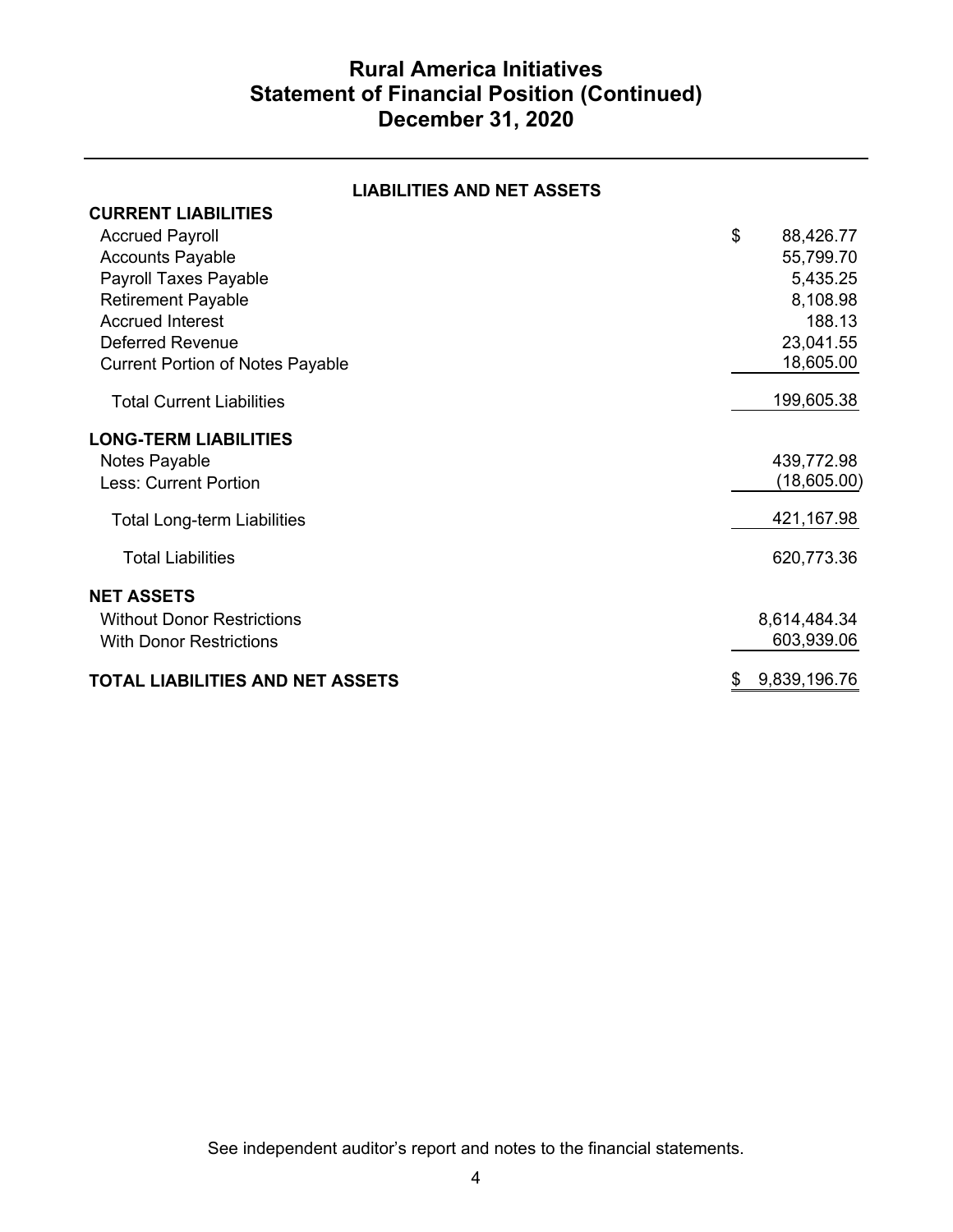# **Rural America Initiatives Statement of Activities For the Year Ended December 31, 2020**

|                                                                                  | <b>Without Donor</b><br>Restrictions | <b>With Donor</b><br>Restrictions |    | Total                   |
|----------------------------------------------------------------------------------|--------------------------------------|-----------------------------------|----|-------------------------|
| <b>REVENUES</b>                                                                  |                                      |                                   |    |                         |
| Grant                                                                            | \$                                   | \$<br>5,742,819.98                | S  | 5,742,819.98            |
| <b>Interest Revenue</b>                                                          | 6,993.13                             |                                   |    | 6,993.13                |
| In-kind                                                                          | 302,734.69                           | 205,203.77<br>136,660.58          |    | 205,203.77              |
| Contributions<br>Reimbursements                                                  | 54,226.83                            | 6,746.78                          |    | 439,395.27<br>60,973.61 |
| <b>Child Care</b>                                                                | 1,767.06                             |                                   |    | 1,767.06                |
|                                                                                  |                                      | 50,742.53                         |    | 50,742.53               |
| <b>CANS Food Reimbursement</b><br><b>Total Revenues</b>                          |                                      |                                   |    |                         |
|                                                                                  | 365,721.71                           | 6,142,173.64                      |    | 6,507,895.35            |
| <b>NET ASSETS RELEASED FROM RESTRICTIONS</b>                                     |                                      |                                   |    |                         |
| Satisfaction of Program Restrictions                                             | 5,538,234.58                         | (5,538,234.58)                    |    |                         |
| <b>Total Revenues and Reclassifications</b>                                      | 5,903,956.29                         | 603,939.06                        |    | 6,507,895.35            |
| <b>EXPENSES</b>                                                                  |                                      |                                   |    |                         |
| Management and General:                                                          |                                      |                                   |    |                         |
| <b>Rural America Initiatives</b>                                                 | 45,093.56                            |                                   |    | 45,093.56               |
| Rural America Initiatives - Indirect '19                                         | 172,455.63                           |                                   |    | 172,455.63              |
| Rural America Initiatives - Indirect '20                                         | 369,900.52                           |                                   |    | 369,900.52              |
| Fundraising                                                                      | 83,125.79                            |                                   |    | 83,125.79               |
| Program Expenses:                                                                |                                      |                                   |    |                         |
| Rapid City Head Start Year 13                                                    | 711,309.66                           |                                   |    | 711,309.66              |
| Rapid City Head Start Year 14                                                    | 647,048.75                           |                                   |    | 647,048.75              |
| Rapid City Early Head Start Year 13                                              | 242,846.10                           |                                   |    | 242,846.10              |
| Rapid City Early Head Start Year 14                                              | 354,220.87                           |                                   |    | 354,220.87              |
| Crow Creek Head Start Year 13                                                    | 412,861.92                           |                                   |    | 412,861.92              |
| Crow Creek Head Start Year 14                                                    | 388,190.56                           |                                   |    | 388,190.56              |
| Crow Early Creek Head Start Year 13                                              | 308,375.50                           |                                   |    | 308,375.50              |
| Crow Early Creek Head Start Year 14                                              | 181,725.06                           |                                   |    | 181,725.06              |
| Early Head Start Expansion Year 3                                                | 368,955.39                           |                                   |    | 368,955.39              |
| Early Head Start Expansion Year 4                                                | 389,911.14                           |                                   |    | 389,911.14              |
| Rapid City Head Start Construction Year 4                                        | 202,321.77                           |                                   |    | 202,321.77              |
| Ateyapi Teen Pregnancy Prevention Tier 1 Year 10                                 | 406,845.97                           |                                   |    | 406,845.97              |
| ANA Language Year 5                                                              | 152,653.51                           |                                   |    | 152,653.51              |
| ANA Language Year 6                                                              | 151,841.57<br>10,040.03              |                                   |    | 151,841.57              |
| Wicozani Year 4<br>Wicozani Year 5                                               | 249,597.96                           |                                   |    | 10,040.03<br>249,597.96 |
| Wicozani Year 6                                                                  | 171,383.74                           |                                   |    |                         |
| NoVo Year 2                                                                      | 161,831.40                           |                                   |    | 171,383.74              |
| NoVo Year 3                                                                      |                                      |                                   |    | 161,831.40              |
| Vucurevich Year 1                                                                | 27,313.79                            |                                   |    | 27,313.79               |
|                                                                                  | 51,951.76                            |                                   |    | 51,951.76               |
| Ateyapi Youth Engaged in Sports Year 1<br>Ateyapi Youth Engaged in Sports Year 2 | 265,557.17<br>71,519.30              |                                   |    | 265,557.17<br>71,519.30 |
| <b>Total Expenses</b>                                                            | 6,598,878.42                         |                                   |    | 6,598,878.42            |
| <b>INCREASE (DECREASE) IN NET ASSETS</b>                                         | (694, 922.13)                        | 603,939.06                        |    | (90, 983.07)            |
| <b>NET ASSETS, BEGINNING OF YEAR</b>                                             | 9,309,406.47                         |                                   |    | 9,309,406.47            |
| <b>NET ASSETS, END OF YEAR</b>                                                   | \$<br>8,614,484.34                   | \$<br>603,939.00                  | \$ | 9,218,423.40            |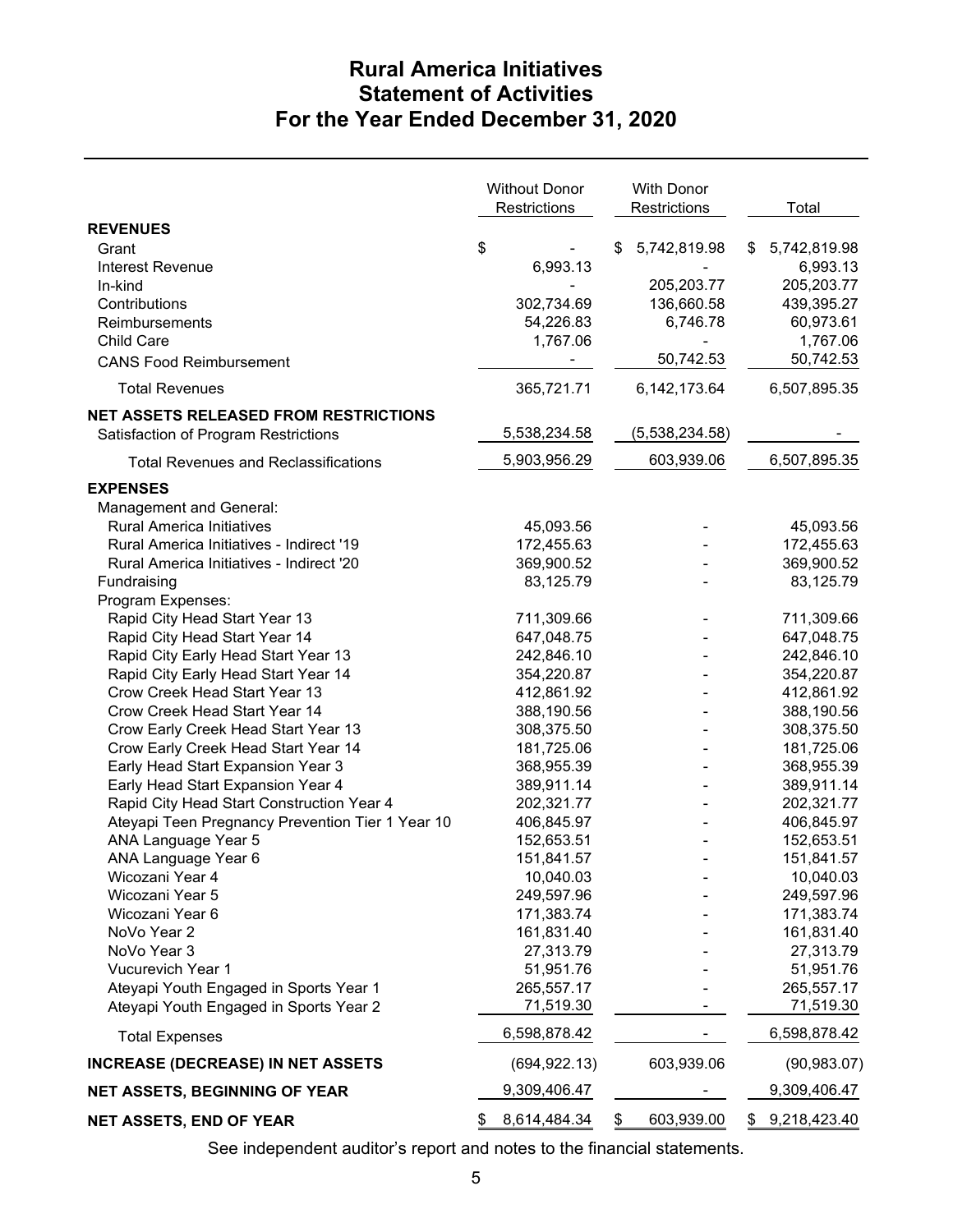# **Rural America Initiatives Statement of Functional Expenses For the Year Ended December 31, 2020**

|                                    |                 |              | <b>Supporting Services</b> |                |
|------------------------------------|-----------------|--------------|----------------------------|----------------|
|                                    | Program         | Management   |                            |                |
|                                    | <b>Services</b> | and General  | Fundraising                | Total          |
| <b>EXPENSES</b>                    |                 |              |                            |                |
| <b>Staff Travel</b>                | \$<br>2,183.98  | \$<br>388.88 | \$                         | \$<br>2,572.86 |
| Advertising/Employment Ads         | 4,663.37        | 15.00        |                            | 4,678.37       |
| <b>Vehicle Repairs</b>             | 41,521.85       |              |                            | 41,521.85      |
| <b>Vehicle Operation</b>           | 34,481.45       |              |                            | 34,481.45      |
| Copies P.S.                        | 1,734.75        | (7,605.50)   |                            | (5,870.75)     |
| Consultants P.S.                   | 133,235.74      | 3,800.00     | 35,556.21                  | 172,591.95     |
| <b>Consultants Admin</b>           | 4,400.00        | 800.00       |                            | 5,200.00       |
| <b>Salaries</b>                    | 2,758,640.67    | 235,443.75   |                            | 2,994,084.42   |
| Supplies - P.S.                    | 310,918.02      |              |                            | 310,918.02     |
| Supplies - Admin                   | 70,866.62       | 39,084.59    | 4,208.99                   | 114,160.20     |
| <b>Donations Expended</b>          | 37,208.57       | 12,239.30    | 750.00                     | 50,197.87      |
| <b>Payroll Taxes</b>               | 237,417.57      | 19,090.13    |                            | 256,507.70     |
| Food                               | 11,889.92       |              |                            | 11,889.92      |
| Food - Children                    | 161,590.11      | 2,330.47     | 634.97                     | 164,555.55     |
| Staff Training - P.S.              | 45,793.52       | 171.33       |                            | 45,964.85      |
| Staff Training - Admin             | 19,765.26       | 10,309.97    | 1,645.00                   | 31,720.23      |
| <b>Employee Retirement</b>         | 103,586.11      | 17,739.97    |                            | 121,326.08     |
| <b>Bank Charges</b>                | 3.50            | 2,911.18     | 5.00                       | 2,919.68       |
| <b>Penalties</b>                   |                 | 5,206.14     |                            | 5,206.14       |
| Depreciation                       | 260,367.15      |              |                            | 260,367.15     |
| <b>Classroom Supplies</b>          | 250,924.97      |              |                            | 250,924.97     |
| <b>Volunteer/Client Activities</b> | 328,324.45      | 7,579.17     |                            | 335,903.62     |
| Out-of-state Travel                | 3,086.77        |              |                            | 3,086.77       |
| Evaluation                         | 98,185.43       |              |                            | 98,185.43      |
| Telephone                          | 139,541.91      | 10,680.71    |                            | 150,222.62     |
| Postage Admin                      |                 | 4,661.45     |                            | 4,661.45       |
| <b>Interest Expense</b>            | 19,868.83       |              |                            | 19,868.83      |
| <b>Office Rent</b>                 | 73,371.61       |              |                            | 73,371.61      |
| Insurance - Vehicle                | 19,598.99       |              |                            | 19,598.99      |
| Insurance - Health                 | 47,304.20       | 3,796.59     |                            | 51,100.79      |
| <b>Cultural Materials</b>          | 18,224.41       | 1,250.00     |                            | 19,474.41      |
| <b>Curriculum Materials</b>        | 34.93           |              |                            | 34.93          |
| Maintenance                        | 207,827.18      | 22,319.92    | 38,435.53                  | 268,582.63     |
| <b>Cleaning Supplies</b>           | 9,172.27        | 641.22       |                            | 9,813.49       |
| Insurance - Work Comp              |                 | 34,564.00    |                            | 34,564.00      |
| Site Improvement                   | 453.69          |              |                            | 453.69         |
| Copies Admin                       |                 | 8,234.08     |                            | 8,234.08       |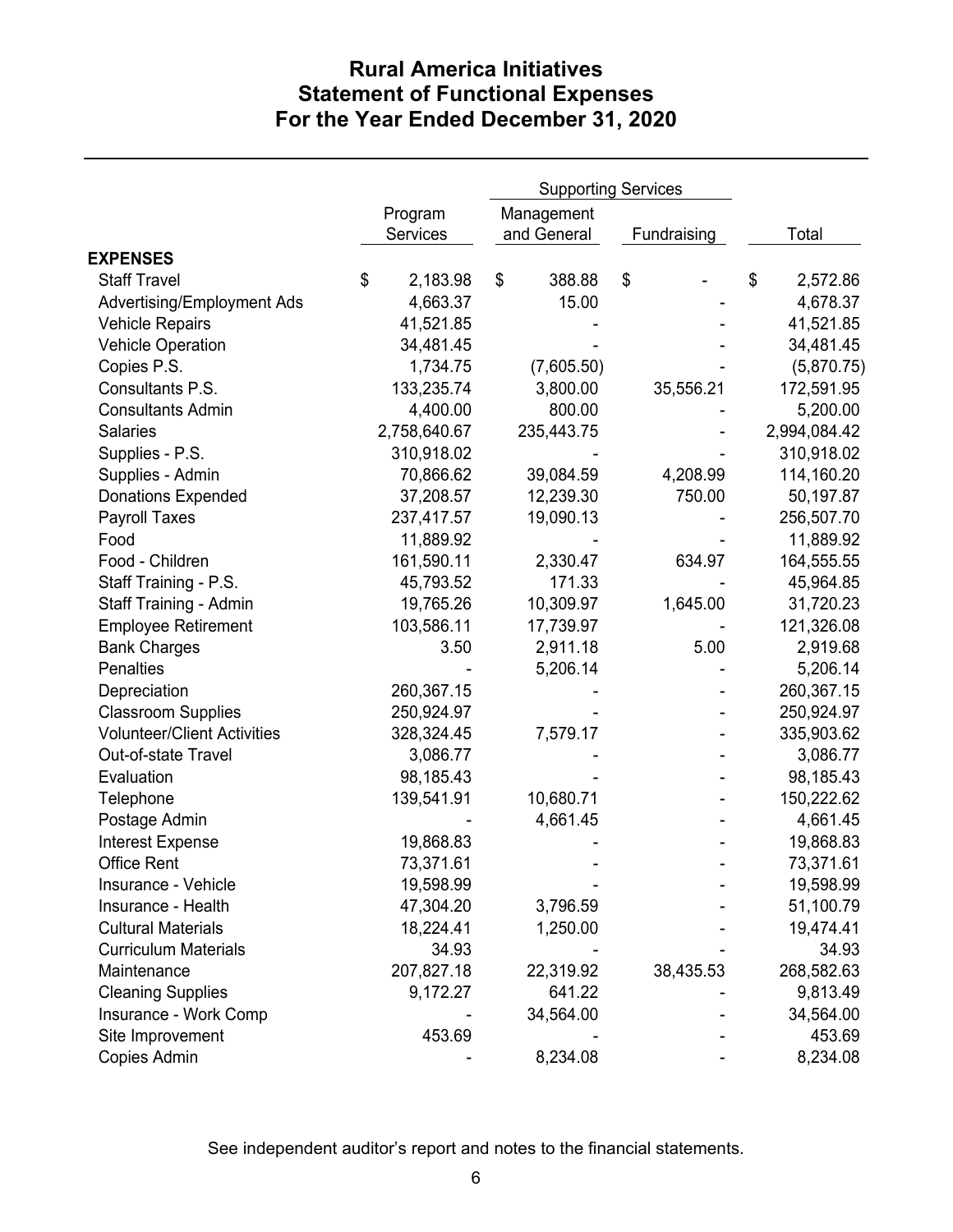# **Rural America Initiatives Statement of Functional Expenses (Continued) For the Year Ended December 31, 2020**

|                                 |                 |                  | <b>Supporting Services</b> |                    |
|---------------------------------|-----------------|------------------|----------------------------|--------------------|
|                                 | Program         | Management       |                            |                    |
|                                 | <b>Services</b> | and General      | Fundraising                | Total              |
| <b>Parent Activities</b>        | 13,786.66       |                  |                            | 13,786.66          |
| <b>Utilities</b>                | 104,496.92      | 6,244.70         |                            | 110,741.62         |
| Classroom Supplies - COVID 19   | 72,221.39       | 85.50            |                            | 72,306.89          |
| Supplies PS - COVID 19          | 81,683.73       | 1,984.49         |                            | 83,668.22          |
| Maintenance - COVID 19          | 3,110.00        |                  |                            | 3,110.00           |
| Pers Protective Supp - COVID 19 | 7,274.65        | 531.93           |                            | 7,806.58           |
| <b>Net Payroll Taxes</b>        | 3,890.85        | 129.41           |                            | 4,020.26           |
| <b>Bad Debt</b>                 | 23,800.88       |                  |                            | 23,800.88          |
| <b>Disability Services</b>      | 44.00           |                  |                            | 44.00              |
| <b>Disability Supplies</b>      | 9,768.89        |                  |                            | 9,768.89           |
| <b>Kitchen Supplies</b>         | 40,937.24       |                  |                            | 40,937.24          |
| Postage P.S.                    | 495.00          |                  |                            | 495.00             |
| <b>Disability Contractual</b>   | 1,691.75        |                  |                            | 1,691.75           |
| <b>CDA Operating</b>            | 4,659.00        |                  |                            | 4,659.00           |
| Insurance Admin                 | 103,404.51      | 33,748.76        |                            | 137, 153. 27       |
| <b>Equipment Admin</b>          | 849.65          |                  |                            | 849.65             |
| <b>Fundraising Activities</b>   |                 |                  | 1,890.09                   | 1,890.09           |
| <b>Accounting Fees</b>          |                 | 109,072.57       |                            | 109,072.57         |
| <b>TOTAL EXPENSES</b>           | 5,928,302.92    | 587,449.71<br>\$ | 83,125.79                  | 6,598,878.42<br>\$ |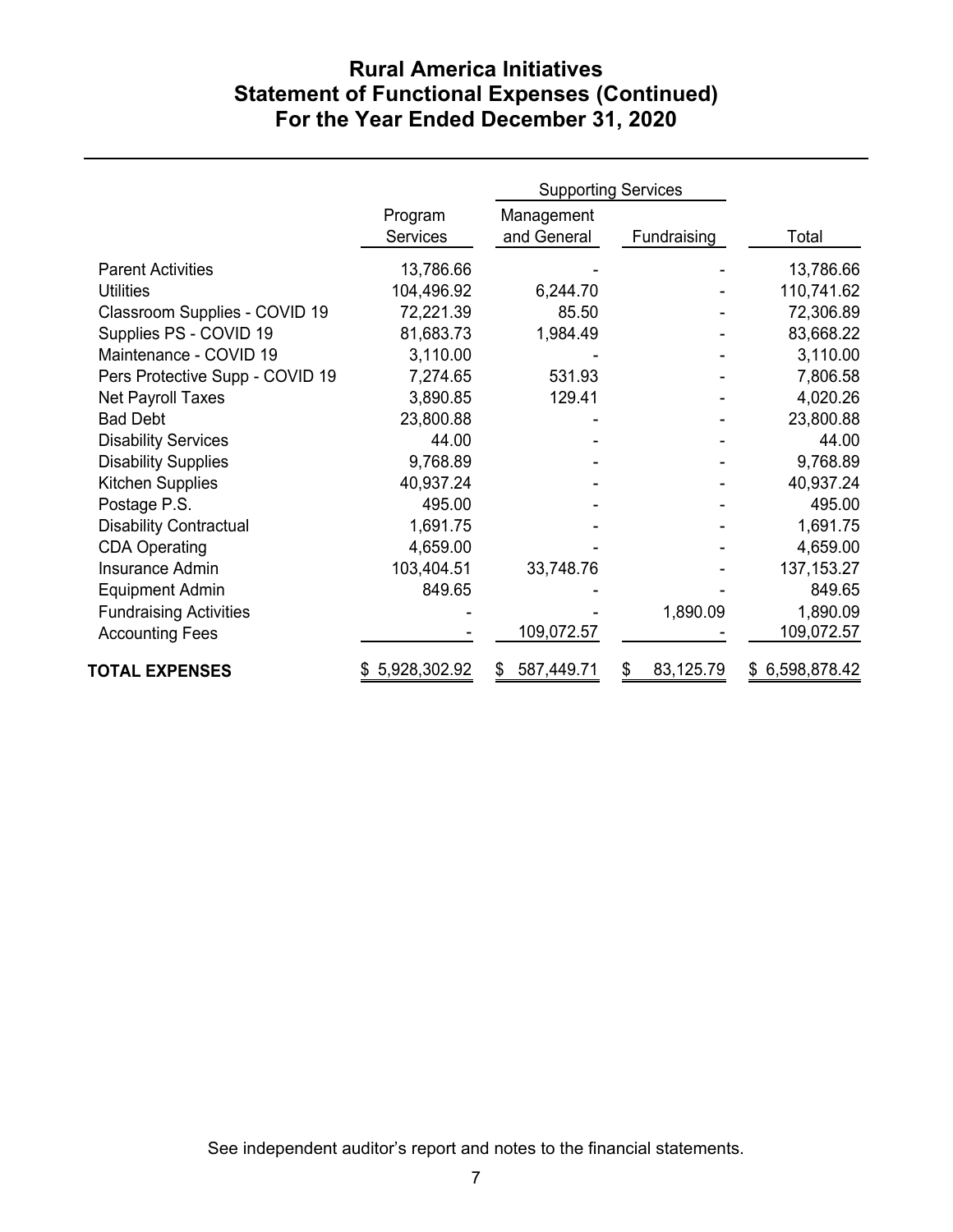# **Rural America Initiatives Statement of Cash Flows For the Year Ended December 31, 2020**

| <b>CASH FLOWS FROM OPERATING ACTIVITIES</b>                             |                    |
|-------------------------------------------------------------------------|--------------------|
| Decrease in Net Assets                                                  | \$<br>(90, 983.07) |
| Adjustments to Reconcile Increase in Net Assets to Net Cash             |                    |
| <b>Provided by Operating Activities:</b>                                |                    |
| Depreciation                                                            | 260,367.15         |
| Donations Restricted for Property and Equipment Purchases               | (32, 540.13)       |
| (Increase) Decrease in Operating Assets:                                |                    |
| Accounts Receivable, Net of Allowance                                   | 27,371.68          |
| <b>Grants Receivable</b>                                                | 427,428.64         |
| <b>Prepaid Expenses</b>                                                 | 23,145.15          |
| <b>Accrued Interest Receivable</b>                                      | 15,780.88          |
| <b>Capital Credit Receivable</b>                                        | 1,347.70           |
| Increase (Decrease) in Operating Liabilities:                           |                    |
| <b>Accrued Payroll</b>                                                  | (87, 679.93)       |
| <b>Accounts Payable</b>                                                 | (15, 765.89)       |
| Payroll Taxes Payable                                                   | (12, 363.92)       |
| <b>Retirement Payable</b>                                               | 2,896.83           |
| <b>Accrued Interest</b>                                                 | (60.14)            |
| <b>Deferred Revenue</b>                                                 | (472, 833.56)      |
| Net Cash Provided by Operating Activities                               | 46,111.39          |
| <b>CASH FLOWS FROM FINANCING ACTIVITIES</b>                             |                    |
| Proceeds from Donations Restricted for Property and Equipment Purchases | 32,540.13          |
| Proceeds from Pledges Restricted for Property and Equipment Purchases   | 50,000.00          |
| Payments on Notes Payable                                               | (159, 954.99)      |
| Net Cash Used by Financing Activities                                   | (77, 414.86)       |
| NET DECREASE IN CASH AND CASH EQUIVALENTS                               | (31, 303.47)       |
| <b>CASH AND CASH EQUIVALENTS, BEGINNING</b>                             | 1,175,862.41       |
| <b>CASH AND CASH EQUIVALENTS, ENDING</b>                                | \$<br>1,144,558.94 |
| SUPPLEMENTAL DISCLOSURE OF CASH FLOW INFORMATION:                       |                    |
| <b>Interest Paid with Cash</b>                                          | \$<br>19,928.97    |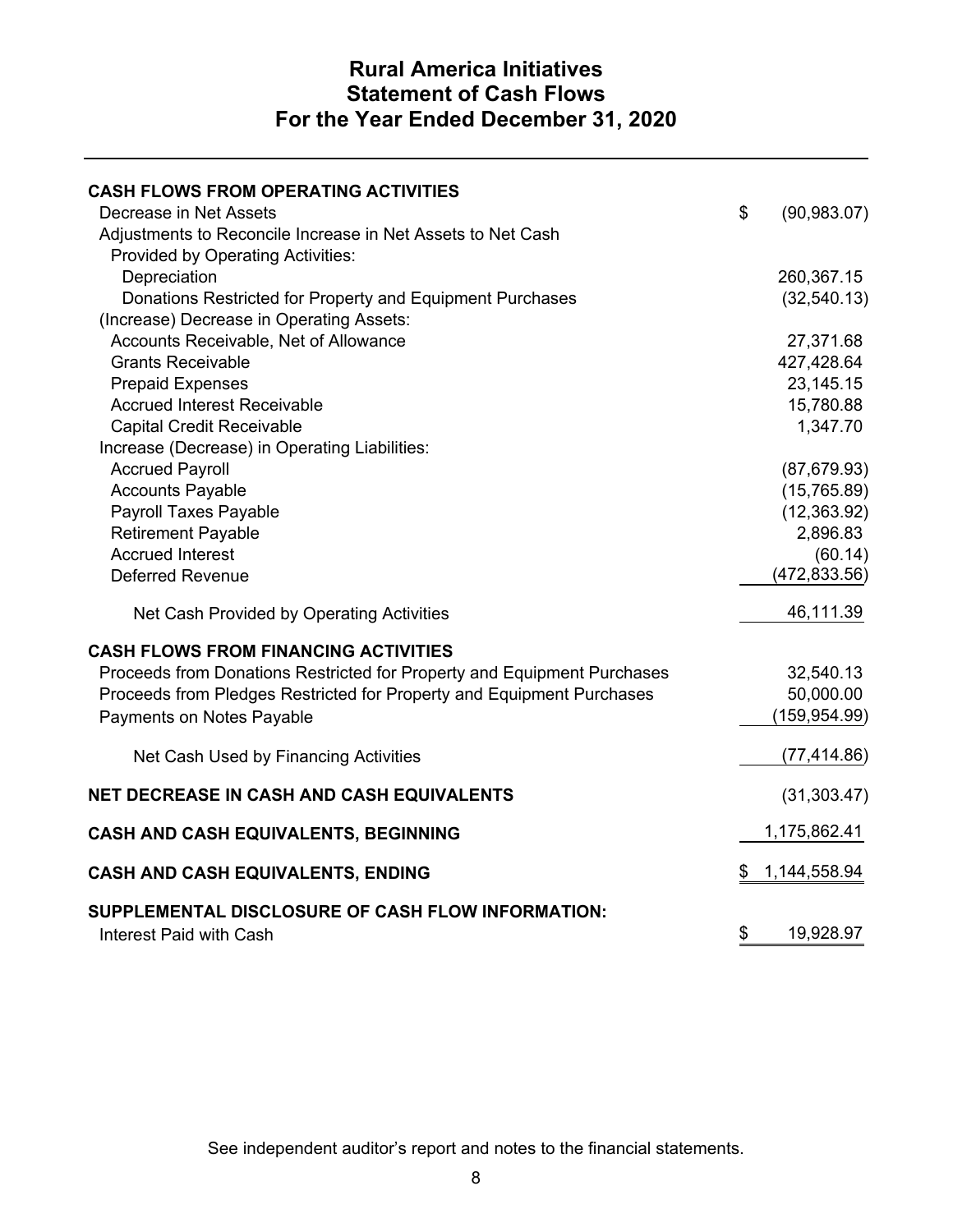## **NOTE 1 - PURPOSE OF ORGANIZATION AND DESCRIPTION OF PROGRAMS AND SUPPORTING SERVICES**

## Purpose

Rural America Initiatives ("the Organization") is a not-for-profit organization operating various programs to provide economic, human, and educational services to Native Americans in Rapid City and Fort Thompson, South Dakota.

### Program Services

The primary programs operated by the Organization include (1) Head Start, a comprehensive program providing services for preschool children whose families have recently moved from the reservation and wish to acquire kindergarten readiness skills; (2) Early Head Start, a comprehensive program providing educational, health, nutritional and family services for infants and toddlers from low-income families; (3) Ateyapi Teen Pregnancy Prevention, committed to helping Native American teens practice safe sex and avoid pregnancy before marriage; (4) ANA Language, a program providing education in the Lakota language to students and the community; and (5) Wicozani, a program developing culturally appropriate, sustainable life-skills education and support processes for American Indian youth and their families.

### Supporting Services

Includes the functions necessary to maintain the Organization's stated purpose and manage the fiscal responsibilities of the entity.

### **NOTE 2 - SUMMARY OF SIGNIFICANT ACCOUNTING POLICIES**

### Basis of Accounting

The Organization prepares its financial statements on the accrual basis of accounting; consequently, certain revenue and the related assets are recognized when earned rather than when received and certain expenses are recognized when incurred rather than when the obligation is paid.

### Basis of Presentation

The Organization is required to report information regarding its financial position and activities based on the existence or absence of donor-imposed restrictions. Accordingly, net assets without donor restrictions are amounts that are not subject to donor-imposed stipulations and are available for operations. Net assets with donor restrictions are those whose use has been limited by donors and grantors to a specific time period or purpose.

### Restricted and Unrestricted Revenue and Support

Contributions received are recorded as with donor restrictions or without donor restrictions, depending on the existence and/or nature of any donor restrictions. When a restriction expires (that is, when a stipulated time restriction ends, or purpose restriction is accomplished), net assets with donor restrictions are reclassified to net assets without donor restrictions and reported in the Statement of Activities as net assets released from restrictions. Unconditional promises to give are recorded as revenues or gains in the period in which the contribution is promised. Conditional promises to give are recognized only when the conditions on which they depend are substantially met and the promises become unconditional.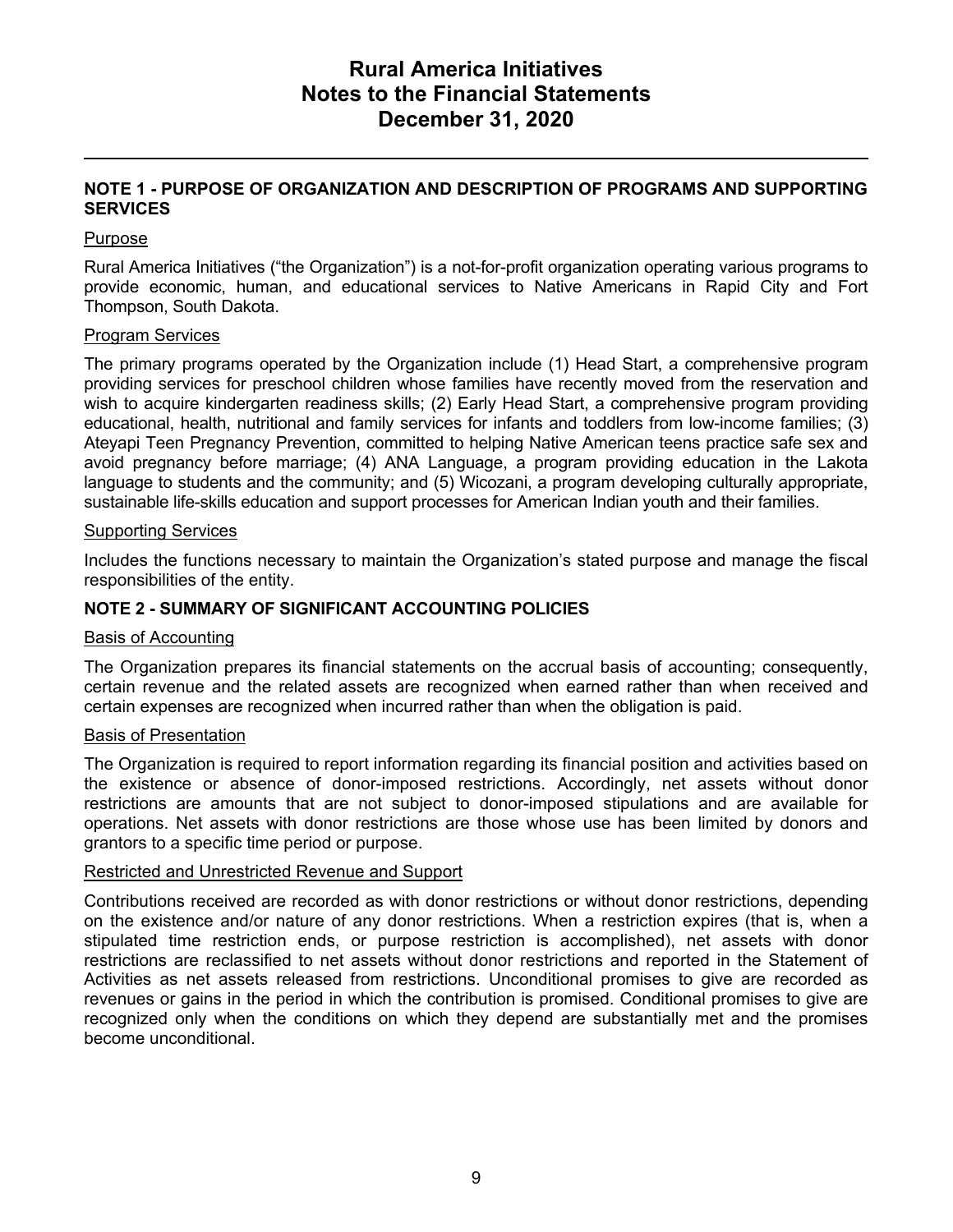### **Contributions**

The Organization receives contributions to support operating activities and capital projects. These contributions can be from individuals, foundations, corporations, or trusts. The Organization records contributions (pledges) receivable, net of allowances for estimated uncollectable amounts when there is sufficient evidence in the form of verifiable documentation that an unconditional promise was received. Conditional gifts, with a measurable performance or other barrier and right of return, are not recognized until the conditions on which they depend are substantially met or explicitly waived by the donor. The Organization discounts multi-year pledges that are expected to be collected after one year using a riskadjusted discount rate. Multi-year pledges are recorded at fair value at the date of the pledge.

Government Grants and Contracts: The Organization receives grant and contract funding from various federal, state, and local governments to provide a variety of program services to the public based on specific requirements included in the agreement, including eligibility, procurement, reimbursement, curriculum, staffing, and other requirements. These program services include child-care programs, teen programs, family programs, and educational programs. These government grants and contracts are nonreciprocal transactions and include conditions stipulated by the government agencies and are, therefore, accounted for as conditional contributions. Public support is recognized as conditions are satisfied, primarily as expenses are incurred. Cash received on government grants and contracts prior to incurring allowable expenses are recorded as advances upon receipt.

Government grants and contracts receivable are recorded in grant receivables. All other donations are recorded in contributions receivable. The allowance for doubtful accounts is determined by the age of the balance, historical collection rates, and specific identification of uncollectible accounts. Uncollectible receivables are charged to the allowance. An expense is recorded at the time the allowance is adjusted.

At December 31, 2020, the Organization also had unexpended contributions and grants of approximately \$2.7 million that have not been recognized pending the fulfillment of conditions associated with the awards.

In-kind contributions: The Organization recognizes contributions of services received if such services: (a) create or enhance nonfinancial assets (b) require specialized skills (c) are provided by individuals possessing those skills, and (d) would typically need to be purchased if not contributed.

The Organization receives services from many volunteers who give significant amounts of their time to the programs of the Organization. No amounts have been reflected for these types of donated services, as there is no objective basis available to measure the value of such services. In-kind contributions are used by the Organization to satisfy the cost-sharing requirements of contracts. Contributions of assets other than cash are recorded at estimated fair value.

### Cash and Cash Equivalents

For purposes of the Statement of Cash Flows, the Organization considers all highly liquid investments with an initial maturity of three months or less to be cash equivalents.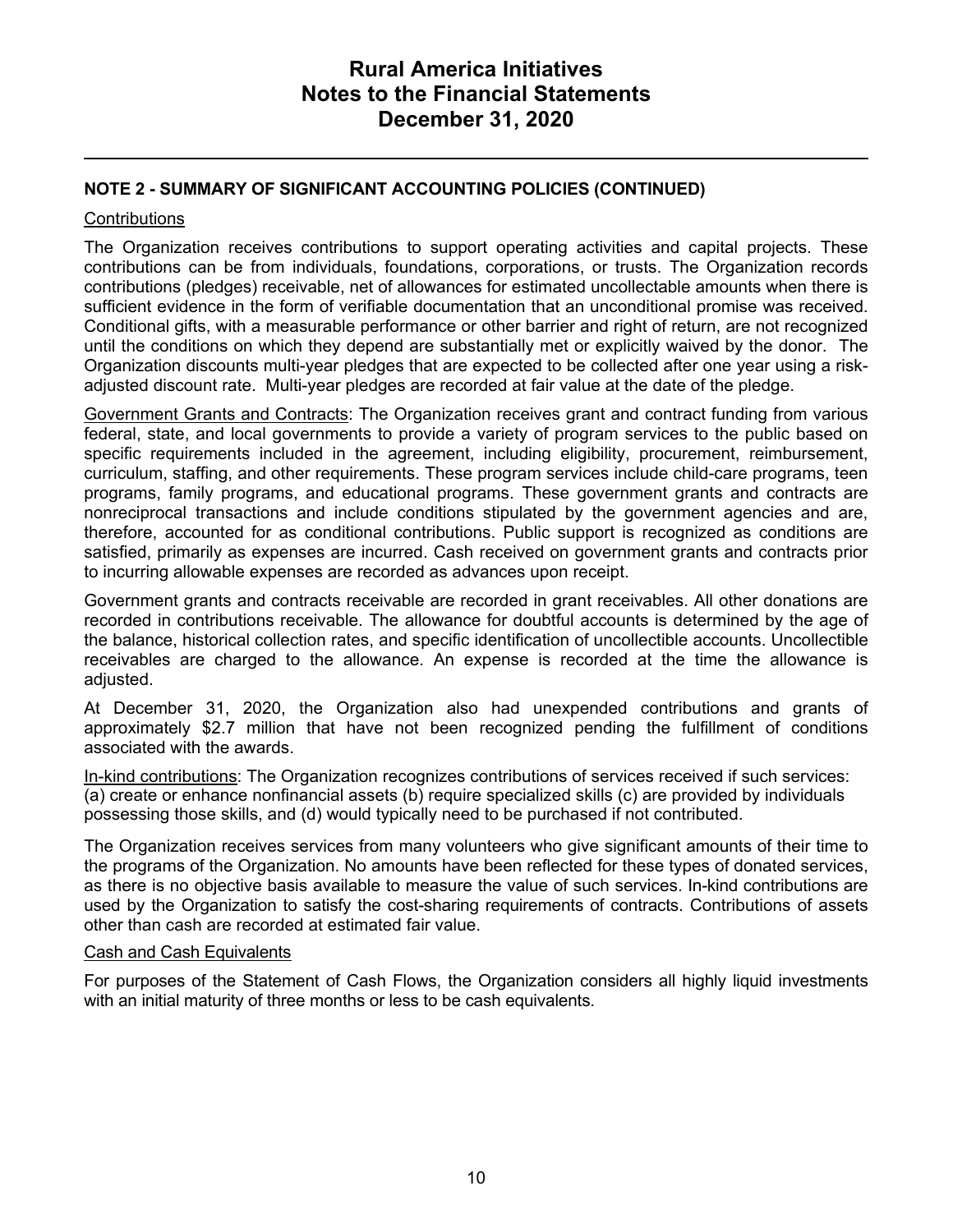### Revenue Recognition

The Organization has revenue streams that are accounted for as reciprocal exchange transactions. Because the Organization's performance obligations relate to contracts with a duration of less than one year, the Organization has elected to apply the optional exemption provided in FASB ASC 606-10-50- 14(a), *Revenue from Contracts with Customers*, and, therefore, is not required to disclose the aggregate amount on the transaction price allocated to performance obligations that are unsatisfied or partially unsatisfied at the end of the reporting period. There are no incremental costs of obtaining a contract and no significant financing components.

*Childcare*: Childcare revenues consist of amounts families pay to participate in childcare the Organization's provides outside of the program's hours. Childcare fees are due monthly after services have been provided.

*Government Contract Revenue*: The Organization has contracts with various governmental agencies to provide a variety of program services to the public based on contract requirements. Such contracts from government agencies are recorded as revenue as performance obligations are satisfied, which is generally when the related expenditures are incurred over the period the service is provided.

Advances are recorded as deferred revenue from government contracts upon receipt.

### Accounts Receivable

Accounts receivable are stated at unpaid balances, less an allowance for doubtful accounts. The Organization provides for losses on accounts receivable using the allowance method. The allowance is based on management's experience and other circumstances, which may affect the ability of individuals to meet their obligations. It is the Organization's policy to charge off uncollectible accounts receivable when management determines that the receivable will not be collected.

### Property and Equipment

Property and equipment are capitalized at cost. The Organization has the policy of capitalizing items with lives greater than one year and costs exceeding \$5,000. Depreciation is computed over the estimated service lives of the respective assets on a straight-line basis as follows:

| <b>Buildings</b>       | 5 - 39 Years |
|------------------------|--------------|
| <b>Vehicles</b>        | 3 - 7 Years  |
| Equipment              | 5 - 10 Years |
| Land Improvements      | 10 Years     |
| Leasehold Improvements | 3 - 20 Years |

All federal grantors retain a reversionary interest in the selected property purchased with their respective contract funds. A portion of the property and equipment reported by the Organization has been acquired with federal funds.

### Rental Deposits

Rental deposits consist of amounts paid by the Organization as part of various agreements to lease space for programs and administrative offices. Upon termination of the various leases, the deposit will either be returned to the Organization or applied to the Organization's last lease payments.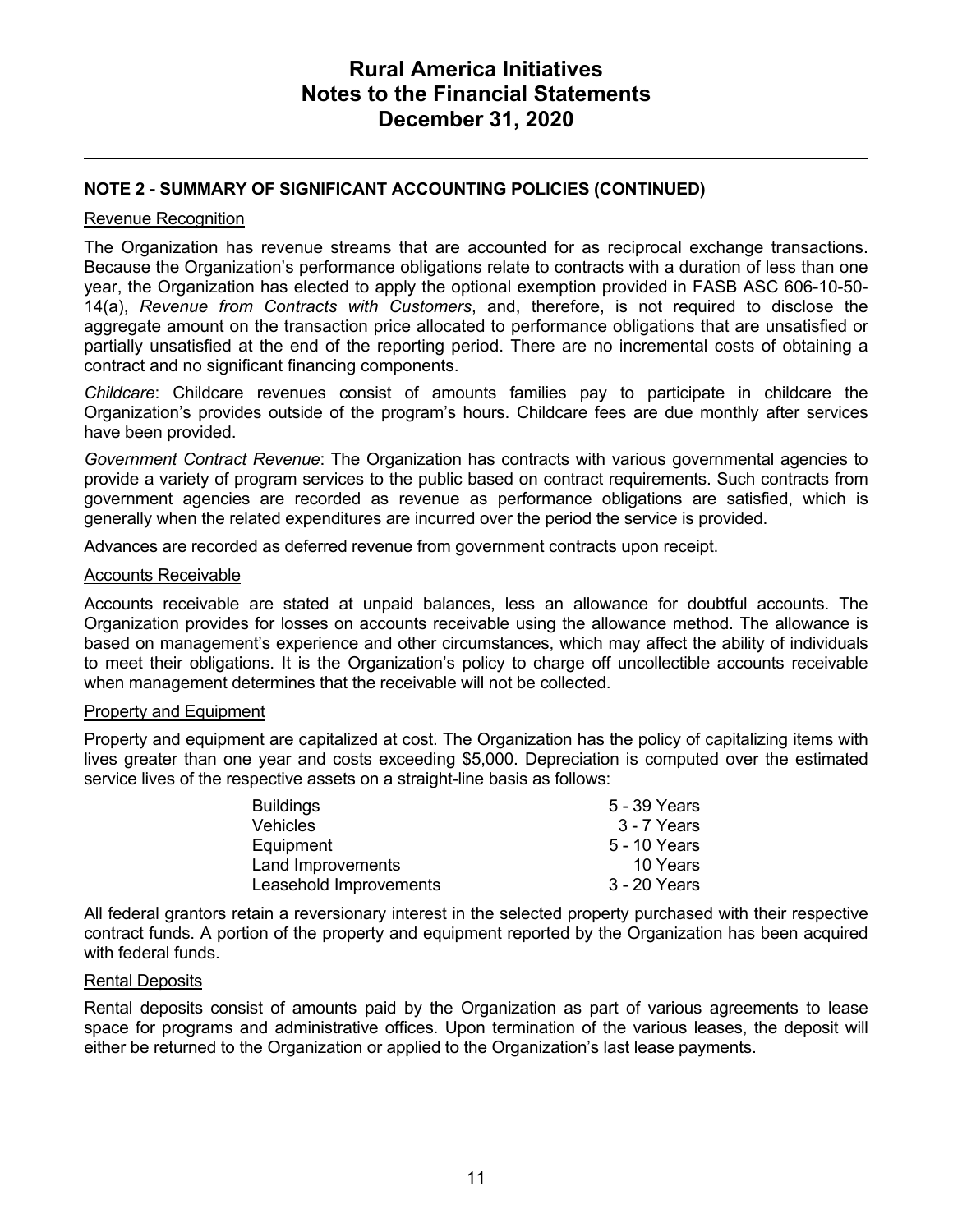### Capital Credit Receivable

The Organization earns capital credits from its utility service cooperatives. The cooperative calculates the amount of capital credits earned by the Organization based on usage and applies this amount to the Organization's capital credits account. Annually, the cooperative determines an amount of capital credits to be distributed from the Organization's capital credits account to the Organization. Capital credit payments are usually in the form of credits applied to the Organization's billing invoice. The timeline of distributions is unknown. The Organization records capital credits at cost reported by the cooperative.

### Tax Status

The Organization is exempt from federal income taxes under section 501(c)(3) of the Internal Revenue Code. The Organization is not liable for income taxes if it operates within the confines of its exempt status, though the Organization may be responsible for taxes on unrelated business activities. In the event of an examination of the income tax returns, the tax liability of the Organization could be changed if an adjustment in the tax-exempt purpose or income from unrelated business activities is ultimately determined by the taxing authorities. The Organization recognizes tax positions in the financial statements when it is more likely than not the positions will be sustained upon examination by the taxing authorities.

As of December 31, 2020, the Organization had no uncertain tax positions that qualify for either recognition or disclosure in the financial statements. The Organization's income tax filings are subject to audit by various taxing authorities. The Organization is no longer subject to federal and state income tax examinations by taxing authorities for years before 2017. Management continually evaluates expiring statutes of limitation, audits, proposed settlements, changes in tax law, and new authoritative rulings. The Organization believes its estimates are appropriate based on current facts and circumstances. Interest and penalties assessed by income taxing authorities, if any, are included in interest expense.

### Emerging Accounting Standards

In February 2016, the FASB issued ASU 2016-02, *Leases (Topic 842)* which supersedes FASB ASC Topic 840, *Leases (Topic 840)* and provides principles for the recognition, measurement, presentation, and disclosure of leases for both lessees and lessors. The new standard requires lessees to apply a dual approach, classifying leases as either finance or operating leases based on the principle of whether or not the lease is effectively a financed purchase by the lessee. This classification will determine whether lease expense is recognized based on an effective interest method or on a straightline basis over the term of the lease, respectively. A lessee is also required to record a right-of-use asset and a lease liability for all leases with a term of greater than twelve months regardless of classification. If the available accounting election is made, leases with a term of twelve months or less can be accounted for similarly to the existing guidance for operating leases. The standard is effective for fiscal years beginning after December 15, 2021, with early adoption permitted. The Organization is currently evaluating the impact this standard will have on the financial statements.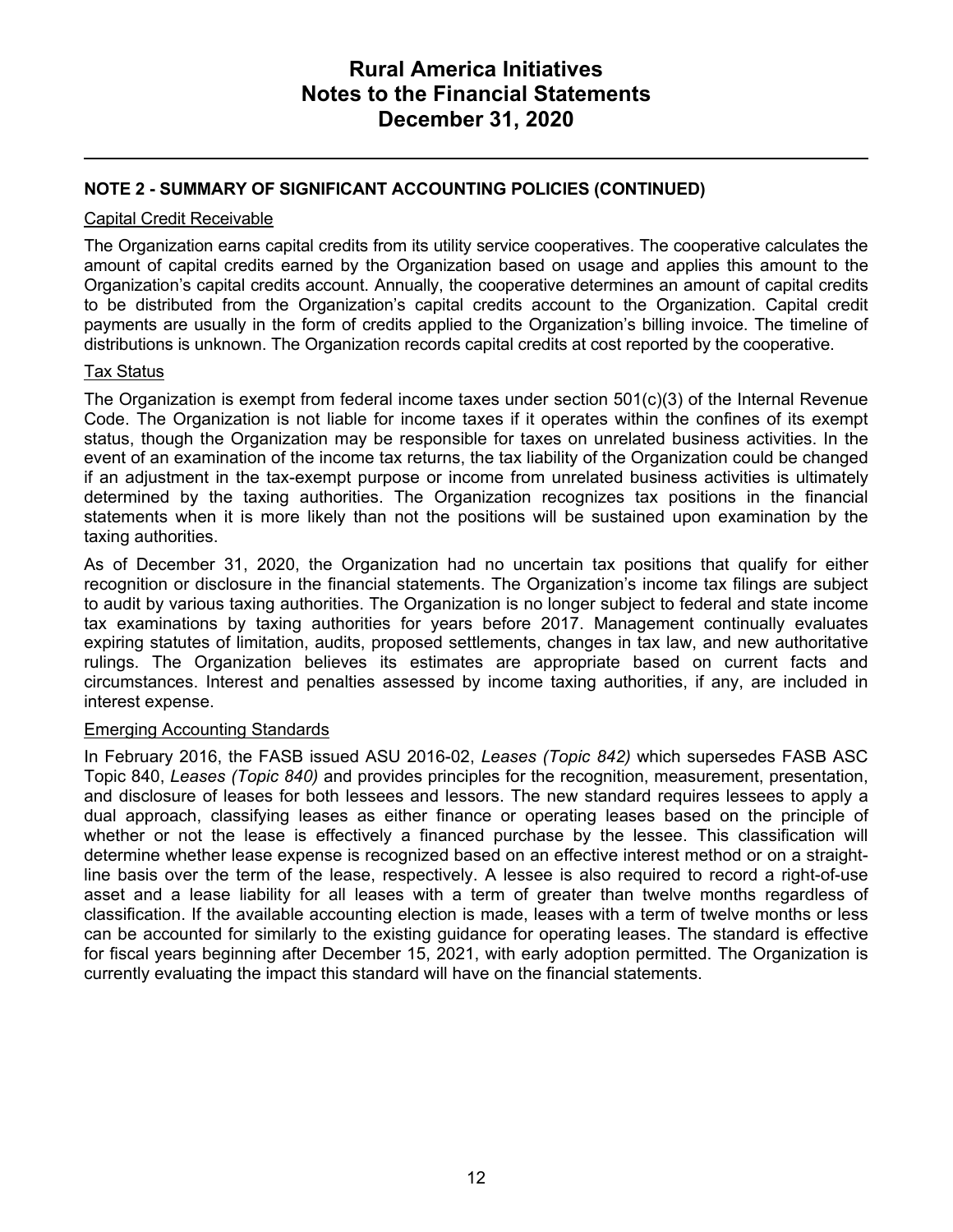Donated rent is reflected as a contribution in the accompanying financial statements at its estimated value. Contributed services are recognized at fair market value if the services received (a) create or enhance long-lived assets or (b) require specialized skills, are provided by individuals possessing those skills, and would typically need to be purchased if not provided by donation. The amounts reflected in the accompanying financial statements as contributed services are offset by like amounts included in expenses.

### **Estimates**

The preparation of financial statements in conformity with generally accepted accounting principles requires management to make estimates and assumptions that affect certain reported amounts and disclosures. Accordingly, actual results could differ from those estimates.

### Functional Allocation of Expenses

Expenses are charged directly to program, management and general, or fundraising based on specific identification. Indirect expenses have been allocated based on management's estimate of functions benefited based on staff-related expenses.

### Advertising

Advertising costs are expensed when incurred. Advertising expenses for the year ended December 31, 2020 were \$4,678.

### **NOTE 3 - LIQUIDITY AND AVAILABILITY**

| Financial Assets Available for Use:          |     |           |
|----------------------------------------------|-----|-----------|
| Cash and Cash Equivalents                    | \$. | 1,144,559 |
| <b>Accounts Receivable</b>                   |     | 16,846    |
| <b>Current Portion of Pledges Receivable</b> |     | 53,315    |
|                                              |     | 1,214,720 |

The Organization's assets available for use consist of cash in bank and receivables expected to be collected currently. As explained in Note 7, the Organization has a line of credit available to fund operating cash flows.

### **NOTE 4 - PROPERTY AND EQUIPMENT**

A summary of the changes in property and equipment is as follows:

|                                | 12/31/2019      | <b>Additions</b> | <b>Dispositions</b> | 12/31/2020     |
|--------------------------------|-----------------|------------------|---------------------|----------------|
| <b>Buildings</b>               | 8,439,186<br>\$ | \$               | \$                  | 8,439,186<br>S |
| Leasehold Improvements         | 137,099         |                  |                     | 137,099        |
| <b>Vehicles</b>                | 991,022         |                  |                     | 991,022        |
| Equipment                      | 154,638         |                  |                     | 154,638        |
| Land                           | 495,751         |                  |                     | 495,751        |
| <b>Total Fixed Assets</b>      | 10,217,696      |                  |                     | 10,217,696     |
| Less: Accumulated Depreciation | 1,884,882       | 260,368          |                     | 2,145,250      |
| Net Property and Equipment     | 8,332,814       | (260,368)        | \$                  | 8,072,446<br>S |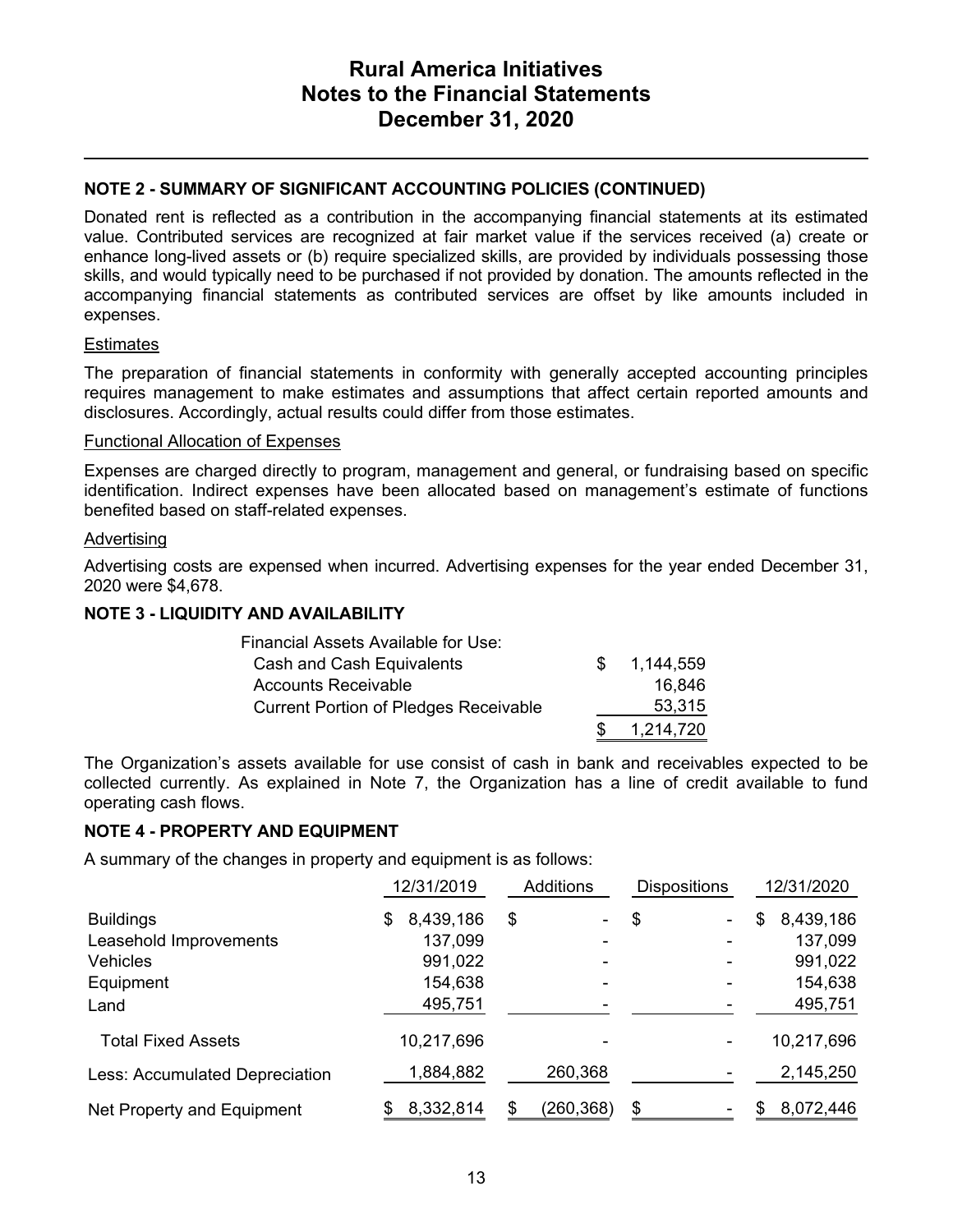## **NOTE 4 - PROPERTY AND EQUIPMENT (CONTINUED)**

Depreciation expense for the year ended December 31, 2020 was \$260,367.

Land, as reported in the above schedule, represents the Organization's payment for a right to purchase 8 acres of land. The Organization is required to pay an additional \$1 to exercise the option to purchase within 5 years of the agreement. Should the Organization fail to exercise the option, the amount paid for the option will not be refunded.

### **NOTE 5 - LEASE OBLIGATIONS**

The Organization leased classroom space for \$2,500 per month beginning July 1, 2011. The original lease has expired and continues on a month-to-month basis. The amount included in expenses for the year ended December 31, 2020 was \$2,500.

The Organization leases land on which a building is located under a twenty-year lease requiring \$500 per month until the lease expired on June 30, 2014, after which it continued month-to-month. The amount included in expenses for the year ended December 31, 2020 was \$6,000.

The Organization leased property under a three-year agreement expiring in August of 2018, after which continued month-to-month. The lease requires monthly payments of \$1,500. The amount included in expenses for the year ended December 31, 2020 was \$18,000.

The Organization leased property under a one-year agreement that expires on June 30, 2021. The lease requires monthly payments of \$1,200. Rent expense for the year ended December 31, 2020 was \$7,200. Future rent expense related to this lease is \$7,200.

### **NOTE 6 - RETIREMENT PLAN**

The Organization offers its full-time employees a simplified employee pension plan. The Organization makes discretionary contributions each year. For the year ended December 31, 2020, contributions were \$118,109.

### **NOTE 7 - LINE OF CREDIT**

The Organization maintains a \$100,000 unsecured line of credit with US Bank. The agreement calls for monthly interest payments at 1.25 percent over the bank's index rate and is renewable annually. At December 31, 2020, the Organization had no outstanding borrowings under this line of credit.

### **NOTE 8 - NOTES PAYABLE**

Notes payable consisted of the following as of December 31, 2020:

| Note payable to Black Hills Community Bank, requiring monthly<br>payments of \$2,953 including interest at 3.85% with a balloon<br>payment upon maturity in Sepember of 2030 of \$225,663. Note is |     |          |
|----------------------------------------------------------------------------------------------------------------------------------------------------------------------------------------------------|-----|----------|
| secured by the Rapid City Head Start building.                                                                                                                                                     | \$. | 439,773  |
| Less: Current Portion                                                                                                                                                                              |     | (18,605) |
| Long-term Portion                                                                                                                                                                                  |     | 421,168  |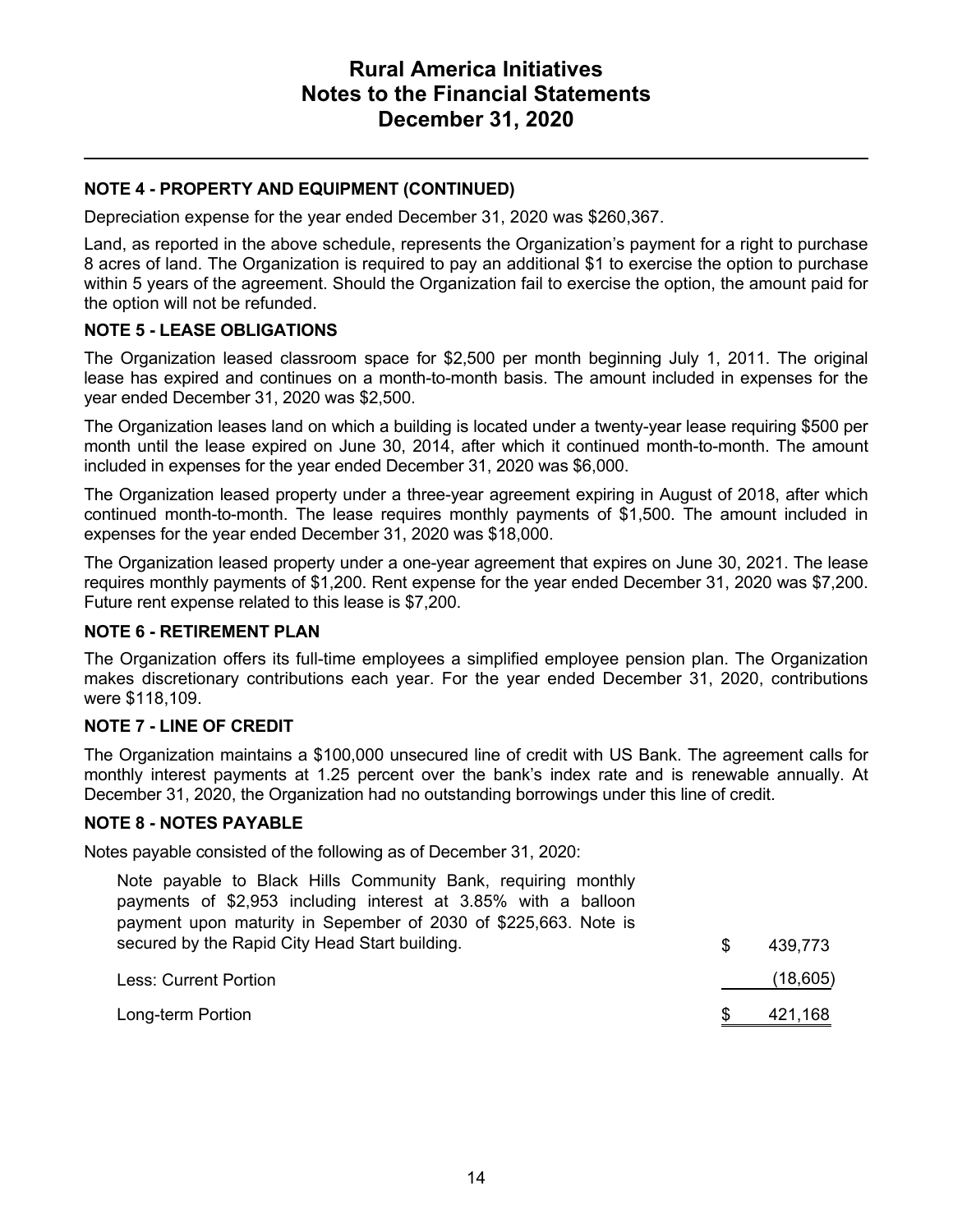# **NOTE 8 - NOTES PAYABLE (CONTINUED)**

Maturities of long-term debt are as follows:

| Year Ended December 31, |               |
|-------------------------|---------------|
| 2021                    | \$<br>18,605  |
| 2022                    | 19,345        |
| 2023                    | 20,114        |
| 2024                    | 20,871        |
| 2025                    | 21,742        |
| Thereafter              | 339,096       |
|                         | \$<br>439,773 |

### **NOTE 9 - IN-KIND MATERIALS AND SERVICES**

The fair value of donated goods and services included as in-kind contributions in the financial statements for the year ended December 31, 2020 is as follows:

| <b>Professional Services</b><br>Goods | 119,695<br>85,509 |
|---------------------------------------|-------------------|
| <b>Total In-kind Donations</b>        | 205,204           |

In addition to these amounts, services in the amount of \$119,460 were donated to the Organization that do not qualify under FASB Codification 958-605-25 to be recorded in the accompanying financial statements. They do, however, qualify as in-kind matching contributions under the terms of grant programs. There was also \$177,032 of cash donations received that qualify as in-kind matching contributions.

## **NOTE 10 - NOTE RECEIVABLE**

During the year ended December 31, 2019, the Organization sold 40 acres of land to a third party. The land was exchanged for a note receivable in the amount of \$395,000. The agreement required one payment of \$100,000 prior to December 31, 2019. Interest is calculated quarterly at the Wall Street Journal prime rate. The remaining balance at December 31, 2020 was \$295,000. The note is secured by 127 acres of land. Payments are to be made on the note as properties are developed and sold. The balance plus any accrued interest is due in full on or before December 31, 2021. The note balance of \$295,000 was paid in full on May 12, 2021. Accrued interest was waived.

### **NOTE 11 - PLEDGES RECEIVABLE**

Pledges receivable at December 31, 2020 were as follows:

| Receivable in Less Than One Year | 53.315 |
|----------------------------------|--------|
| Receivable in One to Five Years  | 9,315  |
| <b>Total Pledges Receivable</b>  | 62,630 |

Management continually evaluates the collectability of pledges receivable. Management records an allowance for uncollectible pledges receivable upon evaluation of individual donor payment history and the likelihood of payment. Management has determined that no allowance for uncollectible pledges receivable is necessary at this time.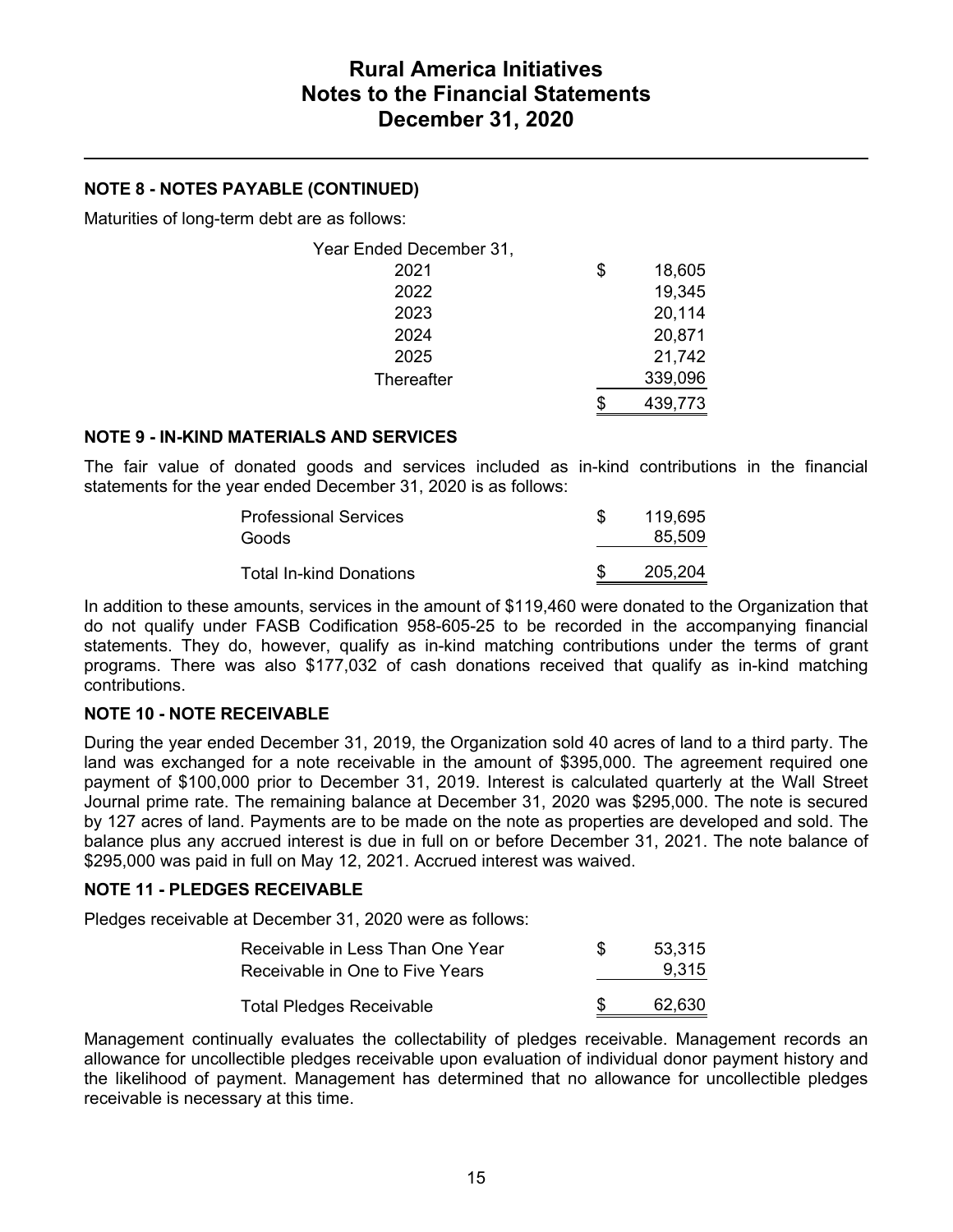## **NOTE 12 - NET ASSETS WITH DONOR RESTRICTIONS**

As of December 31, 2020, the Organization's net assets with donor restrictions consisted of the following restrictions and purposes:

| <b>Restricted Purpose:</b>               |   |            |
|------------------------------------------|---|------------|
| <b>Head Start Program</b>                | S | 48,053.81  |
| Early Head Start Expansion Program       |   | 259,647.58 |
| Ateyapi Teen Pregnancy Prevetion Program |   | 45,397.63  |
| Novo Language Program                    |   | 194,845.82 |
| <b>Vucurevich Program</b>                |   | 47,312.40  |
| Ateyapi Youth Engaged in Sports Program  |   | 8,681.85   |
|                                          |   | 603,939.09 |

Amounts released from restriction for the year related to the Organization incurring eligible expenses as required by various funding sources.

### **NOTE 13 - COMMITMENTS AND CONTINGENCIES**

The Organization was the recipient of pass-through funds from Crow Creek Sioux Tribe for the Organization's Head Start Program in prior years. As of December 31, 2020, the Organization had a \$140,963 account receivable for pass-through funds due from Crow Creek Sioux Tribe for the operation of its Head Start program. As of the report date, the Organization had not received the funds due from the Crow Creek Sioux Tribe. The Organization has been in contact with the Crow Creek Sioux Tribe and the funds are now passed through the Community Development Institute. The Organization established an allowance for the entire \$140,963 receivable balance. Management believes there is a chance of collecting the debt and therefore has not completely written off the debt.

## **NOTE 14 - CONCENTRATIONS**

The Organization's deposits in financial institutions may at times during the year exceed FDIC limits. Management has not experienced any losses to date related to this concentration and does not believe a significant risk exists.

The Organization received 88% of its support from federal grants during the year ended December 31, 2020. The disbursement of funds under federal programs generally requires compliance with terms and conditions specified in federal regulations and is subject to audit and possible disallowance of certain expenditures. The Organization has not had any disallowance of financial awards in the past and management does not expect any future amounts to be disallowed.

### **NOTE 15 - BENEFICIAL INTEREST IN ASSETS HELD BY OTHERS**

The Organization has unconditional rights to distributions from assets held by the Black Hills Area Community Foundation (the Community Foundation). The Community Foundation makes annual distributions based on the rolling 16-quarter average of investments held on behalf of the organization at a percentage determined by the Community Foundation's Board of Directors. The value of the investment held by the Community Foundation on the Foundation's behalf was \$28,126 as of December 31, 2020. The interest in the Community Foundation is reported at fair market value each year.

The Organization has unconditional rights to distributions from assets held by the South Dakota Community Foundation (SDCF). SDCF makes annual distributions based on the rolling 16-quarter average of investments held on behalf of the Organization at a percentage determined by SDCF's Board of Directors. The value of the investment held by SDCF on the Foundation's behalf was \$1,357 as of December 31, 2020. The interest in the SDCF is reported at fair market value each year.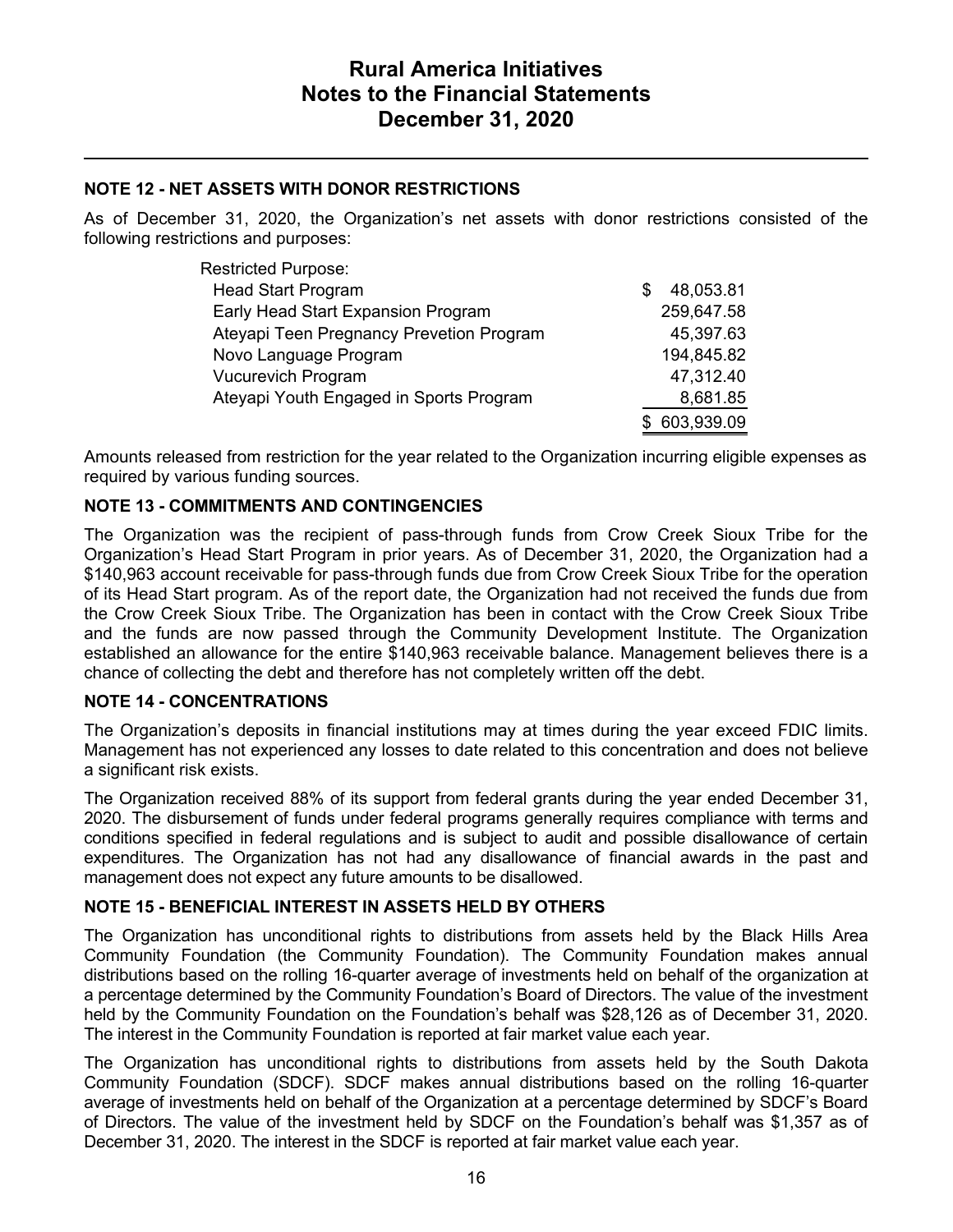# **Rural America Initiatives Notes to the Financial Statements December 31, 2020**

## **NOTE 16 - SUBSEQUENT EVENTS**

On May 12, 2021, the note receivable balance of \$295,000 was paid in full. Accrued interest was waived.

Subsequent events were evaluated through the date of the independent auditor's report, which is the date the financial statements were available to be issued.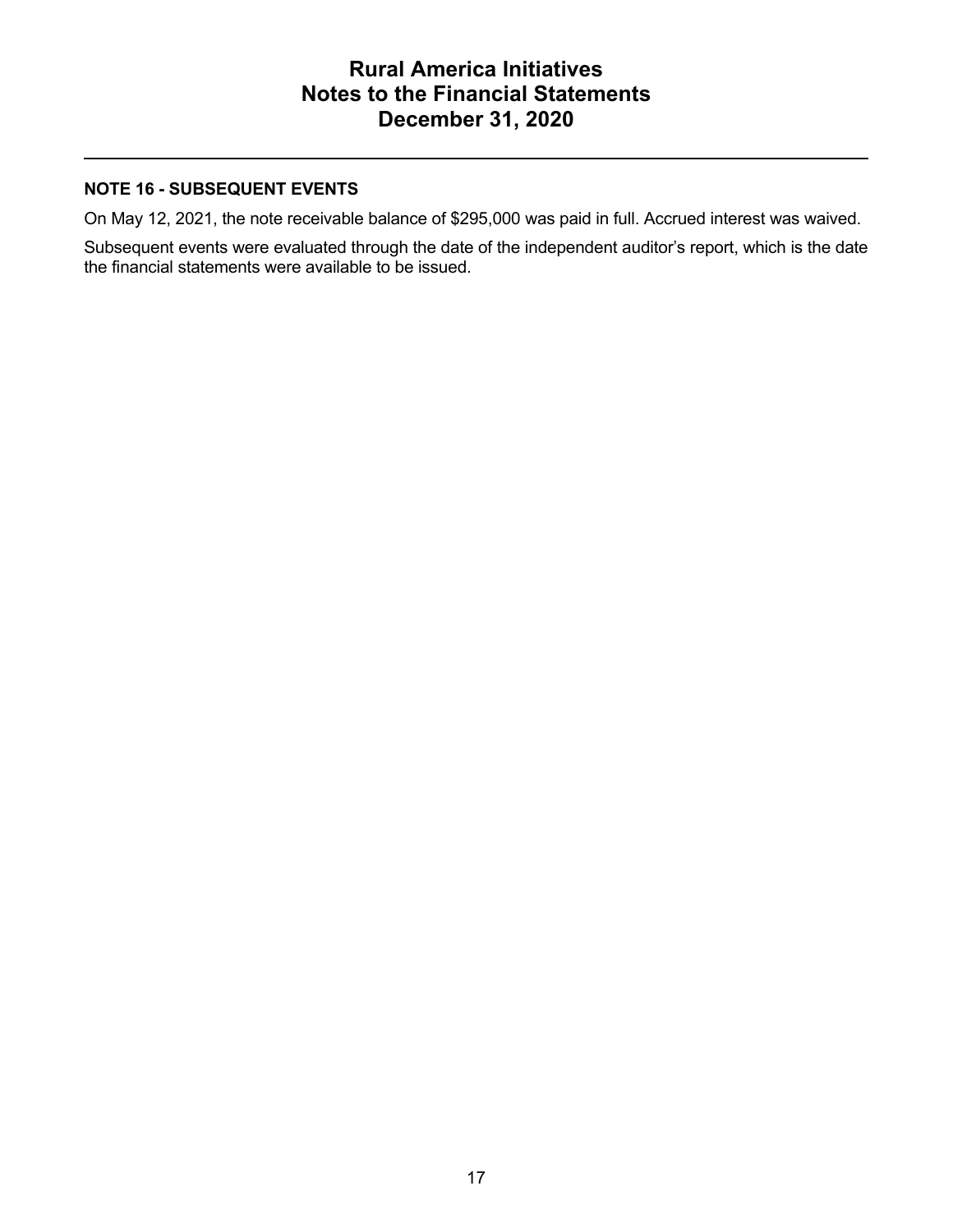# **SUPPLEMENTARY INFORMATION**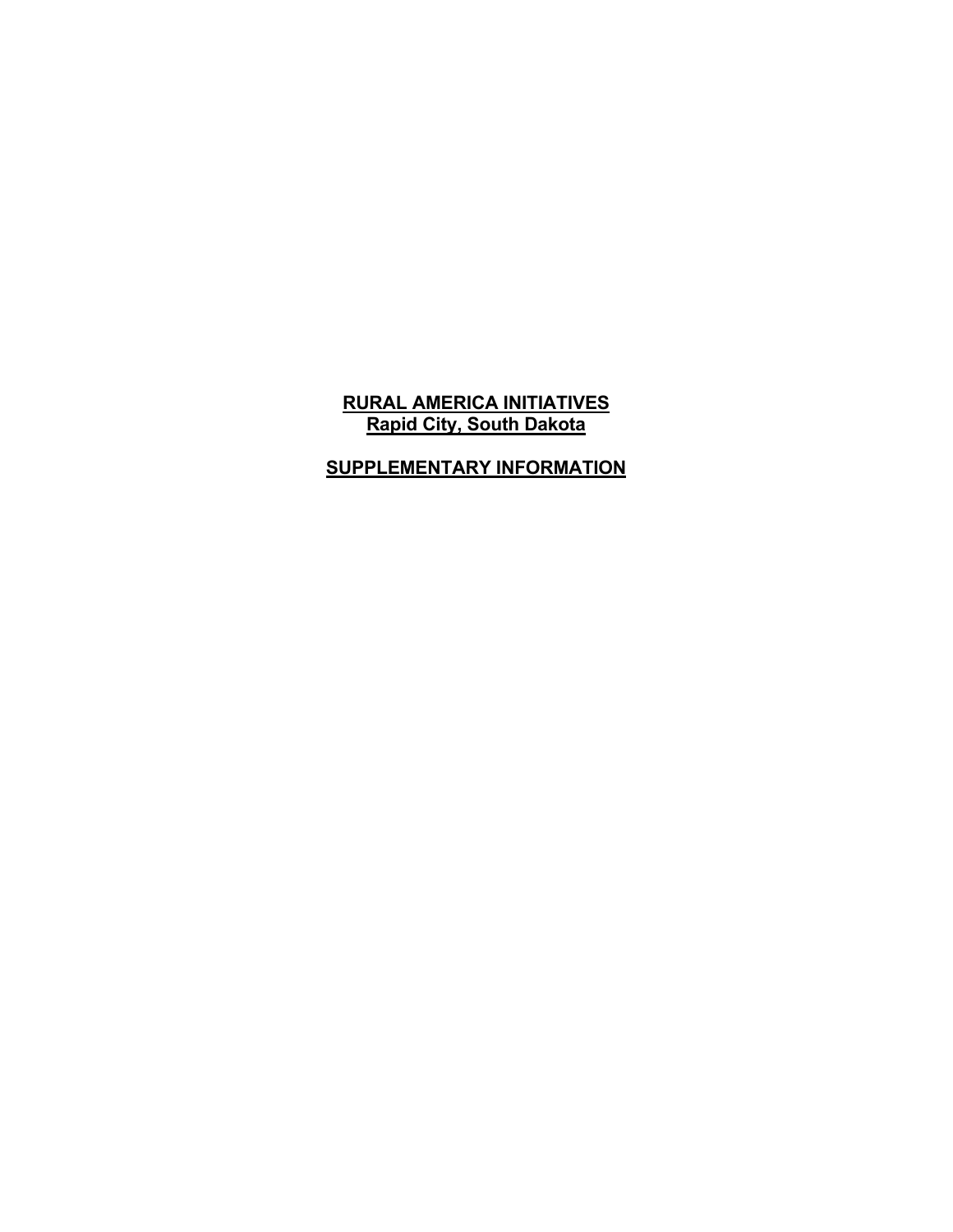# **Rural America Initiatives Combining Statement of Financial Position December 31, 2020**

|                                                                                                           | <b>Rural America</b><br>Initiatives<br>General | <b>Rural America</b><br>Initiatives<br>Indirect<br>20 | <b>Head Start</b><br>Year 14 | Early Head Start<br>Expansion<br>Year 4 |
|-----------------------------------------------------------------------------------------------------------|------------------------------------------------|-------------------------------------------------------|------------------------------|-----------------------------------------|
| <b>ASSETS</b>                                                                                             |                                                |                                                       |                              |                                         |
| <b>CURRENT ASSETS</b><br>Cash and Cash Equivalents - Pooled Cash<br>Accounts Receivable, Net of Allowance | 1,058,702.04<br>\$<br>16,846.00                | \$<br>(373, 380.99)                                   | \$<br>44,553.81              | \$<br>259,647.58                        |
| <b>Grants Receivable</b><br><b>Current Portion of Pledges Receivable</b>                                  |                                                |                                                       | 65,831.40                    | 10,129.45                               |
| Note Receivable                                                                                           |                                                | 45,930.56                                             | 18,616.01                    | 6,473.94                                |
| <b>Prepaid Expenses</b>                                                                                   |                                                |                                                       |                              |                                         |
| <b>Total Current Assets</b>                                                                               | 1,075,548.04                                   | (327, 450.43)                                         | 129,001.22                   | 276,250.97                              |
| PROPERTY AND EQUIPMENT<br>Equipment                                                                       | 1,674.42                                       |                                                       | 98,388.81                    | 56,248.94                               |
| Leasehold Improvements<br>Vehicles                                                                        | 456,912.94                                     |                                                       | 135,424.86<br>465,906.53     | 55,452.00                               |
| <b>Buildings</b>                                                                                          |                                                |                                                       | 3,415,119.41                 |                                         |
| Land                                                                                                      |                                                |                                                       |                              |                                         |
| Land Improvements                                                                                         | 458,587.36                                     |                                                       | 4,114,839.61                 | 111,700.94                              |
| Less: Accumulated Depreciation                                                                            | (458, 587.36)                                  |                                                       | (1, 270, 642.74)             | (75, 764.50)                            |
| Net Property and Equipment                                                                                |                                                |                                                       | 2,844,196.87                 | 35,936.44                               |
| <b>OTHER ASSETS</b>                                                                                       |                                                |                                                       |                              |                                         |
| <b>Rental Deposits</b>                                                                                    | 139.00                                         | 2,750.00                                              | 3,500.00                     |                                         |
| Pledges Receivable<br>Capital Credits Receivable                                                          | 51,148.21                                      |                                                       |                              |                                         |
|                                                                                                           | 51,287.21                                      | 2,750.00                                              | 3,500.00                     |                                         |
| <b>Total Other Assets</b>                                                                                 |                                                |                                                       |                              |                                         |
| <b>TOTAL ASSETS</b>                                                                                       | 1,126,835.25<br>\$                             | \$<br>(324, 700.43)                                   | \$2,976,698.09               | \$<br>312,187.41                        |
| <b>LIABILITIES AND NET ASSETS</b><br><b>CURRENT LIABILITIES</b>                                           |                                                |                                                       |                              |                                         |
| <b>Accrued Payroll</b>                                                                                    | \$                                             | \$<br>9,398.35                                        | \$<br>56,934.93              | \$<br>7,956.80                          |
| <b>Accounts Payable</b><br>Payroll Taxes Payable                                                          | 5,349.63                                       | 10,720.30<br>413.82                                   | 18,062.75<br>3,539.70        | 8,070.24<br>576.35                      |
| <b>Retirement Payable</b>                                                                                 | 4,732.20                                       | 3,216.78                                              | 160.00                       |                                         |
| <b>Accrued Interest</b>                                                                                   |                                                |                                                       |                              |                                         |
| Deferred Revenue                                                                                          |                                                |                                                       | 5,750.03                     |                                         |
| Current Portion of Long-term Debt                                                                         | 10,081.83                                      |                                                       | 84,447.41                    | 16,603.39                               |
| <b>Total Current Liabilities</b>                                                                          |                                                | 23,749.25                                             |                              |                                         |
| <b>LONG-TERM LIABILITIES</b>                                                                              |                                                |                                                       |                              |                                         |
| Notes Payable<br>Less: Current Portion                                                                    |                                                |                                                       |                              |                                         |
| <b>Total Long-term Liabilities</b>                                                                        |                                                |                                                       |                              |                                         |
| <b>Total Liabilities</b>                                                                                  | 10,081.83                                      | 23,749.25                                             | 84,447.41                    | 16,603.39                               |
| <b>NET ASSETS</b>                                                                                         | 1,116,753.42                                   | (348, 449.68)                                         | 2,892,250.68                 | 295,584.02                              |
| TOTAL LIABILITIES AND NET ASSETS                                                                          | 1,126,835.25<br>\$                             | (324, 700.43)                                         | \$2,976,698.09               | \$<br>312,187.41                        |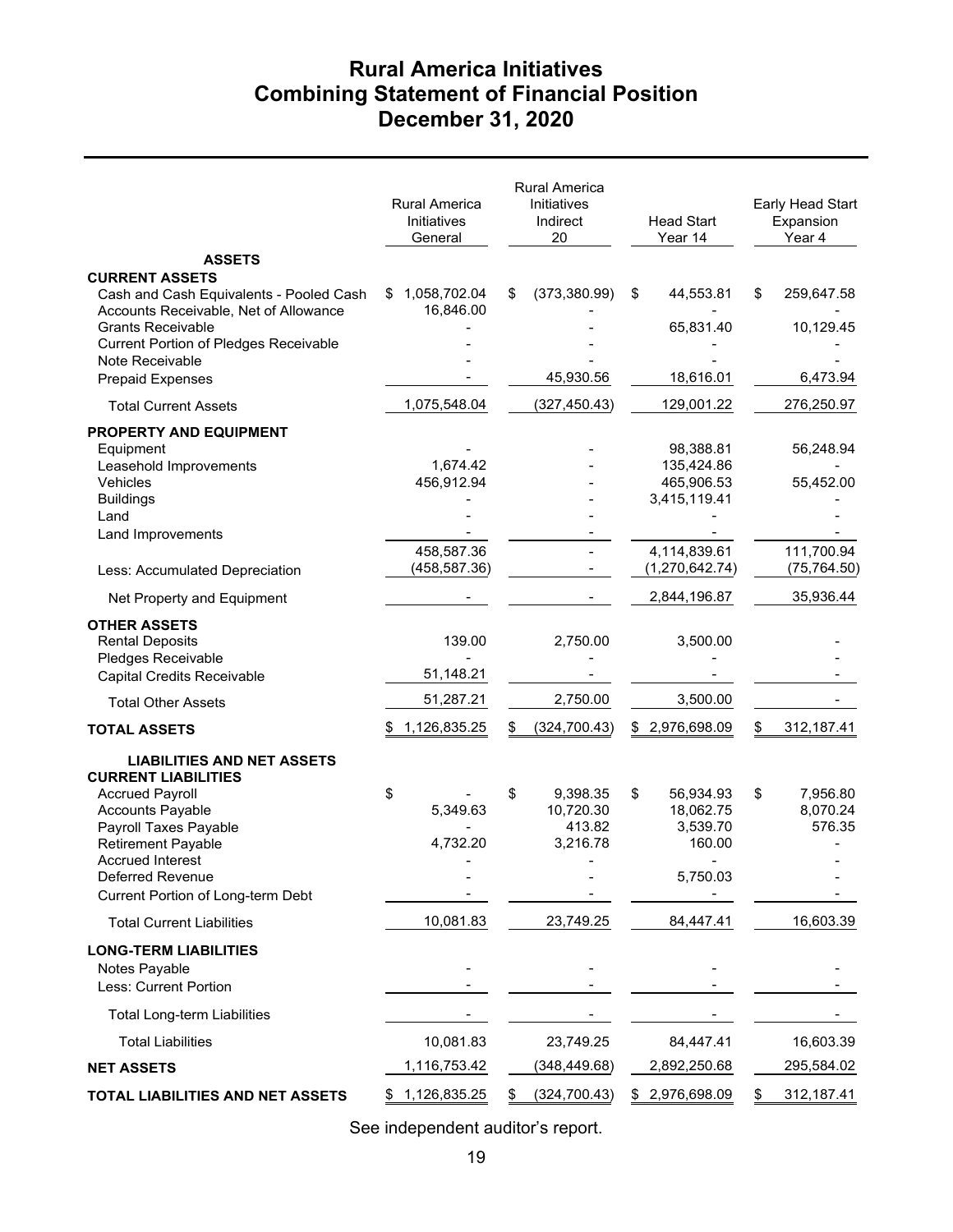# **Rural America Initiatives Combining Statement of Financial Position (Continued) December 31, 2020**

|                                                                   | <b>Rapid City</b><br><b>Head Start</b><br>Construction<br>Year 4 | Ateyapi<br><b>Teen Pregnancy</b><br>Prevention<br>Tier 1 Year 10 | <b>ANA</b><br>Language<br>Year 6 | Wicozani<br>Year 6         |
|-------------------------------------------------------------------|------------------------------------------------------------------|------------------------------------------------------------------|----------------------------------|----------------------------|
| <b>ASSETS</b>                                                     |                                                                  |                                                                  |                                  |                            |
| <b>CURRENT ASSETS</b><br>Cash and Cash Equivalents - Pooled Cash  | (80,066.89)<br>\$                                                | \$<br>45,397.63                                                  | \$<br>(3,507.25)                 | \$<br>(61,860.57)          |
| Accounts Receivable, Net of Allowance<br><b>Grants Receivable</b> |                                                                  | 1,230.32                                                         | 1,883.85                         |                            |
| <b>Current Portion of Pledges Receivable</b>                      | 53,315.00                                                        |                                                                  |                                  |                            |
| Note Receivable                                                   | 295,000.00                                                       |                                                                  |                                  |                            |
| <b>Prepaid Expenses</b>                                           | $\blacksquare$                                                   |                                                                  | 5,817.33                         | 14,928.00                  |
| <b>Total Current Assets</b>                                       | 268,248.11                                                       | 46,627.95                                                        | 4,193.93                         | (46, 932.57)               |
| PROPERTY AND EQUIPMENT                                            |                                                                  |                                                                  |                                  |                            |
| Equipment                                                         |                                                                  |                                                                  |                                  |                            |
| Leasehold Improvements<br>Vehicles                                |                                                                  |                                                                  | 12,750.00                        |                            |
| <b>Buildings</b>                                                  | 5,024,066.26                                                     |                                                                  |                                  |                            |
| Land                                                              | 495,751.31                                                       |                                                                  |                                  |                            |
| Land Improvements                                                 |                                                                  |                                                                  |                                  |                            |
|                                                                   | 5,519,817.57                                                     |                                                                  | 12,750.00                        |                            |
| Less: Accumulated Depreciation                                    | (336, 216.94)                                                    |                                                                  | (4,037.52)                       |                            |
| Net Property and Equipment                                        | 5,183,600.63                                                     |                                                                  | 8,712.48                         |                            |
| <b>OTHER ASSETS</b>                                               |                                                                  |                                                                  |                                  |                            |
| <b>Rental Deposits</b>                                            |                                                                  |                                                                  | 1,500.00                         |                            |
| Pledges Receivable                                                | 9,315.00                                                         |                                                                  |                                  |                            |
| <b>Capital Credits Receivable</b>                                 | $\qquad \qquad \blacksquare$                                     |                                                                  |                                  |                            |
| <b>Total Other Assets</b>                                         | 9,315.00                                                         |                                                                  | 1,500.00                         |                            |
| <b>TOTAL ASSETS</b>                                               | 5,461,163.74<br>\$                                               | \$<br>46,627.95                                                  | \$<br>14,406.41                  | \$<br>(46, 932.57)         |
| <b>LIABILITIES AND NET ASSETS</b><br><b>CURRENT LIABILITIES</b>   |                                                                  |                                                                  |                                  |                            |
| <b>Accrued Payroll</b><br><b>Accounts Payable</b>                 | \$                                                               | \$<br>1,230.32                                                   | \$<br>3,664.99<br>3,798.04       | \$<br>4,233.30<br>2,409.37 |
| Payroll Taxes Payable                                             |                                                                  |                                                                  | 238.15                           | 242.43                     |
| <b>Retirement Payable</b>                                         |                                                                  |                                                                  |                                  |                            |
| Accrued Interest                                                  | 188.13                                                           |                                                                  |                                  |                            |
| <b>Deferred Revenue</b><br>Current Portion of Long-term Debt      | 18,605.00                                                        |                                                                  |                                  | 8,042.90                   |
| <b>Total Current Liabilities</b>                                  | 18,793.13                                                        | 1,230.32                                                         | 7,701.18                         | 14,928.00                  |
|                                                                   |                                                                  |                                                                  |                                  |                            |
| <b>LONG-TERM LIABILITIES</b>                                      |                                                                  |                                                                  |                                  |                            |
| Notes Payable<br>Less: Current Portion                            | 439,772.98<br>(18,605.00)                                        |                                                                  |                                  |                            |
|                                                                   |                                                                  |                                                                  |                                  |                            |
| <b>Total Long-term Liabilities</b>                                | 421,167.98                                                       |                                                                  |                                  |                            |
| <b>Total Liabilities</b>                                          | 439,961.11                                                       | 1,230.32                                                         | 7,701.18                         | 14,928.00                  |
| <b>NET ASSETS</b>                                                 | 5,021,202.63                                                     | 45,397.63                                                        | 6,705.23                         | (61, 860.57)               |
| TOTAL LIABILITIES AND NET ASSETS                                  | 5,461,163.74<br>\$                                               | \$<br>46,627.95                                                  | \$<br>14,406.41                  | \$<br>(46, 932.57)         |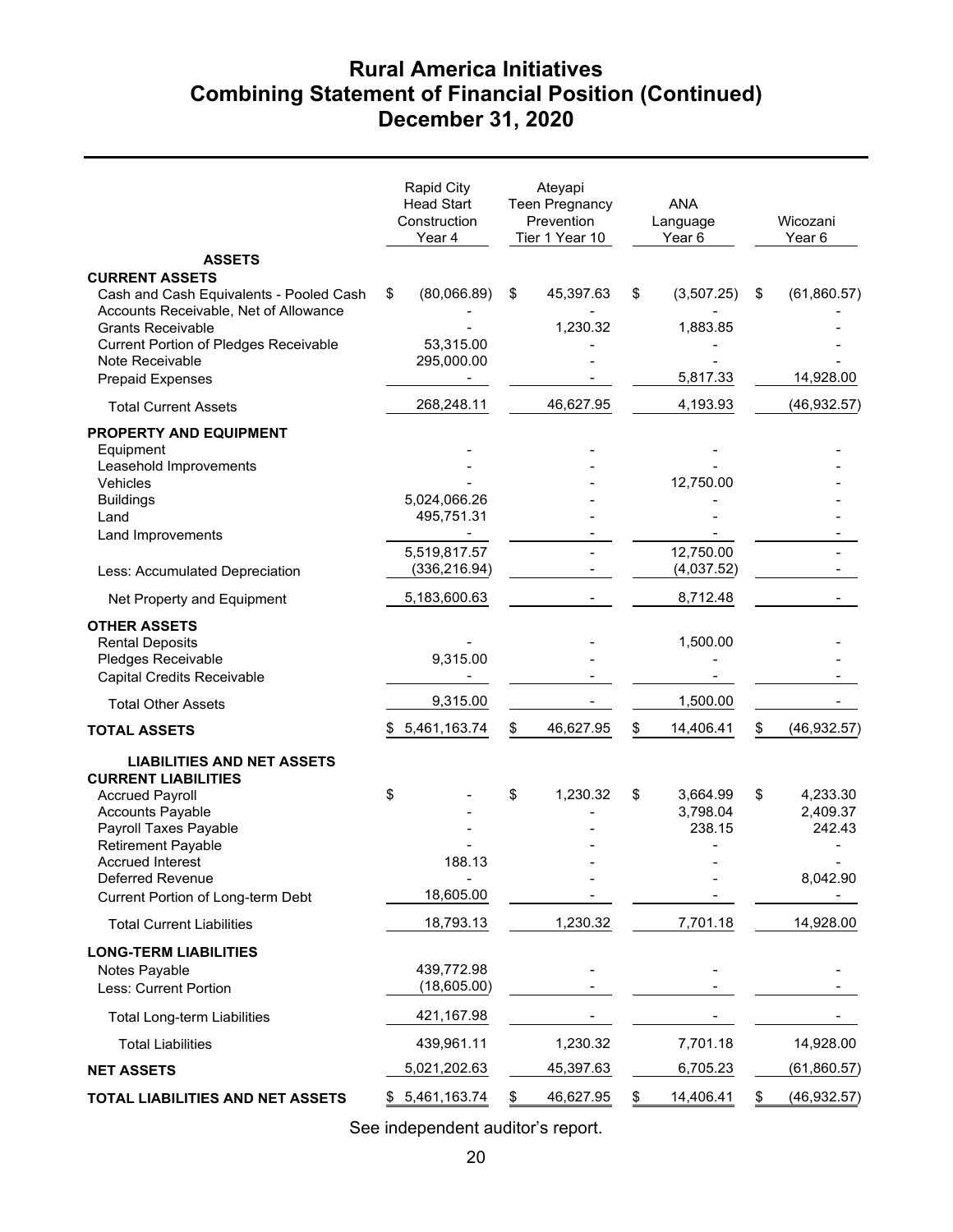# **Rural America Initiatives Combining Statement of Financial Position (Continued) December 31, 2020**

|                                                                                                                                       | <b>NoVo</b><br>Year 3 | Vucurevich<br>Year 1       | Ateyapi<br>Youth Engaged<br>in Sports<br>Year 2 | Total                                        |
|---------------------------------------------------------------------------------------------------------------------------------------|-----------------------|----------------------------|-------------------------------------------------|----------------------------------------------|
| <b>ASSETS</b>                                                                                                                         |                       |                            |                                                 |                                              |
| <b>CURRENT ASSETS</b><br>Cash and Cash Equivalents - Pooled Cash<br>Accounts Receivable, Net of Allowance<br><b>Grants Receivable</b> | \$<br>196,882.00      | \$<br>49,509.76            | \$<br>8,681.82                                  | \$<br>1,144,558.94<br>16,846.00<br>79,075.02 |
| <b>Current Portion of Pledges Receivable</b><br>Note Receivable<br><b>Prepaid Expenses</b>                                            |                       |                            | 17,837.33                                       | 53,315.00<br>295,000.00<br>109,603.17        |
| <b>Total Current Assets</b>                                                                                                           | 196,882.00            | 49,509.76                  | 26,519.15                                       | 1,698,398.13                                 |
| PROPERTY AND EQUIPMENT                                                                                                                |                       |                            |                                                 |                                              |
| Equipment<br>Leasehold Improvements                                                                                                   |                       |                            |                                                 | 154,637.75<br>137,099.28                     |
| Vehicles                                                                                                                              |                       |                            |                                                 | 991,021.47                                   |
| <b>Buildings</b><br>Land                                                                                                              |                       |                            |                                                 | 8,439,185.67<br>495,751.31                   |
| Land Improvements                                                                                                                     |                       |                            |                                                 |                                              |
| Less: Accumulated Depreciation                                                                                                        |                       |                            |                                                 | 10,217,695.48<br>(2, 145, 249.06)            |
| Net Property and Equipment                                                                                                            |                       |                            |                                                 | 8,072,446.42                                 |
|                                                                                                                                       |                       |                            |                                                 |                                              |
| <b>OTHER ASSETS</b><br><b>Rental Deposits</b><br>Pledges Receivable                                                                   |                       |                            |                                                 | 7,889.00<br>9,315.00                         |
| <b>Capital Credits Receivable</b>                                                                                                     |                       |                            |                                                 | 51,148.21                                    |
| <b>Total Other Assets</b>                                                                                                             |                       |                            |                                                 | 68,352.21                                    |
| <b>TOTAL ASSETS</b>                                                                                                                   | \$<br>196,882.00      | \$<br>49,509.76            | \$<br>26,519.15                                 | \$9,839,196.76                               |
| <b>LIABILITIES AND NET ASSETS</b><br><b>CURRENT LIABILITIES</b>                                                                       |                       |                            |                                                 |                                              |
| <b>Accrued Payroll</b><br><b>Accounts Payable</b>                                                                                     | \$<br>1,896.11        | \$<br>1,059.26<br>1,082.70 | \$<br>2,052.71<br>6,306.67                      | \$<br>88,426.77<br>55,799.70                 |
| Payroll Taxes Payable<br><b>Retirement Payable</b>                                                                                    | 140.07                | 55.40                      | 229.33                                          | 5,435.25<br>8,108.98                         |
| Accrued Interest                                                                                                                      |                       |                            |                                                 | 188.13                                       |
| Deferred Revenue                                                                                                                      |                       |                            | 9,248.62                                        | 23,041.55<br>18,605.00                       |
| Current Portion of Long-term Debt<br><b>Total Current Liabilities</b>                                                                 | 2,036.18              | 2,197.36                   | 17,837.33                                       | 199,605.38                                   |
|                                                                                                                                       |                       |                            |                                                 |                                              |
| <b>LONG-TERM LIABILITIES</b><br>Notes Payable<br>Less: Current Portion                                                                |                       |                            |                                                 | 439,772.98<br>(18,605.00)                    |
| <b>Total Long-term Liabilities</b>                                                                                                    |                       |                            |                                                 | 421,167.98                                   |
| <b>Total Liabilities</b>                                                                                                              | 2,036.18              | 2,197.36                   | 17,837.33                                       | 620,773.36                                   |
| <b>NET ASSETS</b>                                                                                                                     | 194,845.82            | 47,312.40                  | 8,681.82                                        | 9,218,423.40                                 |
| TOTAL LIABILITIES AND NET ASSETS                                                                                                      | \$<br>196,882.00      | \$<br>49,509.76            | \$<br>26,519.15                                 | \$<br>9,839,196.76                           |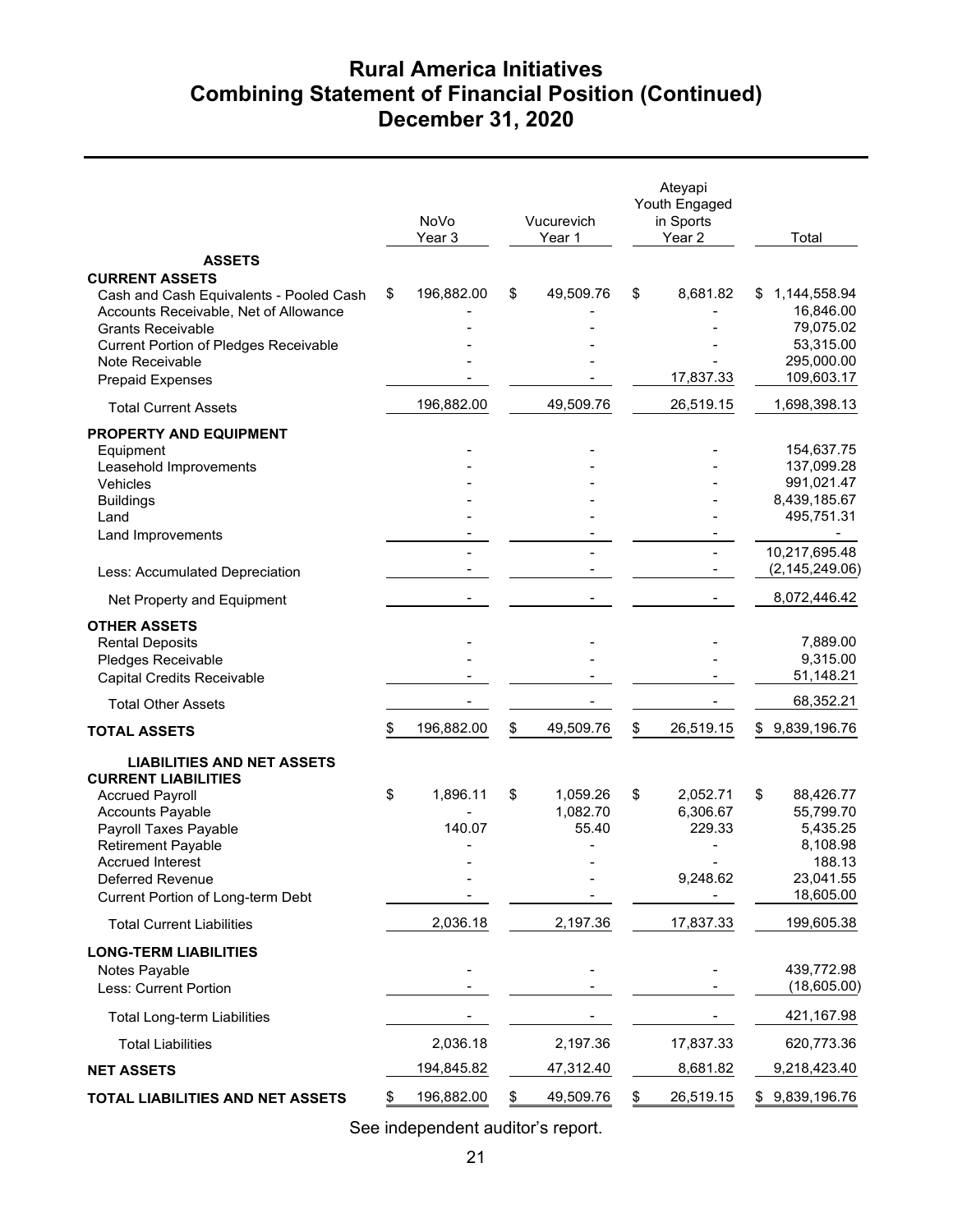|                                    |    | <b>Rural America</b><br><b>Rural America</b><br>Initiatives<br>Initiatives<br>Indirect<br>19<br>General |    | <b>Rural America</b><br>Initiatives<br>Indirect<br>20 |    |            | <b>Head Start</b><br>Year 13 |              |
|------------------------------------|----|---------------------------------------------------------------------------------------------------------|----|-------------------------------------------------------|----|------------|------------------------------|--------------|
| <b>REVENUES</b>                    |    |                                                                                                         |    |                                                       |    |            |                              |              |
| Grant                              | \$ |                                                                                                         | \$ |                                                       | \$ |            | \$                           | 1,687,172.09 |
| Interest Revenue                   |    | 6,993.13                                                                                                |    |                                                       |    |            |                              |              |
| In-kind                            |    |                                                                                                         |    |                                                       |    |            |                              | 205,203.77   |
| Contributions                      |    | 102,734.69                                                                                              |    |                                                       |    |            |                              | 5,113.84     |
| Reimbursements                     |    | 54,226.83                                                                                               |    |                                                       |    | 2,043.06   |                              | 1,903.74     |
| Child Care                         |    |                                                                                                         |    |                                                       |    |            |                              | 1,296.70     |
| <b>CANS Food Reimbursements</b>    |    |                                                                                                         |    |                                                       |    |            |                              | 14,354.95    |
| <b>Total Revenue</b>               |    | 163,954.65                                                                                              |    |                                                       |    | 2,043.06   |                              | 1,915,045.09 |
| <b>EXPENSES</b>                    |    |                                                                                                         |    |                                                       |    |            |                              |              |
| <b>Staff Travel</b>                |    |                                                                                                         |    | 170.40                                                |    | 218.48     |                              | 1,629.95     |
| Advertising/Employment Ads         |    |                                                                                                         |    |                                                       |    | 15.00      |                              |              |
| <b>Vehicle Repairs</b>             |    |                                                                                                         |    |                                                       |    |            |                              | 1,310.61     |
| <b>Vehicle Operation</b>           |    |                                                                                                         |    |                                                       |    |            |                              | 1,565.02     |
| Copies P.S.                        |    |                                                                                                         |    |                                                       |    | (7,605.50) |                              |              |
| Consultants P.S.                   |    | 3,210.00                                                                                                |    |                                                       |    | 590.00     |                              | 119,695.24   |
| <b>Consultants Admin</b>           |    | 800.00                                                                                                  |    |                                                       |    |            |                              |              |
| <b>Salaries</b>                    |    |                                                                                                         |    | 77,883.35                                             |    | 157,560.40 |                              | 922,490.48   |
| Supplies - P.S.                    |    |                                                                                                         |    |                                                       |    |            |                              | 125,514.11   |
| Supplies - Admin                   |    | 3,218.60                                                                                                |    | 5,418.81                                              |    | 30,447.18  |                              | 8,560.92     |
| <b>Donations Expended</b>          |    | 12,231.94                                                                                               |    | 7.36                                                  |    |            |                              |              |
| Payroll Taxes                      |    |                                                                                                         |    | 6,972.07                                              |    | 12,118.06  |                              | 65,406.48    |
| Food                               |    |                                                                                                         |    |                                                       |    |            |                              |              |
| Food - Children                    |    | 2,330.47                                                                                                |    |                                                       |    |            |                              | 29,062.49    |
| Staff Training - P.S.              |    |                                                                                                         |    | 171.33                                                |    |            |                              | 9,344.96     |
| Staff Training - Admin             |    | 1,221.30                                                                                                |    | 7,829.56                                              |    | 1,259.11   |                              | 365.00       |
| <b>Employee Retirement</b>         |    |                                                                                                         |    | 2,483.38                                              |    | 15,256.59  |                              | 14,713.18    |
| <b>Bank Charges</b>                |    | 1,888.18                                                                                                |    | 1,023.00                                              |    |            |                              |              |
| <b>Penalties</b>                   |    | 5,206.14                                                                                                |    |                                                       |    |            |                              |              |
| Depreciation                       |    |                                                                                                         |    |                                                       |    |            |                              |              |
| <b>Classroom Supplies</b>          |    |                                                                                                         |    |                                                       |    |            |                              | 156,327.34   |
| <b>Volunteer/Client Activities</b> |    | 7,579.17                                                                                                |    |                                                       |    |            |                              |              |
| Out-Of-State Travel                |    |                                                                                                         |    |                                                       |    |            |                              |              |
| Evaluation                         |    |                                                                                                         |    |                                                       |    |            |                              |              |
| Telephone                          |    |                                                                                                         |    | 2,563.79                                              |    | 8,116.92   |                              | 8,544.79     |
| Postage Admin                      |    | 2,919.03                                                                                                |    | 264.11                                                |    | 1,478.31   |                              |              |
| Interest Expense                   |    |                                                                                                         |    |                                                       |    |            |                              |              |
| <b>Office Rent</b>                 |    |                                                                                                         |    |                                                       |    |            |                              | 1,200.00     |
| Insurance - Vehicle                |    |                                                                                                         |    |                                                       |    |            |                              |              |
| Insurance - Health                 |    |                                                                                                         |    | 2,000.56                                              |    | 1,796.03   |                              | 10,006.59    |
|                                    |    |                                                                                                         |    |                                                       |    |            |                              |              |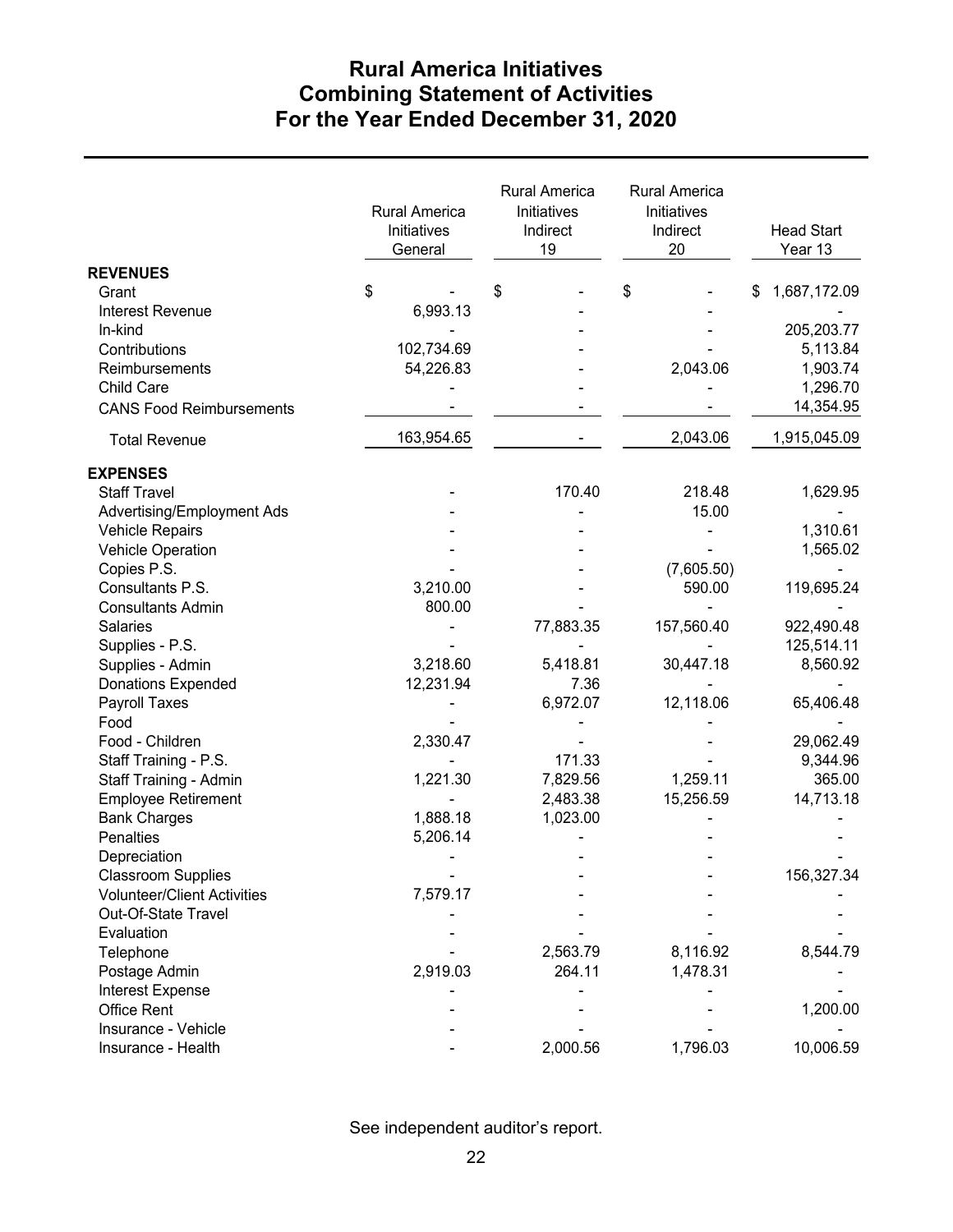|                                      | <b>Rural America</b><br><b>Initiatives</b><br>General | <b>Rural America</b><br>Initiatives<br>Indirect<br>19 | <b>Rural America</b><br>Initiatives<br>Indirect<br>20 | <b>Head Start</b><br>Year 13 |
|--------------------------------------|-------------------------------------------------------|-------------------------------------------------------|-------------------------------------------------------|------------------------------|
| <b>Cultural Materials</b>            | 1,250.00                                              |                                                       |                                                       |                              |
| <b>Curriculum Materials</b>          |                                                       |                                                       |                                                       |                              |
| Maintenance                          |                                                       | 2,901.27                                              | 19,418.65                                             | 95,182.39                    |
| <b>Cleaning Supplies</b>             |                                                       | 64.49                                                 | 576.73                                                | 391.49                       |
| Insurance - Work Comp                |                                                       | 10,503.00                                             | 24,061.00                                             |                              |
| Site Improvements                    |                                                       |                                                       |                                                       |                              |
| Copies Admin                         |                                                       | 8,455.11                                              | (221.03)                                              |                              |
| <b>Parent Activities</b>             |                                                       |                                                       |                                                       | 6,208.53                     |
| <b>Utilities</b>                     |                                                       | 1,920.53                                              | 4,324.17                                              | 20,088.28                    |
| Classroom Supplies - COVID 19        |                                                       |                                                       | 85.50                                                 |                              |
| Supplies PS - COVID 19               | 1,410.73                                              |                                                       | 573.76                                                |                              |
| Maintenance - COVID 19               |                                                       |                                                       |                                                       |                              |
| Pers Protective Supp - COVID 19      |                                                       |                                                       | 531.93                                                |                              |
| Net Payroll Taxes                    |                                                       | 129.41                                                |                                                       | 2,875.41                     |
| <b>Bad Debt</b>                      |                                                       |                                                       |                                                       |                              |
| Repairs                              |                                                       |                                                       |                                                       |                              |
| <b>Disability Supplies</b>           |                                                       |                                                       |                                                       | 1,677.63                     |
| Kitchen Supplies                     |                                                       |                                                       |                                                       | 13,727.05                    |
| Postage P.S.                         |                                                       |                                                       |                                                       |                              |
| <b>Disability Contractual</b>        |                                                       |                                                       |                                                       |                              |
| <b>CDA Operating</b>                 |                                                       |                                                       |                                                       | 2,247.00                     |
| Insurance Admin                      | 1,828.00                                              | 17,469.43                                             | 14,451.33                                             | 57,258.24                    |
| <b>Equipment Admin</b>               |                                                       |                                                       |                                                       |                              |
| <b>Fundraising Activities</b>        |                                                       |                                                       |                                                       |                              |
| <b>Accounting Fees</b>               |                                                       | 24,224.67                                             | 84,847.90                                             |                              |
| <b>Total Expenses</b>                | 45,093.56                                             | 172,455.63                                            | 369,900.52                                            | 1,675,393.18                 |
| <b>CHANGE IN NET ASSETS BEFORE</b>   |                                                       |                                                       |                                                       |                              |
| <b>TRANSFERS AND ALLOCATIONS</b>     | 118,861.09                                            | (172, 455.63)                                         | (367, 857.46)                                         | 239,651.91                   |
| TRANSFERS                            | 80,890.96                                             | 225,970.22                                            | (225, 970.22)                                         | (1,969,551.27)               |
| <b>INDIRECT COST ALLOCATION</b>      |                                                       | 173,441.00                                            | 245,378.00                                            | (131, 055.00)                |
| <b>INCREASE (DECREASE) IN</b>        |                                                       |                                                       |                                                       |                              |
| <b>NET ASSETS</b>                    | 199,752.05                                            | 226,955.59                                            | (348, 449.68)                                         | (1,860,954.36)               |
| <b>NET ASSETS, BEGINNING OF YEAR</b> | 917,001.37                                            | (226,955.59)                                          |                                                       | 1,860,954.36                 |
| <b>NET ASSETS, END OF YEAR</b>       | 1,116,753.42<br>SS.                                   | \$                                                    | (348, 449.68)<br>P.                                   | \$                           |
|                                      |                                                       |                                                       |                                                       |                              |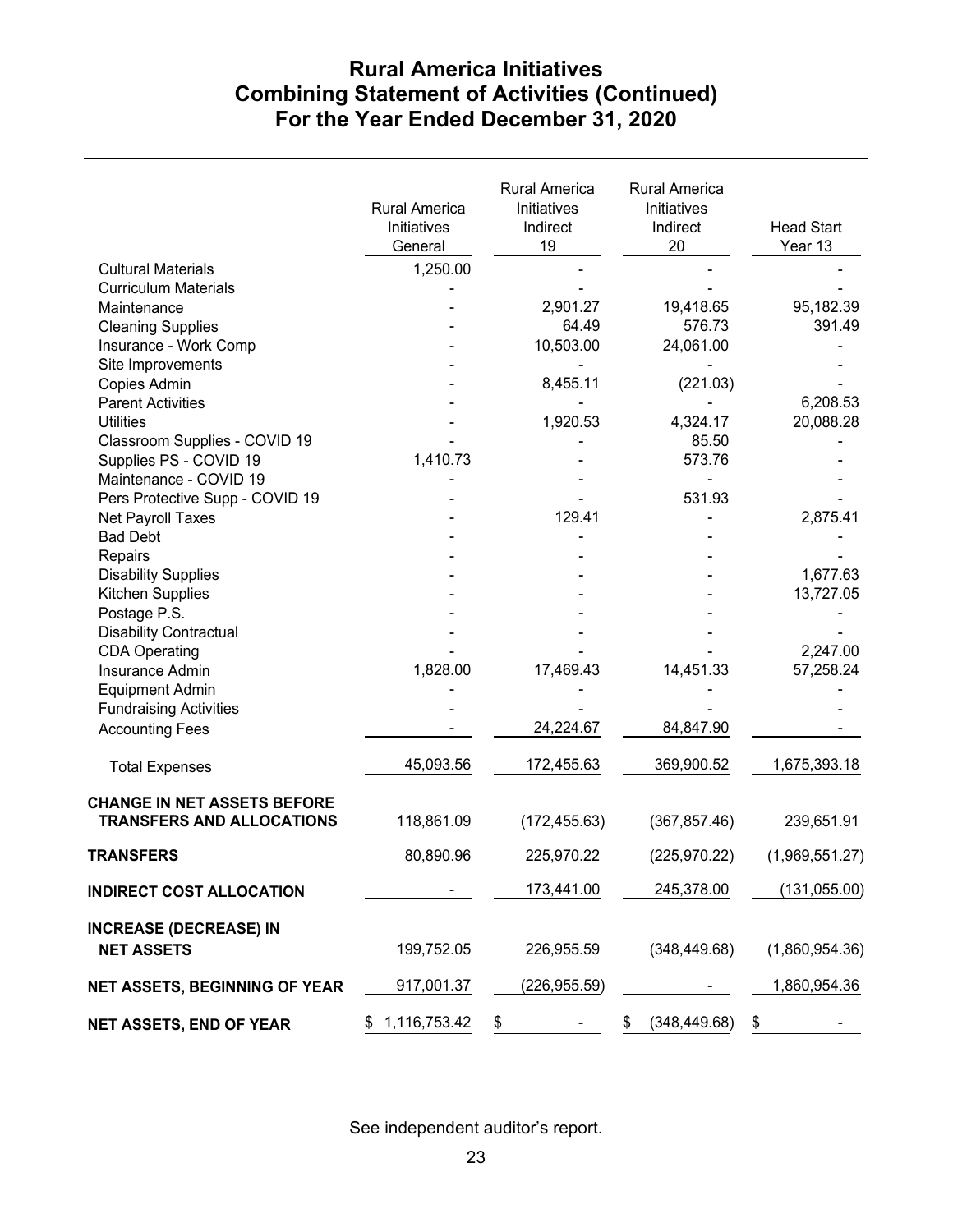|                                    |    | <b>Head Start</b><br>Year 14 | Early Headstart<br>Expansion<br>Year 3 |            | Early Headstart<br>Expansion<br>Year 4 | <b>Crow Creek</b><br><b>Head Start</b><br>Construction<br>Year <sub>2</sub> |  |
|------------------------------------|----|------------------------------|----------------------------------------|------------|----------------------------------------|-----------------------------------------------------------------------------|--|
| <b>REVENUES</b>                    |    |                              |                                        |            |                                        |                                                                             |  |
| Grant                              | \$ | 1,480,855.37                 | \$                                     | 737,752.84 | \$<br>300,660.45                       | \$                                                                          |  |
| <b>Interest Revenue</b>            |    |                              |                                        |            |                                        |                                                                             |  |
| In-kind                            |    |                              |                                        |            |                                        |                                                                             |  |
| Contributions                      |    | 47,503.61                    |                                        |            |                                        |                                                                             |  |
| Reimbursements                     |    | 435.35                       |                                        |            | 115.00                                 |                                                                             |  |
| <b>Child Care</b>                  |    | 70.00                        |                                        | 400.36     |                                        |                                                                             |  |
| <b>CANS Food Reimbursements</b>    |    | 30,482.34                    |                                        | 1,970.00   | 3,935.24                               |                                                                             |  |
| <b>Total Revenue</b>               |    | 1,559,346.67                 |                                        | 740,123.20 | 304,710.69                             |                                                                             |  |
| <b>EXPENSES</b>                    |    |                              |                                        |            |                                        |                                                                             |  |
| <b>Staff Travel</b>                |    | 152.19                       |                                        | 72.66      |                                        |                                                                             |  |
| Advertising/Employment Ads         |    | 113.37                       |                                        |            |                                        |                                                                             |  |
| <b>Vehicle Repairs</b>             |    | 6,175.52                     |                                        | 5,793.24   | 633.75                                 |                                                                             |  |
| Vehicle Operation                  |    | 4,555.88                     |                                        | 2,815.82   | 417.00                                 |                                                                             |  |
| Copies P.S.                        |    |                              |                                        |            |                                        |                                                                             |  |
| Consultants P.S.                   |    | 1,500.00                     |                                        | 4,195.50   |                                        |                                                                             |  |
| <b>Consultants Admin</b>           |    |                              |                                        |            |                                        |                                                                             |  |
| <b>Salaries</b>                    |    | 940,485.31                   |                                        | 105,653.61 | 173,150.50                             |                                                                             |  |
| Supplies - P.S.                    |    | 47,112.24                    |                                        | 48,743.58  | 5,137.72                               |                                                                             |  |
| Supplies - Admin                   |    | 7,657.44                     |                                        | 1,457.35   | (3,045.08)                             |                                                                             |  |
|                                    |    |                              |                                        | 68.74      |                                        |                                                                             |  |
| <b>Donations Expended</b>          |    | 94,225.06                    |                                        | 9,492.19   |                                        |                                                                             |  |
| Payroll Taxes                      |    |                              |                                        |            | 14,869.29                              |                                                                             |  |
| Food                               |    |                              |                                        |            |                                        |                                                                             |  |
| Food - Children                    |    | 10,655.30                    |                                        | 53,528.13  | 67,741.10                              |                                                                             |  |
| Staff Training - P.S.              |    | 16,122.99                    |                                        | 2,548.63   | 1,410.21                               |                                                                             |  |
| Staff Training - Admin             |    | 1,110.13                     |                                        | 3,726.13   |                                        |                                                                             |  |
| <b>Employee Retirement</b>         |    | 62,125.96                    |                                        | 1,816.67   | 6,263.64                               |                                                                             |  |
| <b>Bank Charges</b>                |    |                              |                                        |            |                                        |                                                                             |  |
| <b>Penalties</b>                   |    |                              |                                        |            |                                        |                                                                             |  |
| Depreciation                       |    | 60,643.47                    |                                        |            | 29,065.22                              |                                                                             |  |
| <b>Classroom Supplies</b>          |    | 3,063.88                     |                                        | 80,709.82  | 10,823.93                              |                                                                             |  |
| <b>Volunteer/Client Activities</b> |    |                              |                                        |            |                                        |                                                                             |  |
| Out-Of-State Travel                |    |                              |                                        |            |                                        |                                                                             |  |
| Evaluation                         |    |                              |                                        |            |                                        |                                                                             |  |
| Telephone                          |    | 19,985.50                    |                                        | 1,525.57   | 4,328.83                               |                                                                             |  |
| Postage Admin                      |    |                              |                                        |            |                                        |                                                                             |  |
| Interest Expense                   |    |                              |                                        |            |                                        |                                                                             |  |
| Office Rent                        |    | 385.00                       |                                        |            |                                        |                                                                             |  |
| Insurance - Vehicle                |    | 9,307.99                     |                                        |            | 581.33                                 |                                                                             |  |
| Insurance - Health                 |    | 30,488.68                    |                                        | 223.46     | 480.70                                 |                                                                             |  |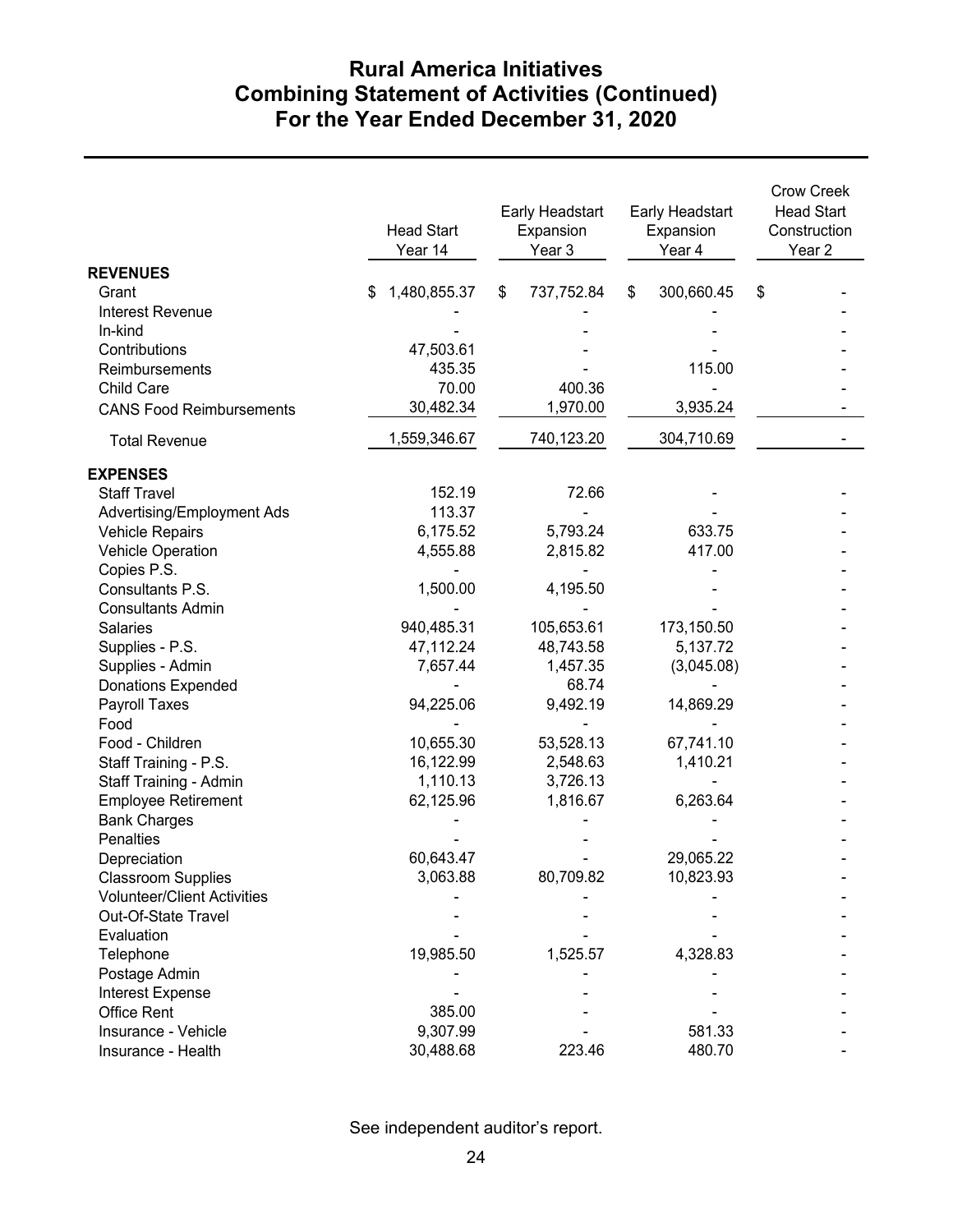|                                                                        | <b>Head Start</b><br>Year 14 | Early Headstart<br>Expansion<br>Year 3 | Early Headstart<br>Expansion<br>Year 4 | <b>Crow Creek</b><br><b>Head Start</b><br>Construction<br>Year 2 |
|------------------------------------------------------------------------|------------------------------|----------------------------------------|----------------------------------------|------------------------------------------------------------------|
| <b>Cultural Materials</b>                                              |                              |                                        |                                        |                                                                  |
| <b>Curriculum Materials</b>                                            |                              |                                        |                                        |                                                                  |
| Maintenance                                                            | 59,013.65                    | 8,672.96                               | 43,522.18                              |                                                                  |
| <b>Cleaning Supplies</b>                                               | 3,178.30                     | 2,680.43                               | 2,922.05                               |                                                                  |
| Insurance - Work Comp                                                  |                              |                                        |                                        |                                                                  |
| Site Improvements                                                      |                              |                                        |                                        |                                                                  |
| Copies Admin                                                           |                              |                                        |                                        |                                                                  |
| <b>Parent Activities</b>                                               | 3,994.19                     | 3,341.33                               |                                        |                                                                  |
| <b>Utilities</b>                                                       | 44,229.55                    | 9,048.96                               | 11,291.93                              |                                                                  |
| Classroom Supplies - COVID 19                                          | 34,250.64                    |                                        | 9,839.34                               |                                                                  |
| Supplies PS - COVID 19                                                 | 65,499.88                    |                                        | 7,192.06                               |                                                                  |
| Maintenance - COVID 19                                                 | 3,110.00                     |                                        |                                        |                                                                  |
| Pers Protective Supp - COVID 19                                        | 2,524.65                     |                                        |                                        |                                                                  |
| Net Payroll Taxes                                                      |                              | 320.67                                 |                                        |                                                                  |
| <b>Bad Debt</b>                                                        |                              | 8,020.00                               |                                        |                                                                  |
| Repairs                                                                |                              | 44.00                                  |                                        |                                                                  |
| <b>Disability Supplies</b>                                             |                              | 8,091.26                               |                                        |                                                                  |
| Kitchen Supplies                                                       | 23,736.46                    | 1,981.84                               | 1,491.89                               |                                                                  |
| Postage P.S.                                                           | 495.00                       |                                        |                                        |                                                                  |
| <b>Disability Contractual</b>                                          |                              | 1,691.75                               |                                        |                                                                  |
| <b>CDA Operating</b>                                                   | 808.00                       | 1,604.00                               |                                        |                                                                  |
| Insurance Admin                                                        | 14,479.01                    | 1,087.09                               | 1,793.55                               |                                                                  |
| <b>Equipment Admin</b>                                                 |                              |                                        |                                        |                                                                  |
| <b>Fundraising Activities</b>                                          |                              |                                        |                                        |                                                                  |
| <b>Accounting Fees</b>                                                 |                              |                                        |                                        |                                                                  |
| <b>Total Expenses</b>                                                  | 1,571,185.24                 | 368,955.39                             | 389,911.14                             |                                                                  |
| <b>CHANGE IN NET ASSETS BEFORE</b><br><b>TRANSFERS AND ALLOCATIONS</b> | (11, 838.57)                 | 371,167.81                             | (85, 200.45)                           |                                                                  |
| <b>TRANSFERS</b>                                                       | 3,013,437.25                 | (403, 791.47)                          | 403,791.47                             | (1,043,885.98)                                                   |
| <b>INDIRECT COST ALLOCATION</b>                                        | (109, 348.00)                | (32, 378.00)                           | (23,007.00)                            |                                                                  |
| <b>INCREASE (DECREASE) IN</b><br><b>NET ASSETS</b>                     | 2,892,250.68                 | (65,001.66)                            | 295,584.02                             | (1,043,885.98)                                                   |
| <b>NET ASSETS, BEGINNING OF YEAR</b>                                   |                              | 65,001.66                              |                                        | 1,043,885.98                                                     |
| <b>NET ASSETS, END OF YEAR</b>                                         | \$2,892,250.68               | \$                                     | 295,584.02<br>\$                       | $\frac{1}{2}$                                                    |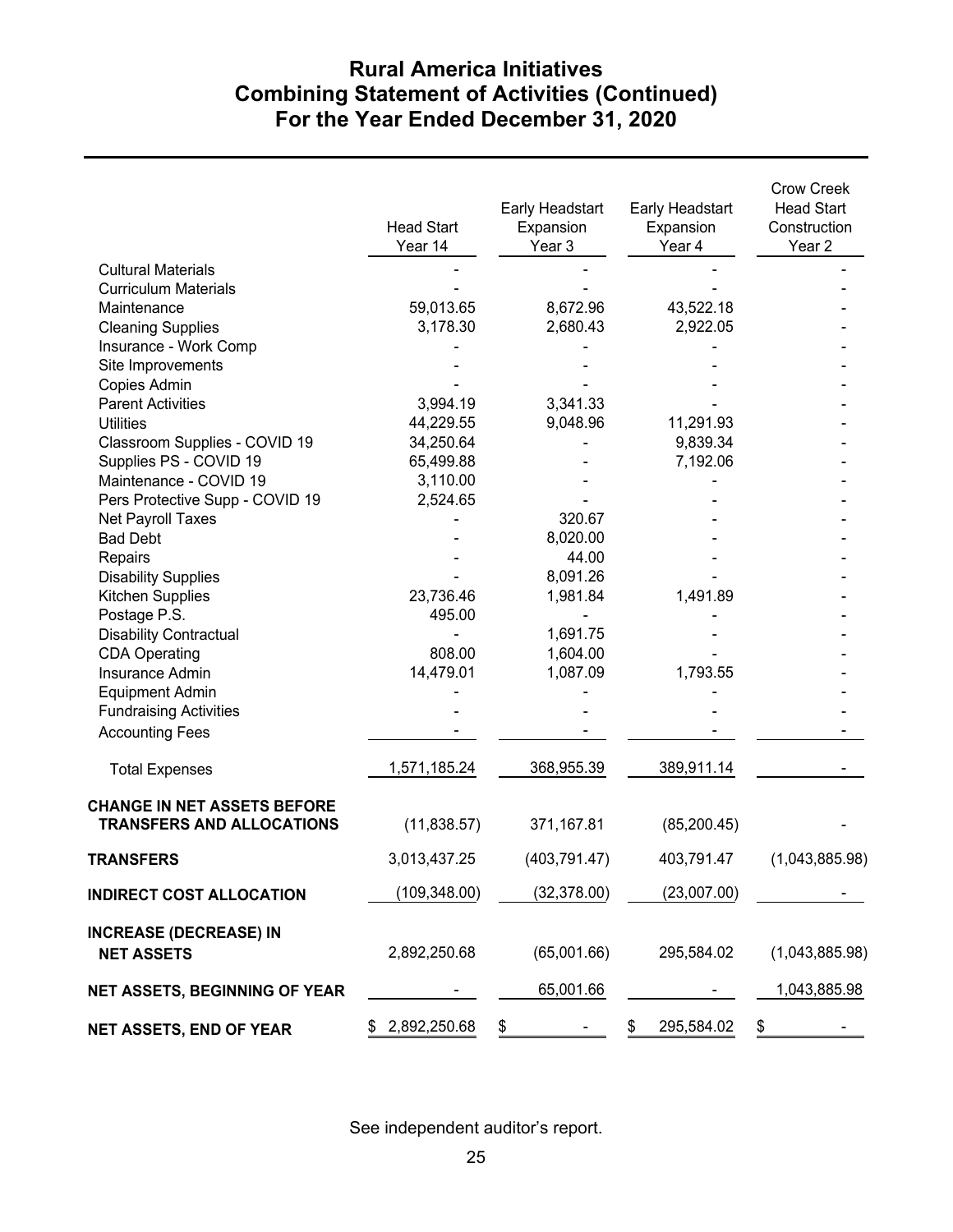| Year 6<br>Year 4<br><b>REVENUES</b><br>\$<br>\$<br>485,323.69<br>\$<br>114,128.85<br>\$<br>179,115.52<br>Grant<br><b>Interest Revenue</b><br>In-kind<br>32,540.13<br>26,503.00<br>Contributions<br>561.91<br>335.50<br>Reimbursements<br><b>Child Care</b><br><b>CANS Food Reimbursements</b><br>32,540.13<br>485,885.60<br>140,967.35<br>179,264.46<br><b>Total Revenue</b><br><b>EXPENSES</b><br>201.18<br><b>Staff Travel</b><br>903.00<br>Advertising/Employment Ads<br>Vehicle Repairs<br>3,980.88<br>Vehicle Operation<br>8,530.58<br>3,624.13<br>1,734.75<br>Copies P.S.<br>35,556.21<br>Consultants P.S. | <b>ANA</b><br>Language<br>Year 5 |  |
|------------------------------------------------------------------------------------------------------------------------------------------------------------------------------------------------------------------------------------------------------------------------------------------------------------------------------------------------------------------------------------------------------------------------------------------------------------------------------------------------------------------------------------------------------------------------------------------------------------------|----------------------------------|--|
|                                                                                                                                                                                                                                                                                                                                                                                                                                                                                                                                                                                                                  |                                  |  |
|                                                                                                                                                                                                                                                                                                                                                                                                                                                                                                                                                                                                                  |                                  |  |
|                                                                                                                                                                                                                                                                                                                                                                                                                                                                                                                                                                                                                  |                                  |  |
|                                                                                                                                                                                                                                                                                                                                                                                                                                                                                                                                                                                                                  |                                  |  |
|                                                                                                                                                                                                                                                                                                                                                                                                                                                                                                                                                                                                                  |                                  |  |
|                                                                                                                                                                                                                                                                                                                                                                                                                                                                                                                                                                                                                  | 148.94                           |  |
|                                                                                                                                                                                                                                                                                                                                                                                                                                                                                                                                                                                                                  |                                  |  |
|                                                                                                                                                                                                                                                                                                                                                                                                                                                                                                                                                                                                                  |                                  |  |
|                                                                                                                                                                                                                                                                                                                                                                                                                                                                                                                                                                                                                  |                                  |  |
|                                                                                                                                                                                                                                                                                                                                                                                                                                                                                                                                                                                                                  |                                  |  |
|                                                                                                                                                                                                                                                                                                                                                                                                                                                                                                                                                                                                                  |                                  |  |
|                                                                                                                                                                                                                                                                                                                                                                                                                                                                                                                                                                                                                  |                                  |  |
|                                                                                                                                                                                                                                                                                                                                                                                                                                                                                                                                                                                                                  |                                  |  |
|                                                                                                                                                                                                                                                                                                                                                                                                                                                                                                                                                                                                                  | 1,131.36                         |  |
|                                                                                                                                                                                                                                                                                                                                                                                                                                                                                                                                                                                                                  |                                  |  |
|                                                                                                                                                                                                                                                                                                                                                                                                                                                                                                                                                                                                                  |                                  |  |
| <b>Consultants Admin</b>                                                                                                                                                                                                                                                                                                                                                                                                                                                                                                                                                                                         |                                  |  |
| 128,737.82<br>44,560.04<br>79,158.21<br><b>Salaries</b>                                                                                                                                                                                                                                                                                                                                                                                                                                                                                                                                                          |                                  |  |
| 32,804.86<br>237.87<br>Supplies - P.S.                                                                                                                                                                                                                                                                                                                                                                                                                                                                                                                                                                           | 117.00                           |  |
| Supplies - Admin<br>4,208.99<br>6,708.80<br>2,268.09                                                                                                                                                                                                                                                                                                                                                                                                                                                                                                                                                             | 2,891.25                         |  |
| 750.00<br>(11, 333.15)<br>Donations Expended<br>39,800.45                                                                                                                                                                                                                                                                                                                                                                                                                                                                                                                                                        |                                  |  |
| 11,744.51<br>Payroll Taxes<br>3,518.69                                                                                                                                                                                                                                                                                                                                                                                                                                                                                                                                                                           | 6,944.55                         |  |
| Food<br>1,647.07                                                                                                                                                                                                                                                                                                                                                                                                                                                                                                                                                                                                 | 370.03                           |  |
| 634.97<br>603.09<br>Food - Children                                                                                                                                                                                                                                                                                                                                                                                                                                                                                                                                                                              |                                  |  |
| 4,654.20<br>2,700.00<br>Staff Training - P.S.                                                                                                                                                                                                                                                                                                                                                                                                                                                                                                                                                                    | 2,307.00                         |  |
| 1,645.00<br>651.10<br>Staff Training - Admin                                                                                                                                                                                                                                                                                                                                                                                                                                                                                                                                                                     | 3,140.28                         |  |
| <b>Employee Retirement</b><br>4,948.05<br>1,867.46                                                                                                                                                                                                                                                                                                                                                                                                                                                                                                                                                               | 1,537.27                         |  |
| 5.00<br><b>Bank Charges</b>                                                                                                                                                                                                                                                                                                                                                                                                                                                                                                                                                                                      |                                  |  |
| <b>Penalties</b>                                                                                                                                                                                                                                                                                                                                                                                                                                                                                                                                                                                                 |                                  |  |
| 168,108.46<br>2,550.00<br>Depreciation                                                                                                                                                                                                                                                                                                                                                                                                                                                                                                                                                                           |                                  |  |
| <b>Classroom Supplies</b>                                                                                                                                                                                                                                                                                                                                                                                                                                                                                                                                                                                        |                                  |  |
| <b>Volunteer/Client Activities</b><br>96,956.11<br>16,251.69<br>(3,580.65)                                                                                                                                                                                                                                                                                                                                                                                                                                                                                                                                       |                                  |  |
| Out-Of-State Travel                                                                                                                                                                                                                                                                                                                                                                                                                                                                                                                                                                                              | 1,532.77                         |  |
| 44,666.66<br>11,000.00<br>Evaluation                                                                                                                                                                                                                                                                                                                                                                                                                                                                                                                                                                             |                                  |  |
| 11,836.16<br>24,383.05<br>52,177.98<br>Telephone                                                                                                                                                                                                                                                                                                                                                                                                                                                                                                                                                                 |                                  |  |
| Postage Admin                                                                                                                                                                                                                                                                                                                                                                                                                                                                                                                                                                                                    |                                  |  |
| 19,868.83<br>Interest Expense                                                                                                                                                                                                                                                                                                                                                                                                                                                                                                                                                                                    |                                  |  |
| 7,001.24<br>(3,045.00)<br><b>Office Rent</b>                                                                                                                                                                                                                                                                                                                                                                                                                                                                                                                                                                     | 325.28                           |  |
| Insurance - Vehicle<br>2,908.67                                                                                                                                                                                                                                                                                                                                                                                                                                                                                                                                                                                  |                                  |  |
| 837.25<br>167.20<br>Insurance - Health                                                                                                                                                                                                                                                                                                                                                                                                                                                                                                                                                                           | 301.82                           |  |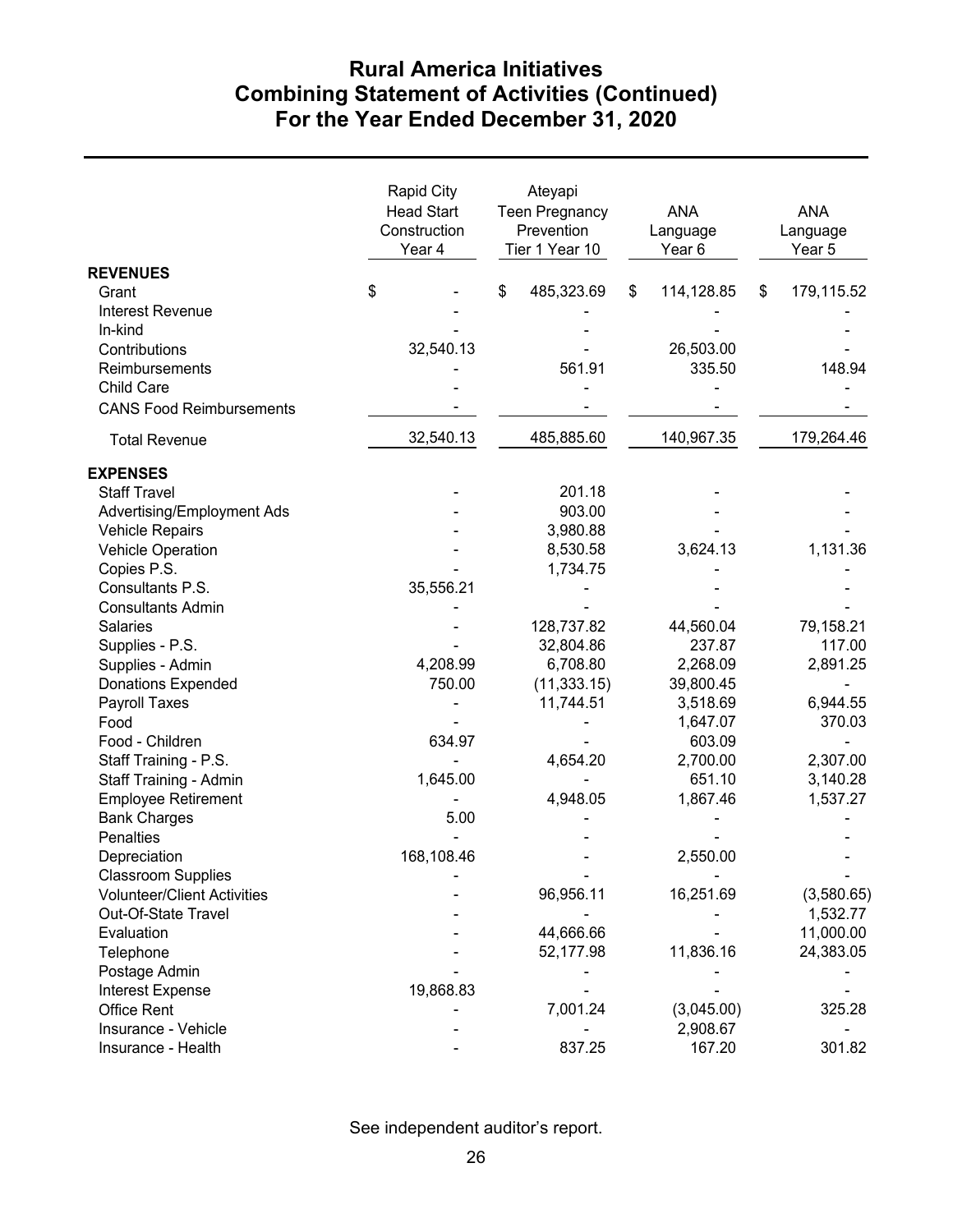|                                      | <b>Rapid City</b><br><b>Head Start</b><br>Construction<br>Year 4 | Ateyapi<br><b>Teen Pregnancy</b><br>Prevention<br>Tier 1 Year 10 | <b>ANA</b><br>Language<br>Year 6 | <b>ANA</b><br>Language<br>Year 5 |
|--------------------------------------|------------------------------------------------------------------|------------------------------------------------------------------|----------------------------------|----------------------------------|
| <b>Cultural Materials</b>            |                                                                  | 283.53                                                           | 3,000.00                         | 9,170.92                         |
| <b>Curriculum Materials</b>          |                                                                  |                                                                  |                                  |                                  |
| Maintenance                          | 38,435.53                                                        |                                                                  | 981.00                           | 205.00                           |
| <b>Cleaning Supplies</b>             |                                                                  |                                                                  |                                  |                                  |
| Insurance - Work Comp                |                                                                  |                                                                  |                                  |                                  |
| Site Improvements                    | 453.69                                                           |                                                                  |                                  |                                  |
| Copies Admin                         |                                                                  |                                                                  |                                  |                                  |
| <b>Parent Activities</b>             |                                                                  |                                                                  |                                  |                                  |
| <b>Utilities</b>                     |                                                                  |                                                                  | 6,126.30                         | 4,799.89                         |
| Classroom Supplies - COVID 19        |                                                                  |                                                                  | 5,239.67                         |                                  |
| Supplies PS - COVID 19               |                                                                  | 534.94                                                           | 354.64                           |                                  |
| Maintenance - COVID 19               |                                                                  |                                                                  |                                  |                                  |
| Pers Protective Supp - COVID 19      |                                                                  |                                                                  | 2,500.00                         |                                  |
| Net Payroll Taxes                    |                                                                  | 115.30                                                           |                                  |                                  |
| <b>Bad Debt</b>                      | 15,780.88                                                        |                                                                  |                                  |                                  |
| Repairs                              |                                                                  |                                                                  |                                  |                                  |
| <b>Disability Supplies</b>           |                                                                  |                                                                  |                                  |                                  |
| Kitchen Supplies                     |                                                                  |                                                                  |                                  |                                  |
| Postage P.S.                         |                                                                  |                                                                  |                                  |                                  |
| <b>Disability Contractual</b>        |                                                                  |                                                                  |                                  |                                  |
| <b>CDA Operating</b>                 |                                                                  |                                                                  |                                  |                                  |
| Insurance Admin                      |                                                                  | 10,657.48                                                        | 643.60                           | 6,918.48                         |
| <b>Equipment Admin</b>               |                                                                  |                                                                  | 849.65                           |                                  |
| <b>Fundraising Activities</b>        |                                                                  |                                                                  |                                  |                                  |
| <b>Accounting Fees</b>               |                                                                  |                                                                  |                                  |                                  |
| <b>Total Expenses</b>                | 285,447.56                                                       | 406,845.97                                                       | 151,841.57                       | 152,653.51                       |
| <b>CHANGE IN NET ASSETS BEFORE</b>   |                                                                  |                                                                  |                                  |                                  |
| <b>TRANSFERS AND ALLOCATIONS</b>     | (252, 907.43)                                                    | 79,039.63                                                        | (10, 874.22)                     | 26,610.95                        |
| <b>TRANSFERS</b>                     | (80, 890.96)                                                     |                                                                  | 27,924.45                        | (27, 924.45)                     |
| <b>INDIRECT COST ALLOCATION</b>      |                                                                  | (33, 642.00)                                                     | (10, 345.00)                     | (9,949.00)                       |
| <b>INCREASE (DECREASE) IN</b>        |                                                                  |                                                                  |                                  |                                  |
| <b>NET ASSETS</b>                    | (333,798.39)                                                     | 45,397.63                                                        | 6,705.23                         | (11, 262.50)                     |
| <b>NET ASSETS, BEGINNING OF YEAR</b> | 5,355,001.02                                                     |                                                                  |                                  | 11,262.50                        |
| <b>NET ASSETS, END OF YEAR</b>       | \$5,021,202.63                                                   | 45,397.63<br>\$                                                  | 6,705.23<br>$\frac{3}{2}$        | <u>\$</u>                        |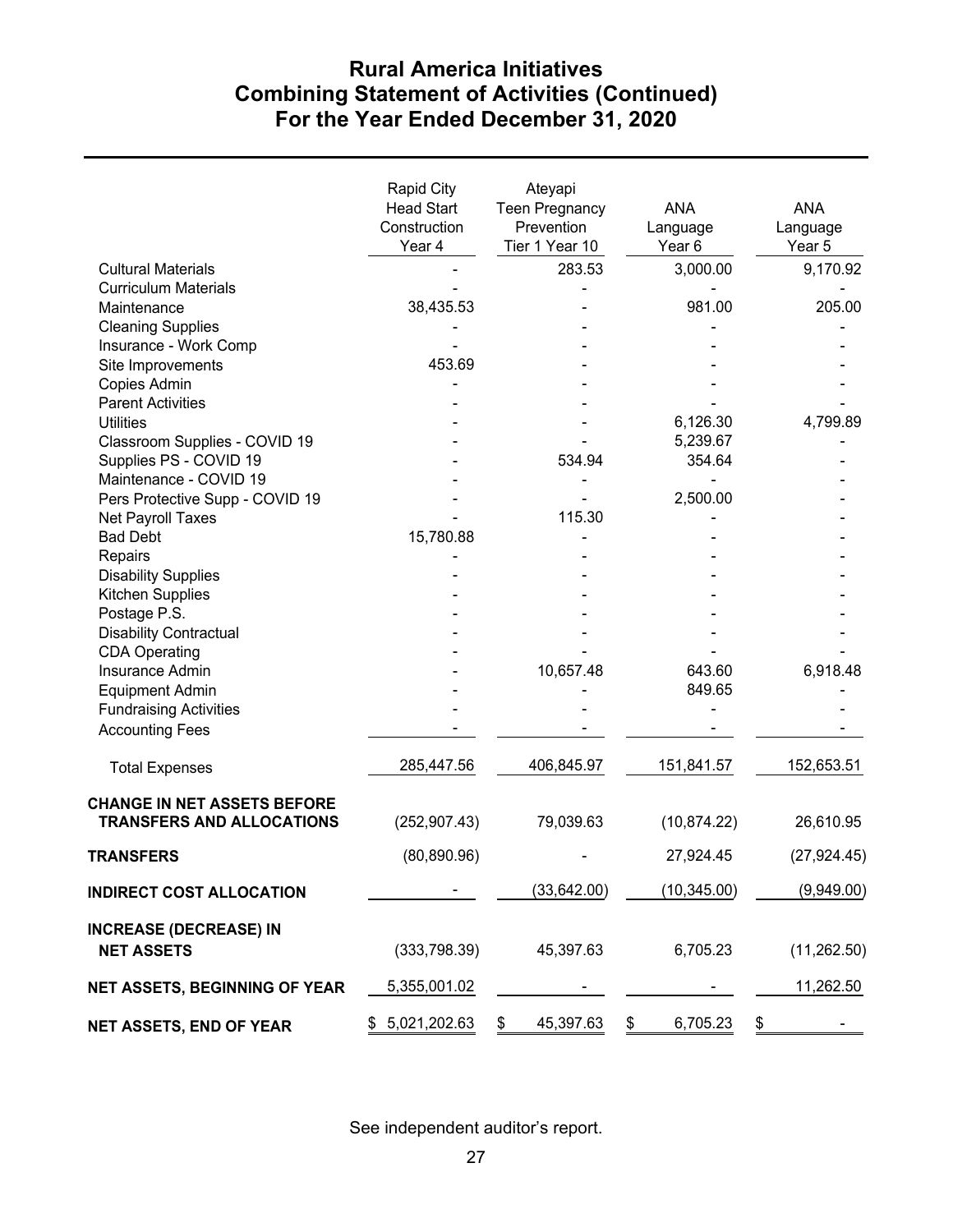|                                    |    | Wicozani<br>Year 6 |    | Wicozani<br>Year 5 |    | Wicozani<br>Year 4 |    | NoVo<br>Year 3 |  |
|------------------------------------|----|--------------------|----|--------------------|----|--------------------|----|----------------|--|
| <b>REVENUES</b>                    |    |                    |    |                    |    |                    |    |                |  |
| Grant                              | \$ | 95,667.10          | \$ | 257,091.78         | \$ | 31,675.00          | \$ |                |  |
| <b>Interest Revenue</b>            |    |                    |    |                    |    |                    |    |                |  |
| In-kind                            |    |                    |    |                    |    |                    |    |                |  |
| Contributions                      |    | 25,000.00          |    |                    |    |                    |    | 200,000.00     |  |
| Reimbursements                     |    | 20.00              |    | 1,183.28           |    |                    |    |                |  |
| Child Care                         |    |                    |    |                    |    |                    |    |                |  |
| <b>CANS Food Reimbursements</b>    |    |                    |    |                    |    |                    |    |                |  |
| <b>Total Revenue</b>               |    | 120,687.10         |    | 258,275.06         |    | 31,675.00          |    | 200,000.00     |  |
| <b>EXPENSES</b>                    |    |                    |    |                    |    |                    |    |                |  |
| <b>Staff Travel</b>                |    | 128.00             |    |                    |    |                    |    |                |  |
| Advertising/Employment Ads         |    | 264.00             |    | 1,098.00           |    |                    |    |                |  |
| Vehicle Repairs                    |    | 800.00             |    | 5,909.64           |    |                    |    | 4,224.58       |  |
| Vehicle Operation                  |    | 1,137.66           |    | 5,899.62           |    |                    |    | 67.00          |  |
| Copies P.S.                        |    |                    |    |                    |    |                    |    |                |  |
| Consultants P.S.                   |    | 3,145.00           |    | 4,700.00           |    |                    |    |                |  |
| <b>Consultants Admin</b>           |    |                    |    | 2,100.00           |    |                    |    |                |  |
| <b>Salaries</b>                    |    | 39,183.14          |    | 77,954.87          |    |                    |    | 31,504.81      |  |
| Supplies - P.S.                    |    | 27.00              |    | 9,844.61           |    |                    |    | 1,075.18       |  |
| Supplies - Admin                   |    | 4,281.65           |    | 20,188.96          |    |                    |    | 3,292.90       |  |
| <b>Donations Expended</b>          |    | 7,429.93           |    |                    |    |                    |    |                |  |
| Payroll Taxes                      |    | 3,314.51           |    | 6,521.83           |    |                    |    | 2,417.69       |  |
| Food                               |    |                    |    |                    |    |                    |    | 240.09         |  |
| Food - Children                    |    |                    |    |                    |    |                    |    |                |  |
| Staff Training - P.S.              |    | 200.00             |    | 1,068.80           |    | 176.33             |    |                |  |
| Staff Training - Admin             |    |                    |    | 7,274.78           |    |                    |    | 498.91         |  |
| <b>Employee Retirement</b>         |    | 2,266.11           |    | 4,191.08           |    |                    |    |                |  |
| <b>Bank Charges</b>                |    |                    |    | 3.50               |    |                    |    |                |  |
| <b>Penalties</b>                   |    |                    |    |                    |    |                    |    |                |  |
| Depreciation                       |    |                    |    |                    |    |                    |    |                |  |
| <b>Classroom Supplies</b>          |    |                    |    |                    |    |                    |    |                |  |
| <b>Volunteer/Client Activities</b> |    | 89,275.95          |    | 46,106.91          |    |                    |    | (20, 245.34)   |  |
| Out-Of-State Travel                |    |                    |    | 1,554.00           |    |                    |    |                |  |
| Evaluation                         |    |                    |    |                    |    |                    |    |                |  |
| Telephone                          |    | 2,964.02           |    | 9,037.97           |    |                    |    |                |  |
| Postage Admin                      |    |                    |    |                    |    |                    |    |                |  |
| Interest Expense                   |    |                    |    |                    |    |                    |    |                |  |
| <b>Office Rent</b>                 |    |                    |    | 31,530.00          |    |                    |    | 441.60         |  |
| Insurance - Vehicle                |    |                    |    | 4,834.00           |    |                    |    |                |  |
| Insurance - Health                 |    | 104.50             |    | 338.42             |    |                    |    | 130.65         |  |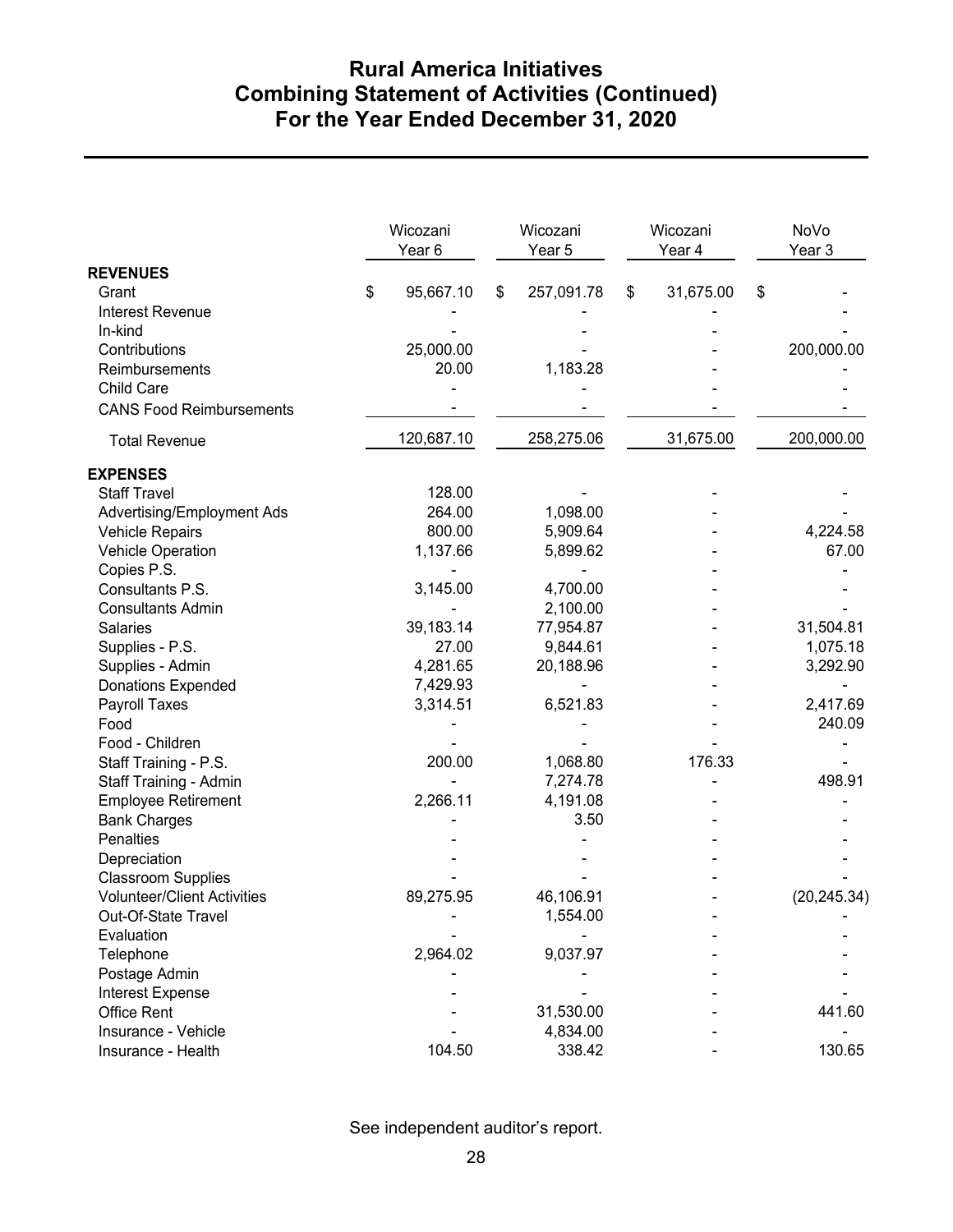|                                                                        | Wicozani<br>Year 6 | Wicozani<br>Year 5 | Wicozani<br>Year 4 | NoVo<br>Year 3   |
|------------------------------------------------------------------------|--------------------|--------------------|--------------------|------------------|
| <b>Cultural Materials</b>                                              |                    |                    |                    | 843.92           |
| <b>Curriculum Materials</b>                                            |                    | 34.93              |                    |                  |
| Maintenance                                                            |                    |                    |                    | 250.00           |
| <b>Cleaning Supplies</b>                                               |                    |                    |                    |                  |
| Insurance - Work Comp                                                  |                    |                    |                    |                  |
| Site Improvements                                                      |                    |                    |                    |                  |
| Copies Admin                                                           |                    |                    |                    |                  |
| <b>Parent Activities</b>                                               |                    |                    |                    |                  |
| <b>Utilities</b>                                                       | 425.74             | 4,729.07           | 3,757.20           |                  |
| Classroom Supplies - COVID 19                                          | 12,134.50          |                    |                    |                  |
| Supplies PS - COVID 19                                                 | 4,012.41           | 3,720.80           |                    |                  |
| Maintenance - COVID 19                                                 |                    |                    |                    |                  |
| Pers Protective Supp - COVID 19                                        |                    |                    |                    | 2,250.00         |
| <b>Net Payroll Taxes</b>                                               |                    | 227.99             |                    |                  |
| <b>Bad Debt</b>                                                        |                    |                    |                    |                  |
| Repairs                                                                |                    |                    |                    |                  |
| <b>Disability Supplies</b>                                             |                    |                    |                    |                  |
| Kitchen Supplies                                                       |                    |                    |                    |                  |
| Postage P.S.                                                           |                    |                    |                    |                  |
| <b>Disability Contractual</b>                                          |                    |                    |                    |                  |
| <b>CDA Operating</b>                                                   |                    |                    |                    |                  |
| Insurance Admin                                                        | 289.62             | 728.18             | 6,106.50           | 321.80           |
| <b>Equipment Admin</b>                                                 |                    |                    |                    |                  |
| <b>Fundraising Activities</b>                                          |                    |                    |                    |                  |
| <b>Accounting Fees</b>                                                 |                    |                    |                    |                  |
| <b>Total Expenses</b>                                                  | 171,383.74         | 249,597.96         | 10,040.03          | 27,313.79        |
| <b>CHANGE IN NET ASSETS BEFORE</b><br><b>TRANSFERS AND ALLOCATIONS</b> | (50,696.64)        | 8,677.10           | 21,634.97          | 172,686.21       |
|                                                                        |                    |                    |                    |                  |
| <b>TRANSFERS</b>                                                       | (5,896.93)         | 27,531.90          | (21, 634.97)       | 22,159.61        |
| <b>INDIRECT COST ALLOCATION</b>                                        | (5,267.00)         | (36, 209.00)       |                    |                  |
| <b>INCREASE (DECREASE) IN</b><br><b>NET ASSETS</b>                     | (61,860.57)        |                    |                    | 194,845.82       |
| <b>NET ASSETS, BEGINNING OF YEAR</b>                                   |                    |                    |                    |                  |
| <b>NET ASSETS, END OF YEAR</b>                                         | (61,860.57)<br>\$  | \$                 | \$                 | 194,845.82<br>\$ |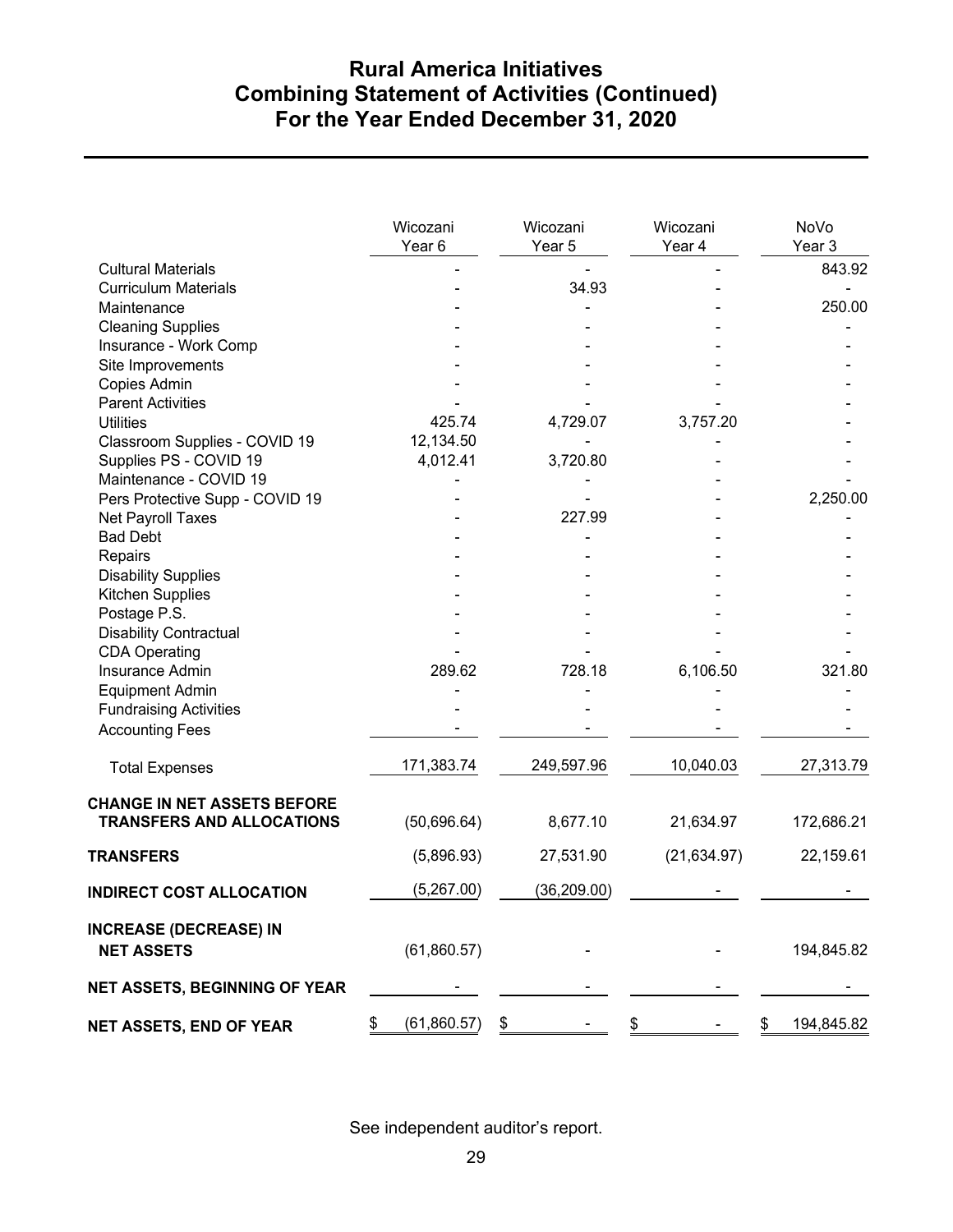|                                    | NoVo<br>Year <sub>2</sub> |           | Vucurevich<br>Year 1 |    | Ateyapi<br>Youth Engaged<br>in Sports<br>Year 2 |    | Ateyapi<br>Youth Engaged<br>in Sports<br>Year 1 |  |
|------------------------------------|---------------------------|-----------|----------------------|----|-------------------------------------------------|----|-------------------------------------------------|--|
| <b>REVENUES</b>                    |                           |           |                      |    |                                                 |    |                                                 |  |
| Grant                              | \$                        |           | \$                   | \$ | 68,178.38                                       | \$ | 305,198.91                                      |  |
| <b>Interest Revenue</b>            |                           |           |                      |    |                                                 |    |                                                 |  |
| In-kind                            |                           |           |                      |    |                                                 |    |                                                 |  |
| Contributions                      |                           |           |                      |    |                                                 |    |                                                 |  |
| Reimbursements                     |                           |           |                      |    |                                                 |    |                                                 |  |
| Child Care                         |                           |           |                      |    |                                                 |    |                                                 |  |
| <b>CANS Food Reimbursements</b>    |                           |           |                      |    |                                                 |    |                                                 |  |
| <b>Total Revenue</b>               |                           |           |                      |    | 68,178.38                                       |    | 305,198.91                                      |  |
| <b>EXPENSES</b>                    |                           |           |                      |    |                                                 |    |                                                 |  |
| <b>Staff Travel</b>                |                           |           |                      |    |                                                 |    |                                                 |  |
| Advertising/Employment Ads         |                           |           |                      |    | 1,856.00                                        |    | 429.00                                          |  |
| <b>Vehicle Repairs</b>             |                           | 7,039.76  |                      |    | 290.60                                          |    | 5,363.27                                        |  |
| Vehicle Operation                  |                           | 1,350.51  | 312.42               |    | 1,513.20                                        |    | 1,561.25                                        |  |
| Copies P.S.                        |                           |           |                      |    |                                                 |    |                                                 |  |
| Consultants P.S.                   |                           |           |                      |    |                                                 |    |                                                 |  |
| <b>Consultants Admin</b>           |                           |           |                      |    |                                                 |    | 2,300.00                                        |  |
| <b>Salaries</b>                    |                           | 55,434.92 | 34,843.67            |    | 33,899.95                                       |    | 91,583.34                                       |  |
| Supplies - P.S.                    |                           | 357.98    |                      |    | 2,269.05                                        |    | 37,676.82                                       |  |
| Supplies - Admin                   |                           | 8,875.98  | 2,791.95             |    |                                                 |    | 4,936.41                                        |  |
| <b>Donations Expended</b>          |                           |           |                      |    | 1,242.60                                        |    |                                                 |  |
| <b>Payroll Taxes</b>               |                           | 5,199.69  | 2,940.51             |    | 2,697.31                                        |    | 8,125.26                                        |  |
| Food                               |                           | 9,632.73  |                      |    |                                                 |    |                                                 |  |
| Food - Children                    |                           |           |                      |    |                                                 |    |                                                 |  |
| Staff Training - P.S.              |                           | 1,055.50  |                      |    | 863.00                                          |    | 3,341.90                                        |  |
| Staff Training - Admin             |                           | 1,408.78  | 290.15               |    |                                                 |    | 1,300.00                                        |  |
| <b>Employee Retirement</b>         |                           |           |                      |    | 832.86                                          |    | 3,023.83                                        |  |
| <b>Bank Charges</b>                |                           |           |                      |    |                                                 |    |                                                 |  |
| <b>Penalties</b>                   |                           |           |                      |    |                                                 |    |                                                 |  |
| Depreciation                       |                           |           |                      |    |                                                 |    |                                                 |  |
| <b>Classroom Supplies</b>          |                           |           |                      |    |                                                 |    |                                                 |  |
| <b>Volunteer/Client Activities</b> |                           | 58,144.39 | 10,142.20            |    | 3,353.92                                        |    | 31,919.27                                       |  |
| Out-Of-State Travel                |                           |           |                      |    |                                                 |    |                                                 |  |
| Evaluation                         |                           |           |                      |    | 10,000.00                                       |    | 32,518.77                                       |  |
| Telephone                          |                           |           |                      |    | 4,758.04                                        |    |                                                 |  |
|                                    |                           |           |                      |    |                                                 |    |                                                 |  |
| Postage Admin                      |                           |           |                      |    |                                                 |    |                                                 |  |
| Interest Expense                   |                           | 7,353.70  |                      |    | 30.00                                           |    | 28,149.79                                       |  |
| Office Rent                        |                           |           |                      |    |                                                 |    |                                                 |  |
| Insurance - Vehicle                |                           |           |                      |    |                                                 |    | 1,967.00                                        |  |
| Insurance - Health                 |                           | 236.77    | 125.78               |    | 73.15                                           |    | 3,789.23                                        |  |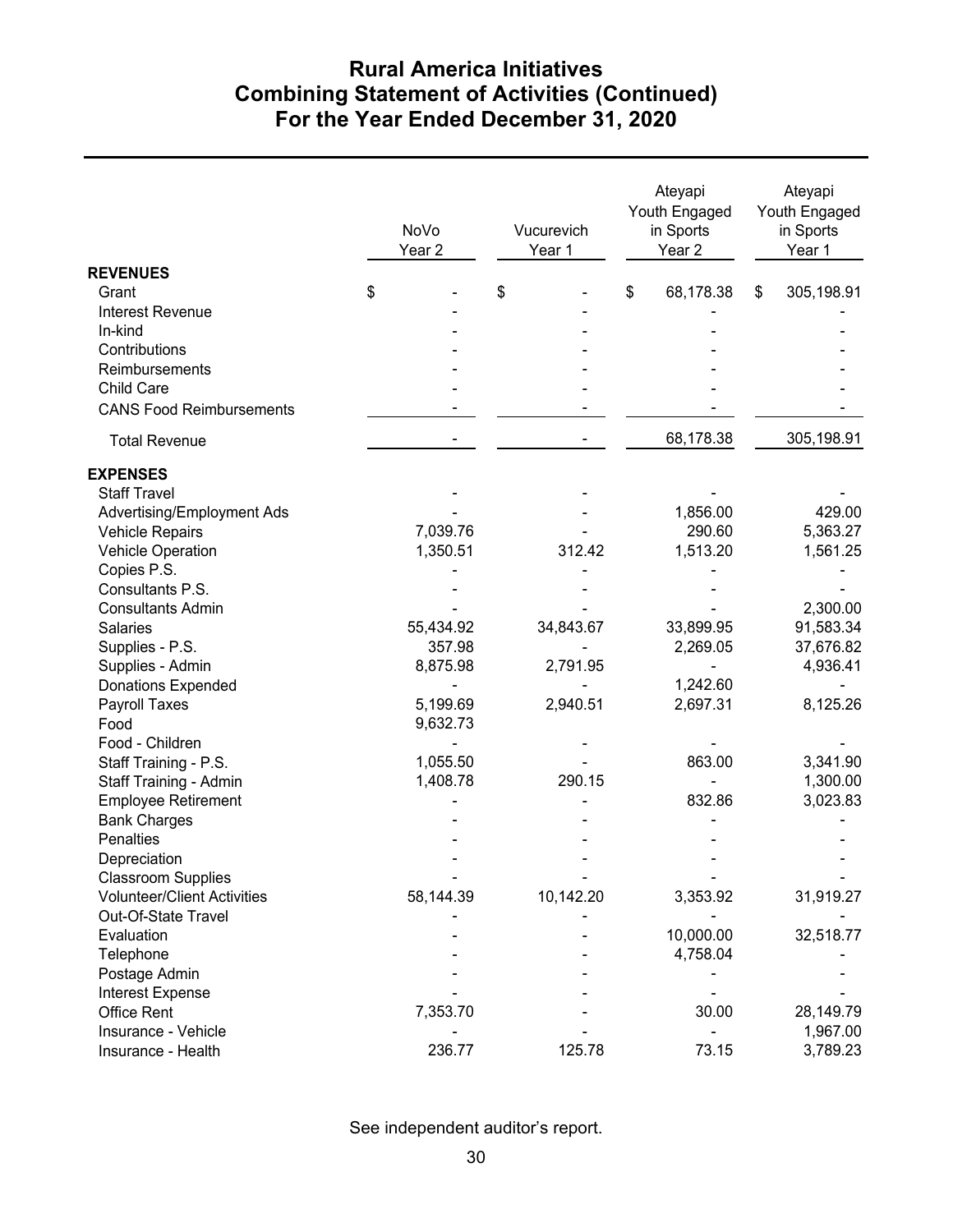|                                      | NoVo<br>Year <sub>2</sub> | Vucurevich<br>Year 1 | Ateyapi<br>Youth Engaged<br>in Sports<br>Year <sub>2</sub> | Ateyapi<br>Youth Engaged<br>in Sports<br>Year 1 |
|--------------------------------------|---------------------------|----------------------|------------------------------------------------------------|-------------------------------------------------|
| <b>Cultural Materials</b>            | 4,926.04                  |                      |                                                            |                                                 |
| <b>Curriculum Materials</b>          |                           |                      |                                                            |                                                 |
| Maintenance                          |                           |                      |                                                            |                                                 |
| <b>Cleaning Supplies</b>             |                           |                      |                                                            |                                                 |
| Insurance - Work Comp                |                           |                      |                                                            |                                                 |
| Site Improvements                    |                           |                      |                                                            |                                                 |
| Copies Admin                         |                           |                      |                                                            |                                                 |
| <b>Parent Activities</b>             | 242.61                    |                      |                                                            |                                                 |
| <b>Utilities</b>                     |                           |                      |                                                            |                                                 |
| Classroom Supplies - COVID 19        |                           |                      | 7,582.18                                                   | 3,175.06                                        |
| Supplies PS - COVID 19               |                           |                      |                                                            | 369.00                                          |
| Maintenance - COVID 19               |                           |                      |                                                            |                                                 |
| Pers Protective Supp - COVID 19      |                           |                      |                                                            |                                                 |
| <b>Net Payroll Taxes</b>             | 139.94                    | 152.10               |                                                            | 59.44                                           |
| <b>Bad Debt</b>                      |                           |                      |                                                            |                                                 |
| Repairs                              |                           |                      |                                                            |                                                 |
| <b>Disability Supplies</b>           |                           |                      |                                                            |                                                 |
| Kitchen Supplies                     |                           |                      |                                                            |                                                 |
| Postage P.S.                         |                           |                      |                                                            |                                                 |
| <b>Disability Contractual</b>        |                           |                      |                                                            |                                                 |
| <b>CDA Operating</b>                 |                           |                      |                                                            |                                                 |
| Insurance Admin                      | 432.10                    | 352.98               | 257.44                                                     | 2,078.44                                        |
| <b>Equipment Admin</b>               |                           |                      |                                                            |                                                 |
| <b>Fundraising Activities</b>        |                           |                      |                                                            | 1,890.09                                        |
| <b>Accounting Fees</b>               |                           |                      |                                                            |                                                 |
| <b>Total Expenses</b>                | 161,831.40                | 51,951.76            | 71,519.30                                                  | 265,557.17                                      |
| <b>CHANGE IN NET ASSETS BEFORE</b>   |                           |                      |                                                            |                                                 |
| <b>TRANSFERS AND ALLOCATIONS</b>     | (161, 831.40)             | (51, 951.76)         | (3,340.92)                                                 | 39,641.74                                       |
| <b>TRANSFERS</b>                     | (22, 159.61)              |                      | 18, 153. 74                                                | (18, 153.74)                                    |
| <b>INDIRECT COST ALLOCATION</b>      |                           |                      | (6, 131.00)                                                | (21, 488.00)                                    |
| <b>INCREASE (DECREASE) IN</b>        |                           |                      |                                                            |                                                 |
| <b>NET ASSETS</b>                    | (183, 991.01)             | (51, 951.76)         | 8,681.82                                                   |                                                 |
| <b>NET ASSETS, BEGINNING OF YEAR</b> | 183,991.01                | 99,264.16            |                                                            |                                                 |
| <b>NET ASSETS, END OF YEAR</b>       | \$                        | 47,312.40<br>\$      | 8,681.82<br>\$                                             | $\frac{1}{2}$                                   |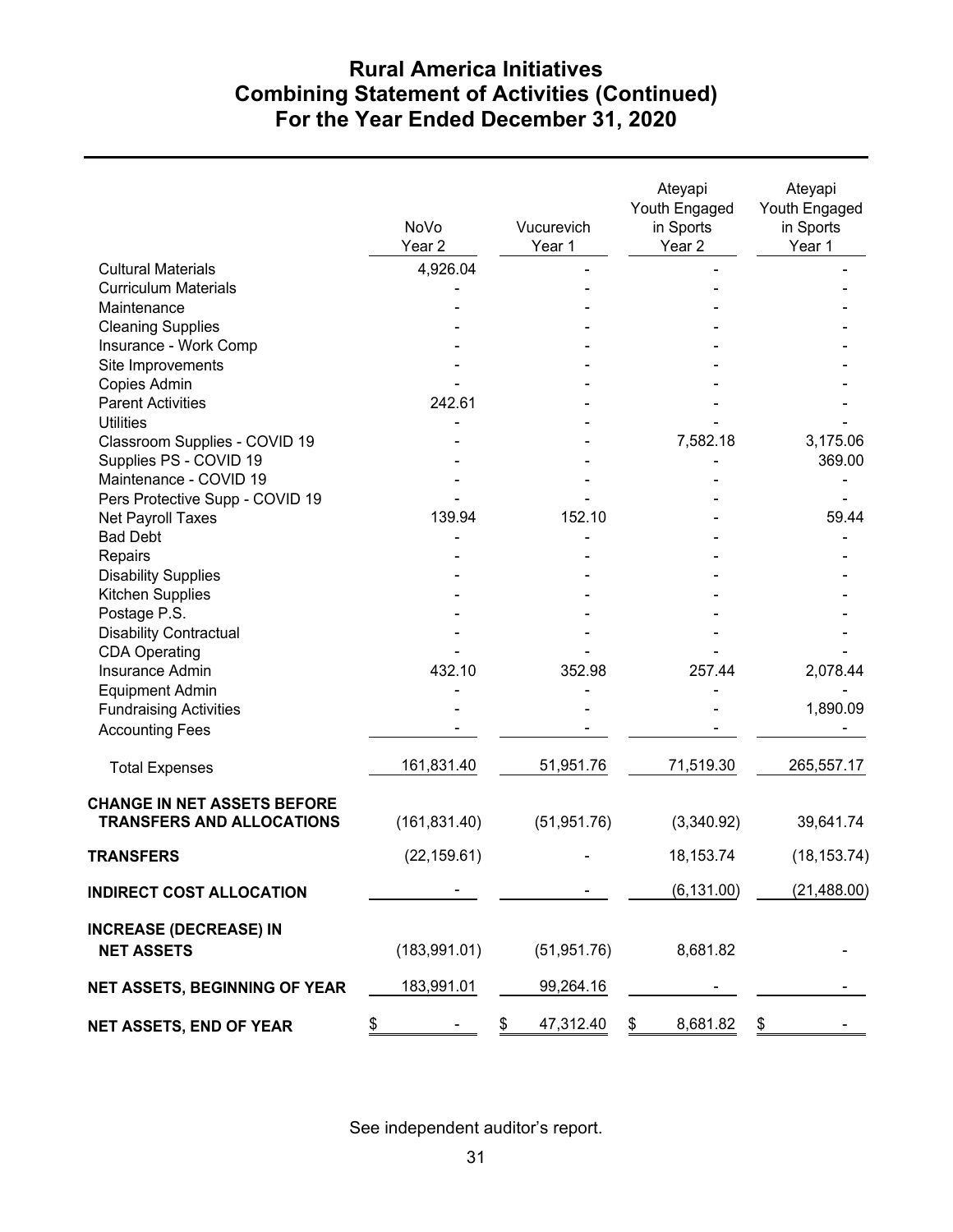|                                    | Total              |  |
|------------------------------------|--------------------|--|
| <b>REVENUES</b>                    |                    |  |
| Grant                              | \$<br>5,742,819.98 |  |
| <b>Interest Revenue</b>            | 6,993.13           |  |
| In-kind                            | 205,203.77         |  |
| Contributions                      | 439,395.27         |  |
| Reimbursements                     | 60,973.61          |  |
| <b>Child Care</b>                  | 1,767.06           |  |
| <b>CANS Food Reimbursements</b>    | 50,742.53          |  |
| <b>Total Revenue</b>               | 6,507,895.35       |  |
| <b>EXPENSES</b>                    |                    |  |
| <b>Staff Travel</b>                | 2,572.86           |  |
| Advertising/Employment Ads         | 4,678.37           |  |
| Vehicle Repairs                    | 41,521.85          |  |
| <b>Vehicle Operation</b>           | 34,481.45          |  |
| Copies P.S.                        | (5,870.75)         |  |
| Consultants P.S.                   | 172,591.95         |  |
| <b>Consultants Admin</b>           | 5,200.00           |  |
| <b>Salaries</b>                    | 2,994,084.42       |  |
| Supplies - P.S.                    | 310,918.02         |  |
| Supplies - Admin                   | 114,160.20         |  |
| <b>Donations Expended</b>          | 50,197.87          |  |
| Payroll Taxes                      | 256,507.70         |  |
| Food                               | 11,889.92          |  |
| Food - Children                    | 164,555.55         |  |
| Staff Training - P.S.              | 45,964.85          |  |
| Staff Training - Admin             | 31,720.23          |  |
| <b>Employee Retirement</b>         | 121,326.08         |  |
| <b>Bank Charges</b>                | 2,919.68           |  |
| <b>Penalties</b>                   | 5,206.14           |  |
| Depreciation                       | 260,367.15         |  |
| <b>Classroom Supplies</b>          | 250,924.97         |  |
| <b>Volunteer/Client Activities</b> | 335,903.62         |  |
| Out-Of-State Travel                | 3,086.77           |  |
| Evaluation                         | 98,185.43          |  |
| Telephone                          | 150,222.62         |  |
| Postage Admin                      | 4,661.45           |  |
| Interest Expense                   | 19,868.83          |  |
| <b>Office Rent</b>                 | 73,371.61          |  |
| Insurance - Vehicle                | 19,598.99          |  |
| Insurance - Health                 | 51,100.79          |  |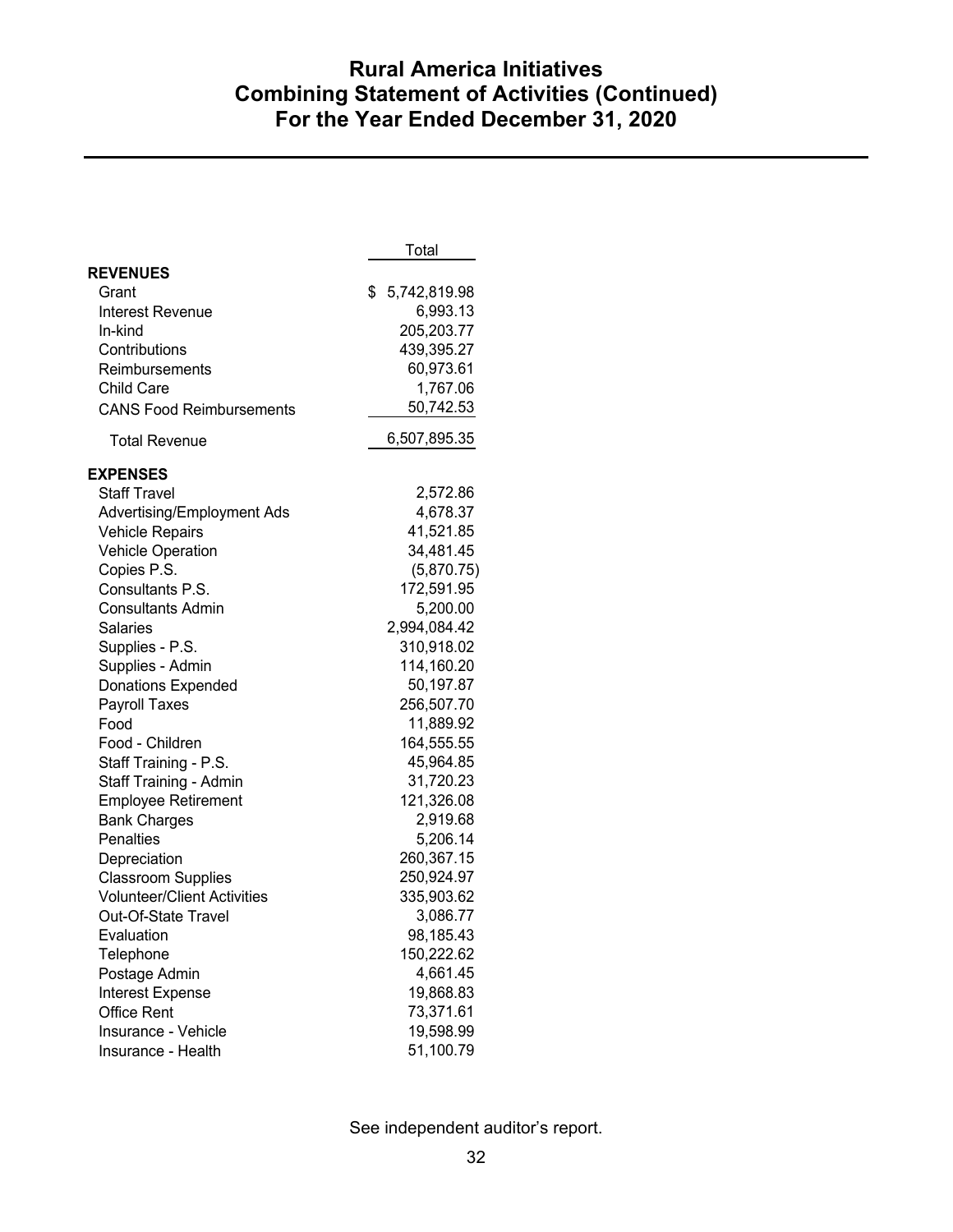|                                                                        | Total              |
|------------------------------------------------------------------------|--------------------|
| <b>Cultural Materials</b>                                              | 19,474.41          |
| <b>Curriculum Materials</b>                                            | 34.93              |
| Maintenance                                                            | 268,582.63         |
| <b>Cleaning Supplies</b>                                               | 9,813.49           |
| Insurance - Work Comp                                                  | 34,564.00          |
| Site Improvements                                                      | 453.69             |
| Copies Admin                                                           | 8,234.08           |
| <b>Parent Activities</b>                                               | 13,786.66          |
| <b>Utilities</b>                                                       | 110,741.62         |
| Classroom Supplies - COVID 19                                          | 72,306.89          |
| Supplies PS - COVID 19                                                 | 83,668.22          |
| Maintenance - COVID 19                                                 | 3,110.00           |
| Pers Protective Supp - COVID 19                                        | 7,806.58           |
| Net Payroll Taxes                                                      | 4,020.26           |
| <b>Bad Debt</b>                                                        | 23,800.88          |
| Repairs                                                                | 44.00              |
| <b>Disability Supplies</b>                                             | 9,768.89           |
| Kitchen Supplies                                                       | 40,937.24          |
| Postage P.S.                                                           | 495.00             |
| <b>Disability Contractual</b>                                          | 1,691.75           |
| <b>CDA Operating</b>                                                   | 4,659.00           |
| Insurance Admin                                                        | 137, 153. 27       |
| <b>Equipment Admin</b>                                                 | 849.65             |
| <b>Fundraising Activities</b>                                          | 1,890.09           |
| <b>Accounting Fees</b>                                                 | 109,072.57         |
| <b>Total Expenses</b>                                                  | 6,598,878.42       |
| <b>CHANGE IN NET ASSETS BEFORE</b><br><b>TRANSFERS AND ALLOCATIONS</b> | (90, 983.07)       |
| TRANSFERS                                                              |                    |
| <b>INDIRECT COST ALLOCATION</b>                                        |                    |
| <b>INCREASE (DECREASE) IN</b><br><b>NET ASSETS</b>                     | (90, 983.07)       |
| <b>NET ASSETS, BEGINNING OF YEAR</b>                                   | 9,309,406.47       |
| <b>NET ASSETS, END OF YEAR</b>                                         | 9,218,423.40<br>\$ |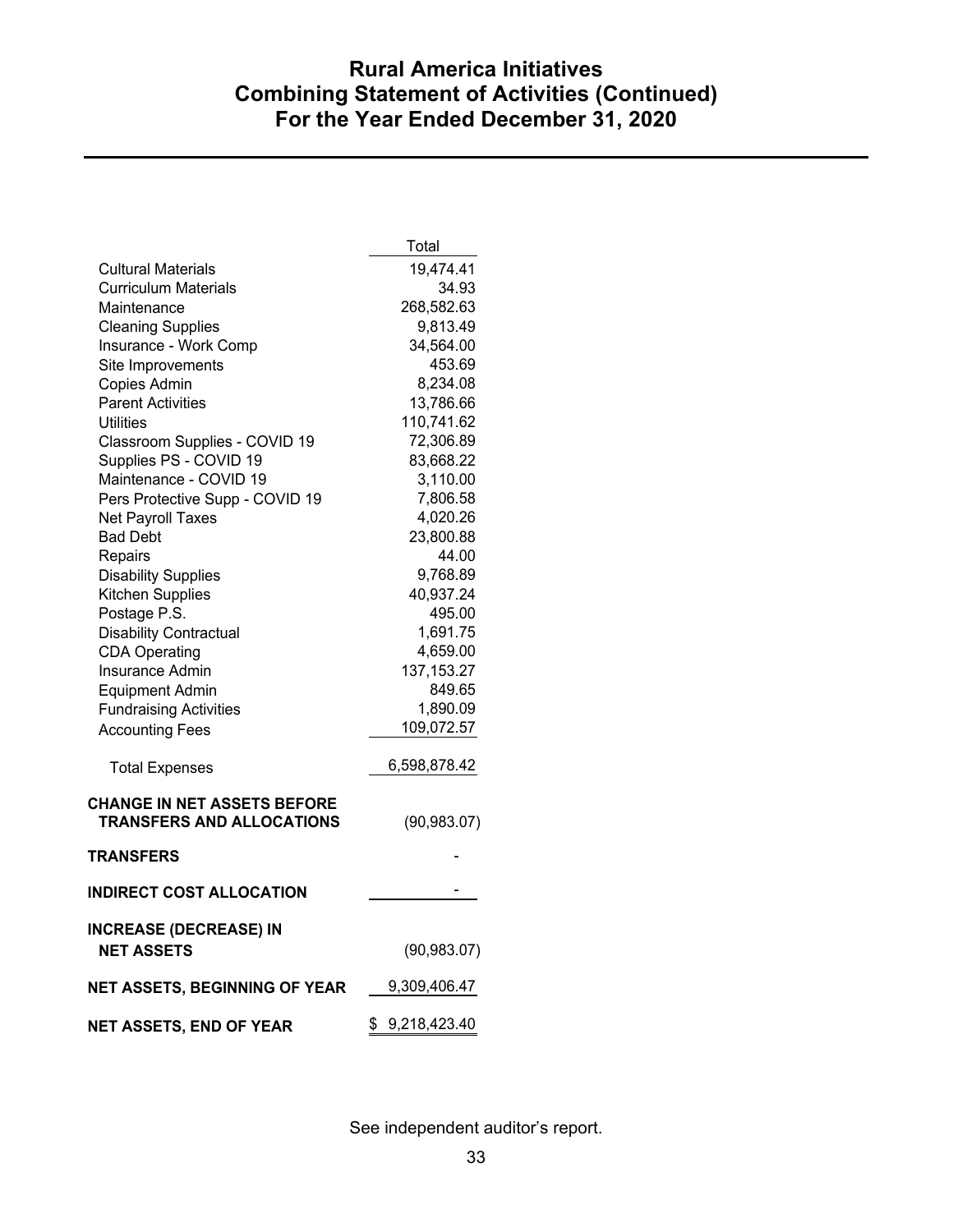# **SINGLE AUDIT REPORTS AND SCHEDULES**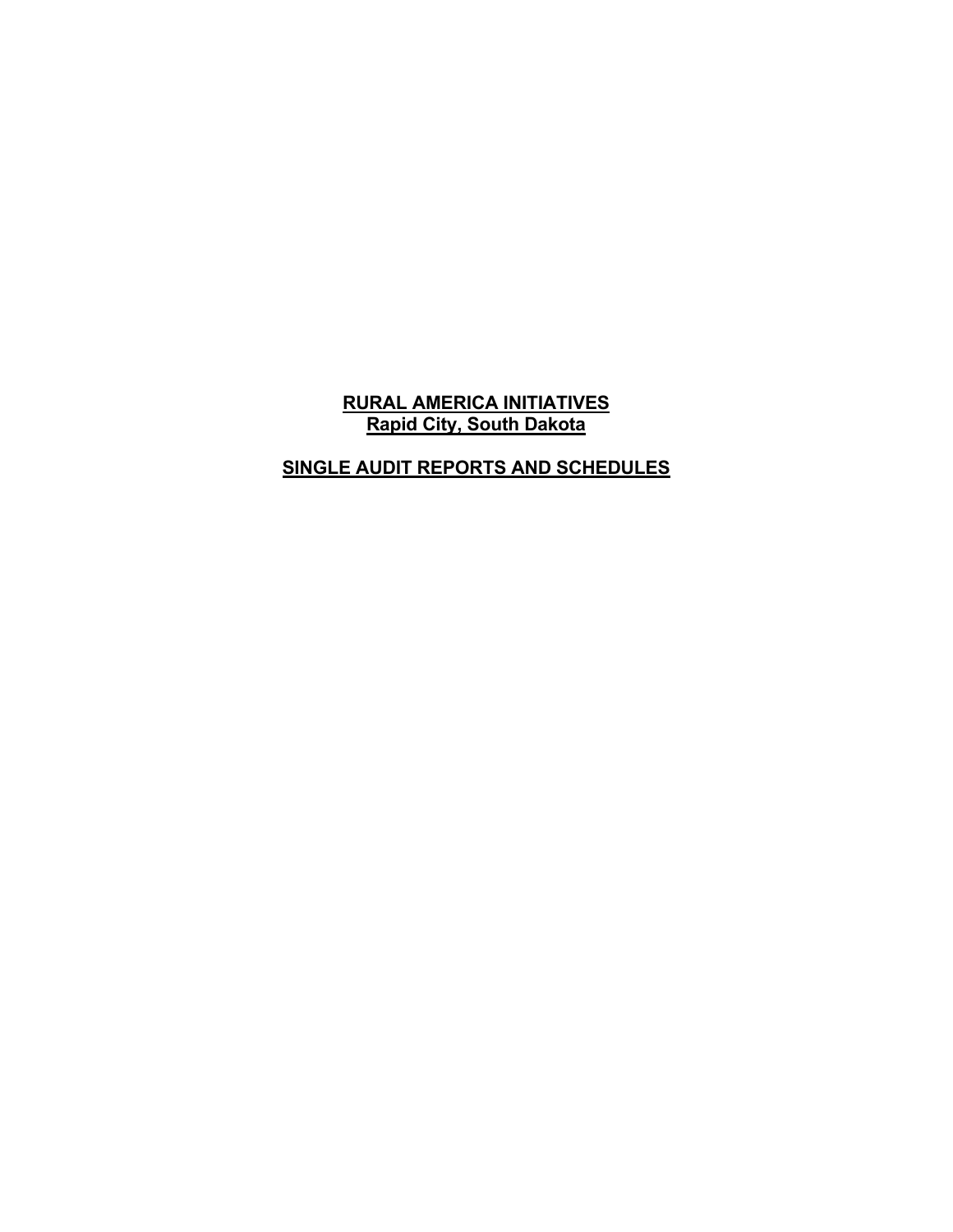

## **INDEPENDENT AUDITORS' REPORT ON INTERNAL CONTROL OVER FINANCIAL REPORTING AND ON COMPLIANCE AND OTHER MATTERS BASED ON AN AUDIT OF FINANCIAL STATEMENTS PERFORMED IN ACCORDANCE WITH** *GOVERNMENT AUDITING STANDARDS*

To the Board of Directors of Rural America Initiatives

We have audited, in accordance with the auditing standards generally accepted in the United States of America and the standards applicable to financial audits contained in *Government Auditing Standards* issued by the Comptroller General of the United States, the financial statements of Rural America Initiatives (a nonprofit organization), which comprise the statement of financial position as of December 31, 2020, and the related statements of activities, functional expenses and cash flows for the year then ended, and the related notes to the financial statements, and have issued our report thereon dated August 23, 2021.

#### **Internal Control Over Financial Reporting**

In planning and performing our audit of the financial statements, we considered Rural America Initiatives' internal control over financial reporting (internal control) as a basis for designing audit procedures that are appropriate in the circumstances for the purpose of expressing our opinion on the financial statements, but not for the purpose of expressing an opinion on the effectiveness of Rural America Initiatives' internal control. Accordingly, we do not express an opinion on the effectiveness of the Organization's internal control.

A *deficiency in internal control* exists when the design or operation of a control does not allow management or employees, in the normal course of performing their assigned functions, to prevent, or detect and correct, misstatements on a timely basis. A *material weakness* is a deficiency, or a combination of deficiencies, in internal control, such that there is a reasonable possibility that a material misstatement of the entity's financial statements will not be prevented, or detected and corrected on a timely basis. A *significant deficiency* is a deficiency, or a combination of deficiencies, in internal control that is less severe than a material weakness, yet important enough to merit attention by those charged with governance.

Our consideration of internal control was for the limited purpose described in the first paragraph of this section and was not designed to identify all deficiencies in internal control that might be material weaknesses or significant deficiencies. Given these limitations, during our audit we did not identify any deficiencies in internal control that we consider to be material weaknesses. However, material weaknesses may exist that have not been identified.

#### **Compliance and Other Matters**

As part of obtaining reasonable assurance about whether Rural America Initiatives' financial statements are free from material misstatement, we performed tests of its compliance with certain provisions of laws, regulations, contracts, and grant agreements, noncompliance with which could have a direct and material effect on the financial statements. However, providing an opinion on compliance with those provisions was not an objective of our audit, and accordingly, we do not express such an opinion. The results of our tests disclosed no instances of noncompliance or other matters that are required to be reported under *Government Auditing Standards*.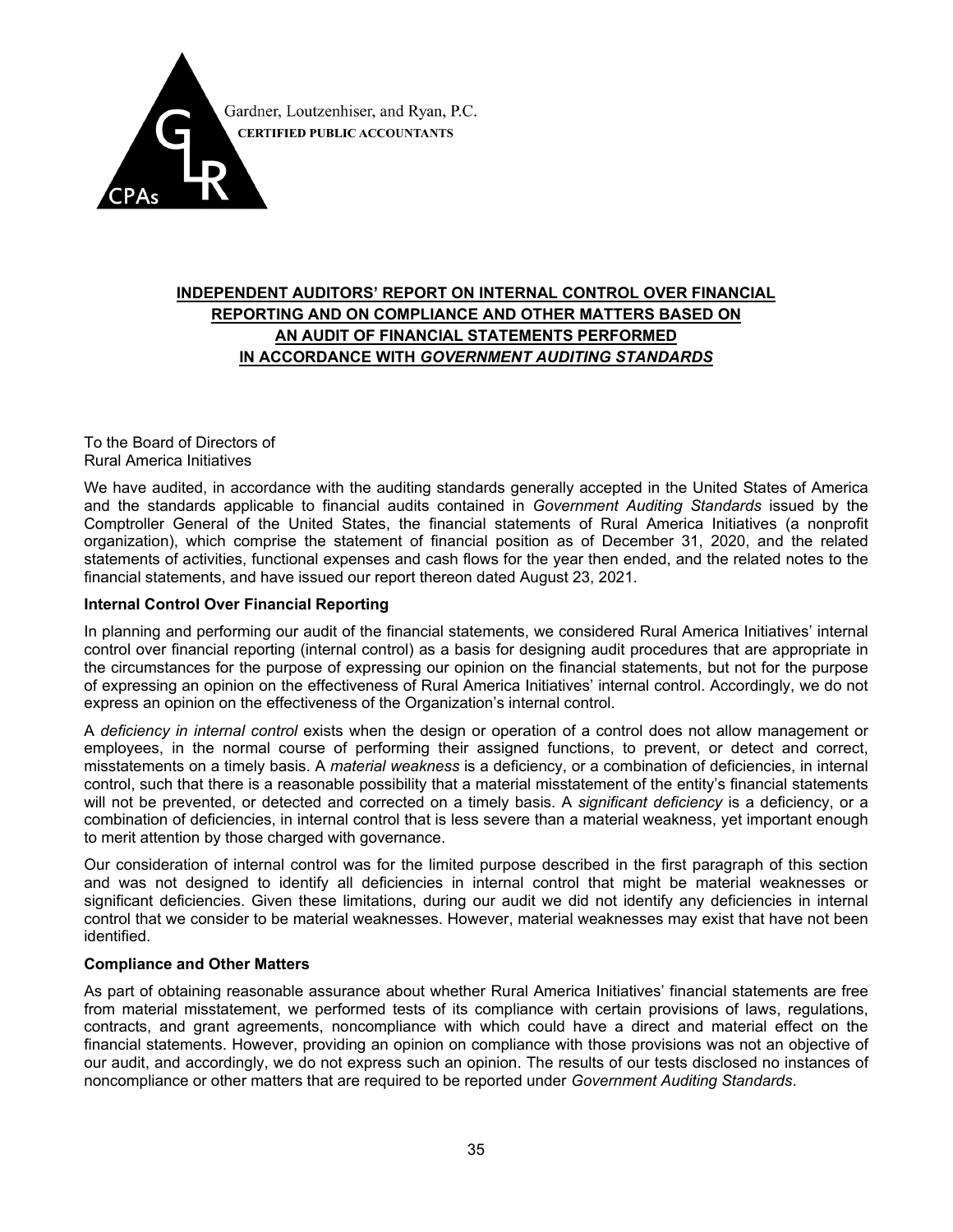To the Board of Directors of Rural America Initiatives Page 2

#### **Purpose of this Report**

The purpose of this report is solely to describe the scope of our testing of internal control and compliance and the results of that testing, and not to provide an opinion on the effectiveness of the organization's internal control or on compliance. This report is an integral part of an audit performed in accordance with *Government Auditing Standards* in considering the organization's internal control and compliance. Accordingly, this communication is not suitable for any other purpose.

Gardner, Contrentiner & fyan PC

Chadron, Nebraska August 23, 2021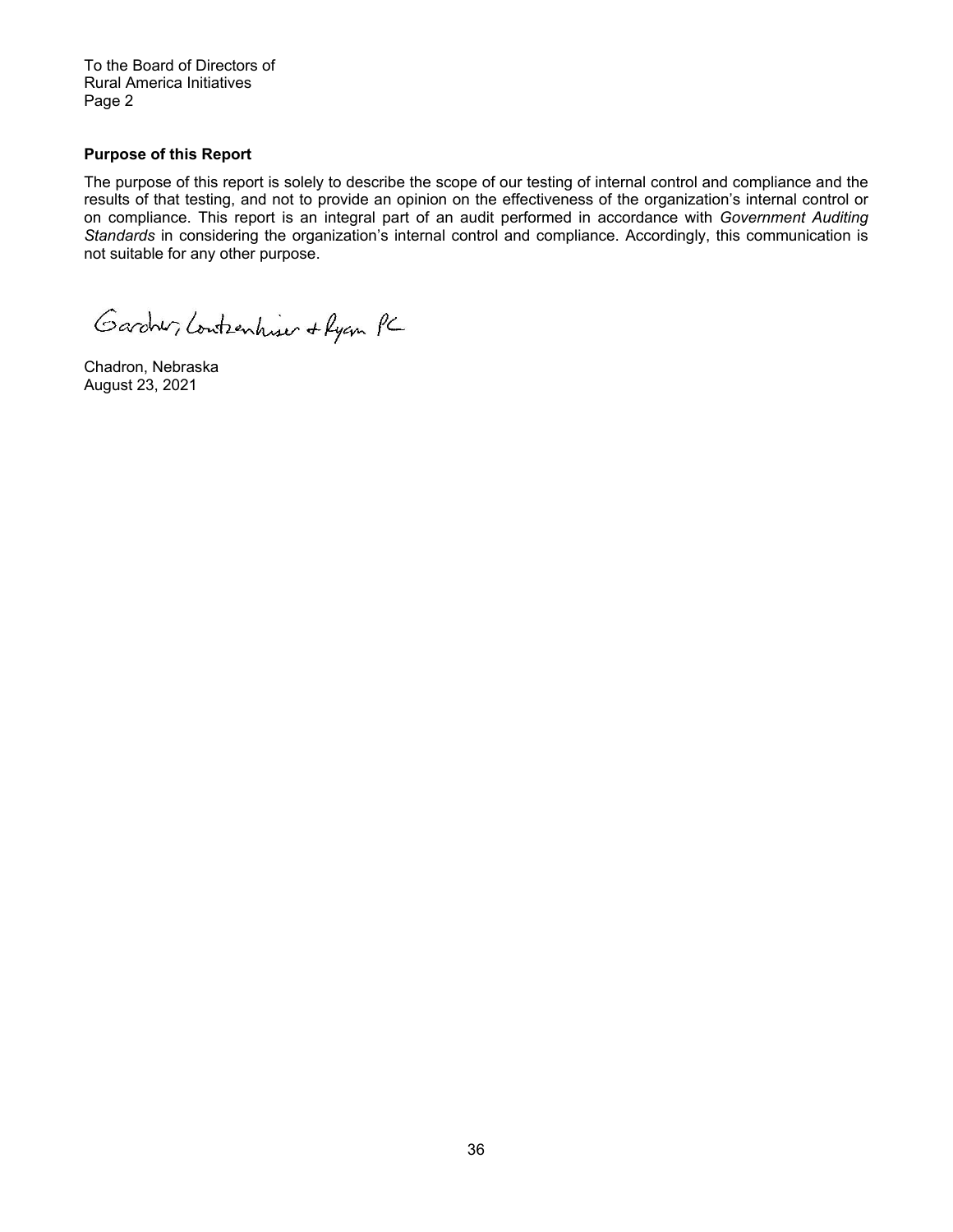

#### **INDEPENDENT AUDITORS' REPORT ON COMPLIANCE FOR EACH MAJOR PROGRAM AND ON INTERNAL CONTROL OVER COMPLIANCE REQUIRED BY THE UNIFORM GUIDANCE**

To the Board of Directors of Rural America Initiatives

#### **Report on Compliance for Each Major Federal Program**

We have audited Rural America Initiatives' compliance with the types of compliance requirements described in the *OMB Compliance Supplement* that could have a direct and material effect on each of Rural America Initiatives' major federal programs for the year ended December 31, 2020. The Organization's major federal programs are identified in the summary of auditor's results section of the accompanying schedule of findings and questioned costs.

#### *Management's Responsibility*

Management is responsible for compliance with federal statutes, regulations, and the terms and conditions of its federal awards applicable to its federal programs.

#### *Auditor's Responsibility*

Our responsibility is to express an opinion on compliance for each of Rural America Initiatives' major federal programs based on our audit of the types of compliance requirements referred to above. We conducted our audit of compliance in accordance with auditing standards generally accepted in the United States of America; the standards applicable to financial audits contained in *Government Auditing Standards*, issued by the Comptroller General of the United States; and the audit requirements of Title 2 U.S. *Code of Federal Regulations* Part 200*, Uniform Administrative Requirements, Cost Principles, and Audit Requirements for Federal Awards* (Uniform Guidance). Those standards and the Uniform Guidance require that we plan and perform the audit to obtain reasonable assurance about whether noncompliance with the types of compliance requirements referred to above that could have a direct and material effect on a major federal program occurred. An audit includes examining, on a test basis, evidence about Rural America Initiatives' compliance with those requirements and performing such other procedures as we considered necessary in the circumstances.

We believe that our audit provides a reasonable basis for our opinion on compliance for each major federal program. However, our audit does not provide a legal determination of Rural America Initiatives' compliance.

#### *Basis for Qualified Opinion on CFDA 93.600 Head Start*

As described in the accompanying schedule of findings and questioned costs, Rural America Initiatives' did not comply with requirements regarding 93.600 Head Start real property management as described in finding 2020- 001. Compliance with such requirements is necessary, in our opinion, for Rural America Initiatives' to comply with the requirements applicable to that program.

#### *Qualified Opinion on CFDA 93.600 Head Start*

In our opinion, except for the noncompliance described in the "Basis for Qualified Opinion" paragraph, Rural America Initiatives' complied, in all material respects, with the types of compliance requirements referred to above that could have a direct and material effect on CFDA 93.600 Head Start for the year ended December 31, 2020.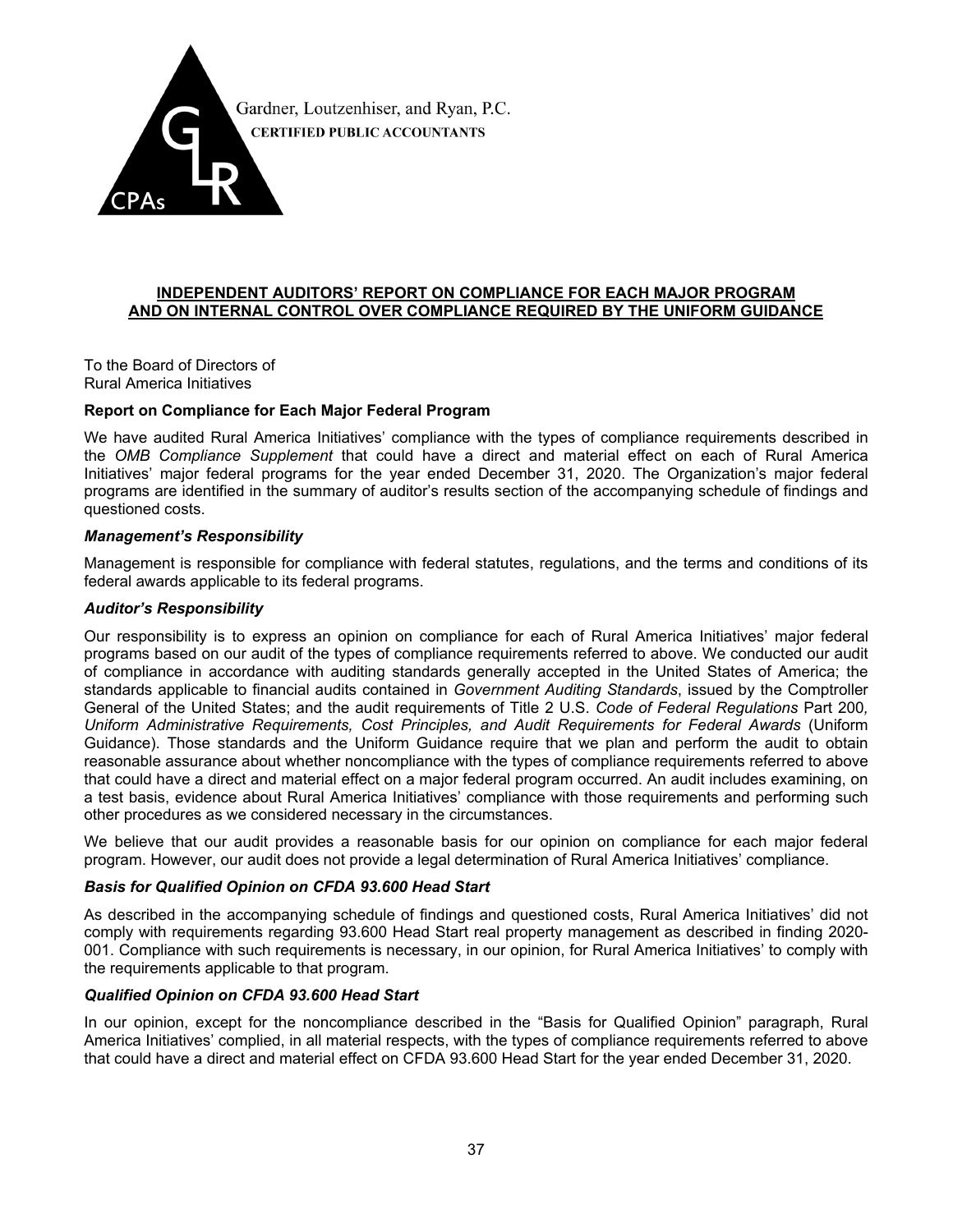To the Board of Directors of Rural America Initiatives Page 2

#### **Report on Internal Control Over Compliance**

Management of Rural America Initiatives is responsible for establishing and maintaining effective internal control over compliance with the types of compliance requirements referred to above. In planning and performing our audit of compliance, we considered Rural America Initiatives' internal control over compliance with the types of requirements that could have a direct and material effect on each major federal program to determine the auditing procedures that are appropriate in the circumstances for the purpose of expressing an opinion on compliance for each major federal program and to test and report on internal control over compliance in accordance with the Uniform Guidance, but not for the purpose of expressing an opinion on the effectiveness of internal control over compliance. Accordingly, we do not express an opinion on the effectiveness of Rural America Initiatives' internal control over compliance.

A *deficiency in internal control over compliance* exists when the design or operation of a control over compliance does not allow management or employees, in the normal course of performing their assigned functions, to prevent, or detect and correct, noncompliance with a type of compliance requirement of a federal program on a timely basis. A *material weakness in internal control over compliance* is a deficiency, or combination of deficiencies, in internal control over compliance, such that there is a reasonable possibility that material noncompliance with a type of compliance requirement of a federal program will not be prevented, or detected and corrected, on a timely basis. A *significant deficiency in internal control over compliance* is a deficiency, or a combination of deficiencies, in internal control over compliance with a type of compliance requirement of a federal program that is less severe than a material weakness in internal control over compliance, yet important enough to merit attention by those charged with governance.

Our consideration of internal control over compliance was for the limited purpose described in the first paragraph of this section and was not designed to identify all deficiencies in internal control over compliance that might be material weaknesses or significant deficiencies. We did not identify any deficiencies in internal control over compliance that we consider to be material weaknesses. However, material weaknesses may exist that have not been identified.

The purpose of this report on internal control over compliance is solely to describe the scope of our testing of internal control over compliance and the results of that testing based on the requirements of the Uniform Guidance. Accordingly, this report is not suitable for any other purpose.

Gardour, Contrentiner & fyem PC

Chadron, Nebraska August 23, 2021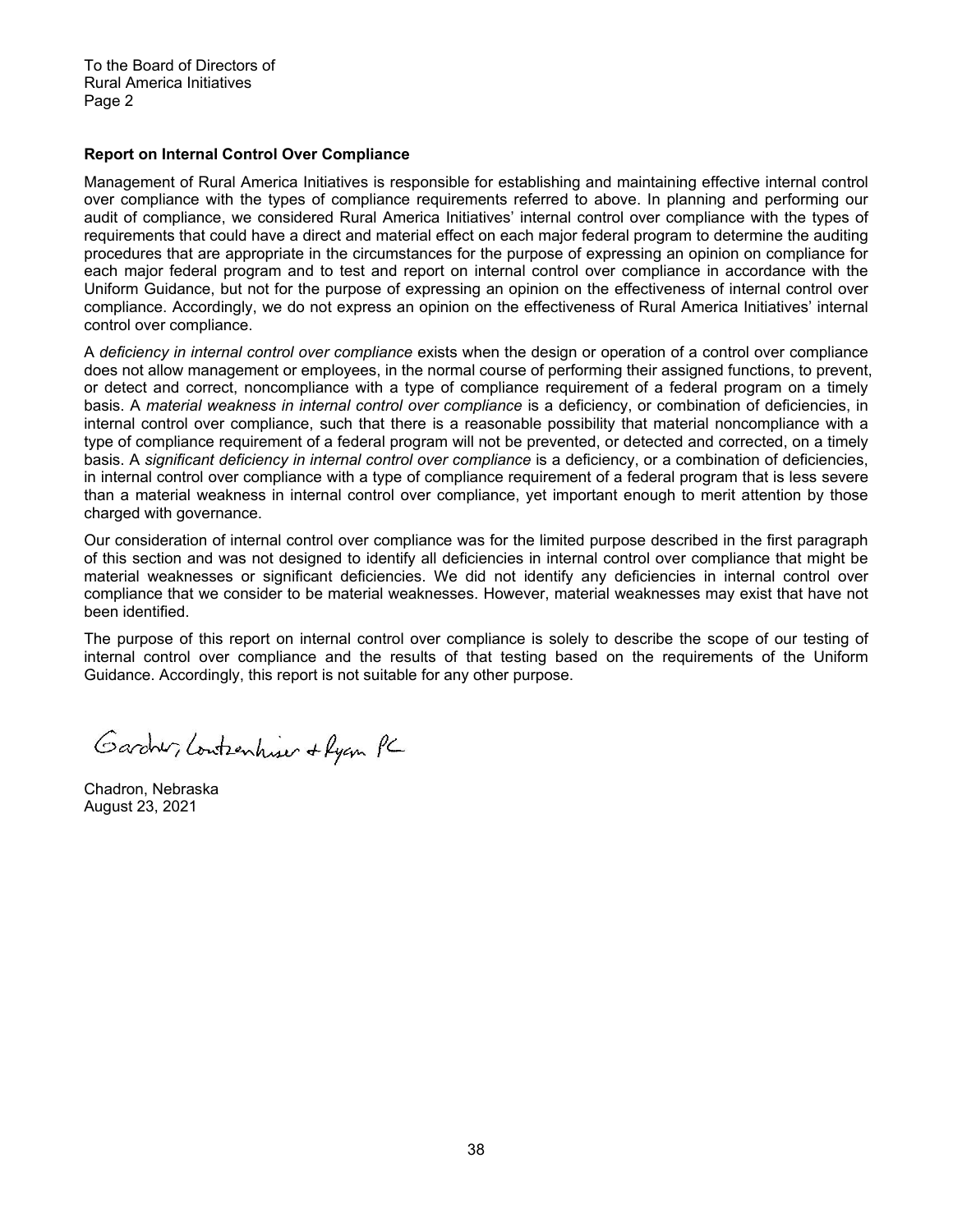# **Rural America InitiativesSchedule of Expenditures of Federal Awards For the Year Ended December 31, 2020**

| <b>CFDA</b><br><b>Numbers</b> | <b>Direct</b><br>Award | Cluster/ Program Name                                             | Pass Through Entity        | Pass-through<br>Identifying<br>Number | Federal<br><b>Expenditures</b> |
|-------------------------------|------------------------|-------------------------------------------------------------------|----------------------------|---------------------------------------|--------------------------------|
|                               |                        | <b>US Department of Health and Human Services</b>                 |                            |                                       |                                |
|                               |                        | <b>Head Start Cluster</b>                                         |                            |                                       |                                |
| 93.600                        |                        | Early Head Start                                                  |                            |                                       | \$<br>1,046,775                |
| 93.600                        | Y                      | <b>Head Start</b>                                                 |                            |                                       | 1,967,814                      |
| 93.600                        | Y                      | <b>Head Start COVID</b>                                           |                            |                                       | 105,385                        |
| 93.600                        | Y                      | Early Head Start Expansion                                        |                            |                                       | 778,766                        |
|                               |                        | <b>Total Head Start Cluster</b>                                   |                            |                                       | 3,898,740                      |
| 93.587                        | Y                      | Promote the Survival and Continuing Vitality of                   |                            |                                       |                                |
|                               |                        | Native American Languages                                         |                            |                                       | 295,252                        |
| 93.612                        | Y                      | Native American Programs                                          |                            |                                       | 446,294                        |
| 93.137                        | Υ                      | Community Programs to Improve Minority Health                     |                            |                                       | 364,695                        |
| 93.297                        | Y                      | Teen Pregnancy Prevention Program Tier I                          |                            |                                       | 439,926                        |
|                               |                        | <b>Total US Department of</b><br><b>Health and Human Services</b> |                            |                                       | 5,444,907                      |
|                               |                        | <b>US Department of Agriculture</b>                               |                            |                                       |                                |
| 10.558                        | N                      | Child and Adult Care Food Program (Note 2)                        | SD Department of Education | unknown                               | 50,743                         |
|                               |                        | <b>Total Federal Financial Assistance</b>                         |                            |                                       | 5,495,650                      |

Note 1: The accompanying schedule of expenditures of federal awards includes the federal grant activity of the Organization and is presented on the accrual basis of accounting unless otherwise noted. The information in this schedule is presented in accordance with the requirements of Title 2 U.S. *Code of* Federal Regulations Part 200, Uniform Administrative Requirements, Cost Principles, and Audit Requirements for Federal Awards (Uniform Guidance). Therefore, some amounts presented in this schedule may differ from amounts presented in, or used in, the preparation of the basic financial statements.

Note 2: Federal reimbursements are not based upon specific expenditures. Therefore, the amounts reported here represent cash received rather than federal expenditures.

Note 3: The Organization has an approved indirect cost rate and as such, does not use the 10 percent de minimus rate allowed under the Uniform Guidance.

Note 4: No funds were passed down to subrecipients.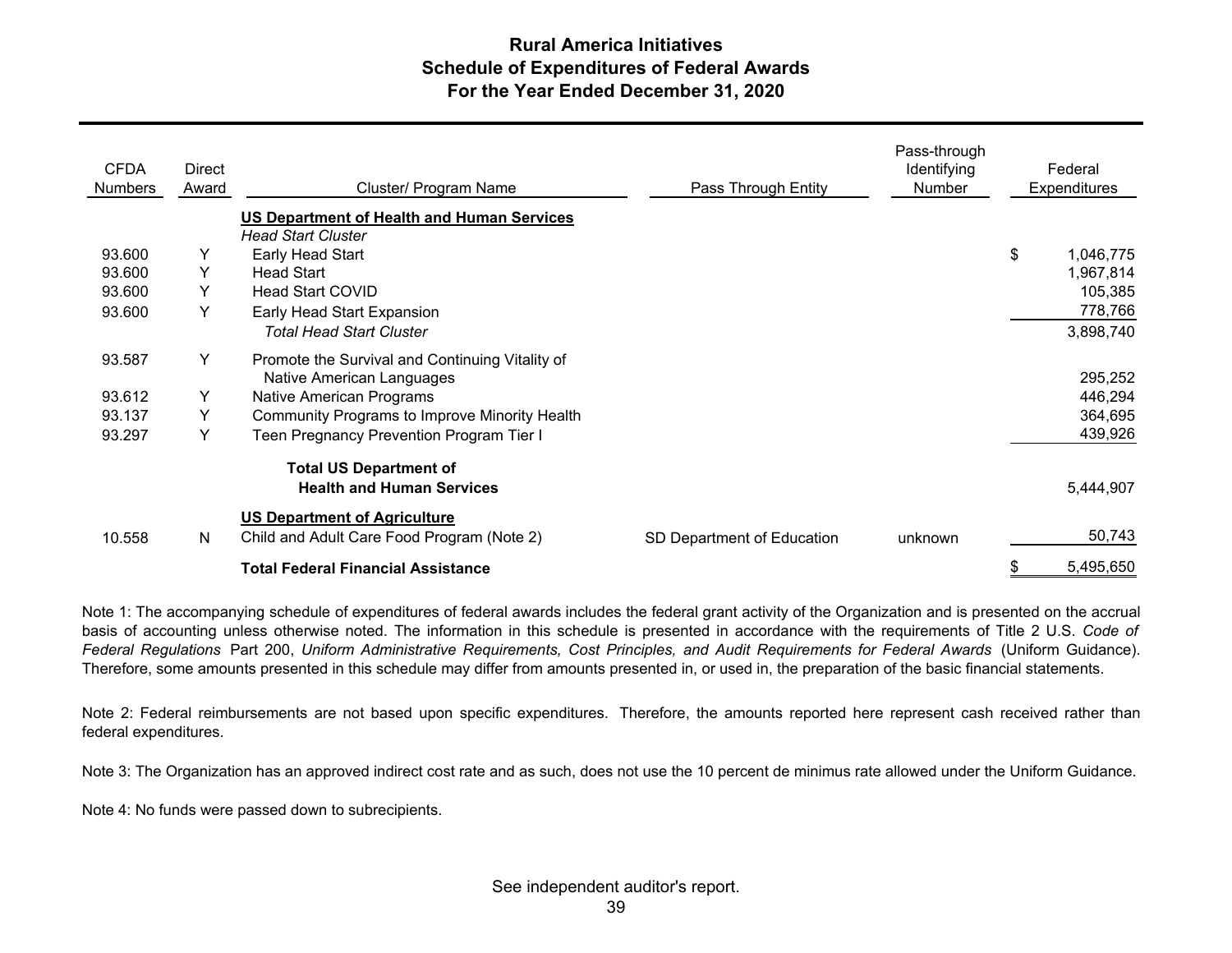## **SCHEDULE OF FINDINGS AND QUESTIONED COSTS**

### **For the Year Ended December 31, 2020**

## A. Summary of Auditors' Results

### *Financial Statements*

| Type of report the auditor issued on whether the financial<br>statements audited were prepared in accordance with GAAP:<br>unmodified |          |                     |  |  |  |  |
|---------------------------------------------------------------------------------------------------------------------------------------|----------|---------------------|--|--|--|--|
| Internal control over financial reporting:                                                                                            |          |                     |  |  |  |  |
| Material weaknesses identified?<br>$\bullet$                                                                                          | ves      | X.<br>no            |  |  |  |  |
| Significant deficiency(ies) identified that are not<br>$\bullet$<br>considered to be material weaknesses?                             | ves      | none reported<br>X. |  |  |  |  |
| Noncompliance material to financial statements noted?                                                                                 | yes      | X no                |  |  |  |  |
| <b>Federal Awards</b>                                                                                                                 |          |                     |  |  |  |  |
| Internal control over major federal programs:                                                                                         |          |                     |  |  |  |  |
| Material weakness(es) identified?<br>$\bullet$                                                                                        | ves      | X.<br>no            |  |  |  |  |
| Significant deficiency(ies) identified that are not<br>٠<br>considered to be material weaknesses?                                     | ves      | X.<br>none reported |  |  |  |  |
| Type of auditors' report issued on compliance for major<br>federal programs:                                                          | modified |                     |  |  |  |  |
| Any audit findings disclosed that are required<br>to be reported in accordance with 2 CFR 200.516(a)?                                 | ves      | no                  |  |  |  |  |
|                                                                                                                                       |          |                     |  |  |  |  |

Identification of major federal programs:

| <b>CFDA Number</b> | Name of Federal Program |
|--------------------|-------------------------|
|                    |                         |

93.600 Head Start, Early Head Start, Early Head Start Expansion

| Dollar threshold used to distinguish   |         |    |
|----------------------------------------|---------|----|
| between type A and type B programs:    | 750.000 |    |
| Auditee qualified as low-risk auditee? | X yes   | no |

See accompanying independent auditors' report.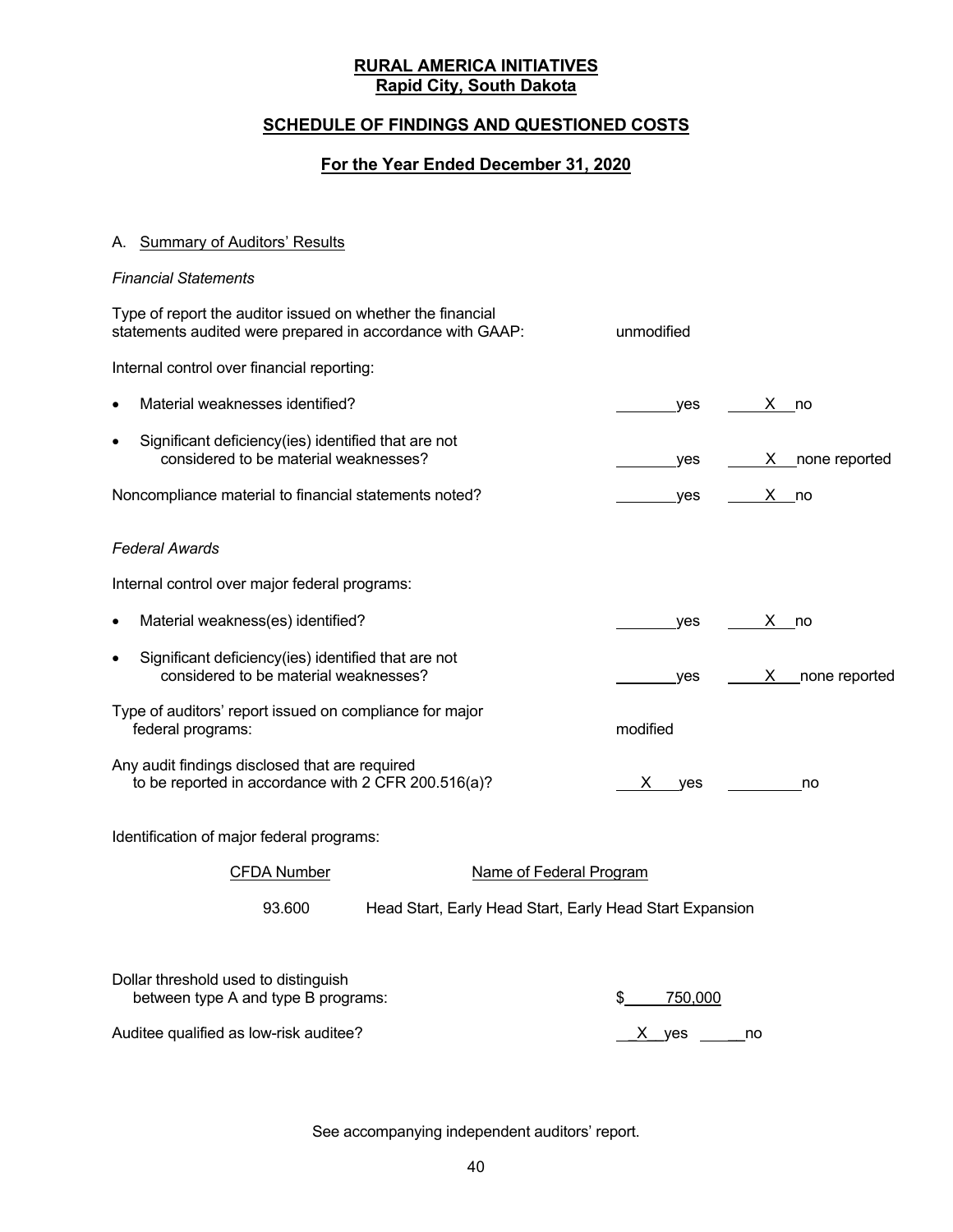### **SCHEDULE OF FINDINGS AND QUESTIONED COSTS (CONTINUED)**

### **For the Year Ended December 31, 2020**

### B. Findings – Financial Statement Audit

None

#### C. Findings and Questioned Costs – Major Federal Award Program Audit

Finding 2020-001 CFDA 93.600 Head Start: Filing of Federal Interest

| Condition:        | The Organization did not file a notice of federal interest on the<br>completed building project.                                                                                     |
|-------------------|--------------------------------------------------------------------------------------------------------------------------------------------------------------------------------------|
| Criteria:         | 45 CFR section Chapter XIII, Part 1303.46 of the Uniform<br>Guidance requires that the Organization file notices of federal<br>interest on real estate purchased with federal funds. |
|                   | Effect of the Condition: The Organization is not in compliance with the requirements                                                                                                 |
|                   | Cause of the Condition: The Organization was waiting for completion of the project and<br>sample notice of interest language.                                                        |
| Recommendation:   | Have the notice of federal interest filed as soon as possible                                                                                                                        |
| Auditee Response: | Management will complete the filing.                                                                                                                                                 |

See accompanying independent auditors' report.